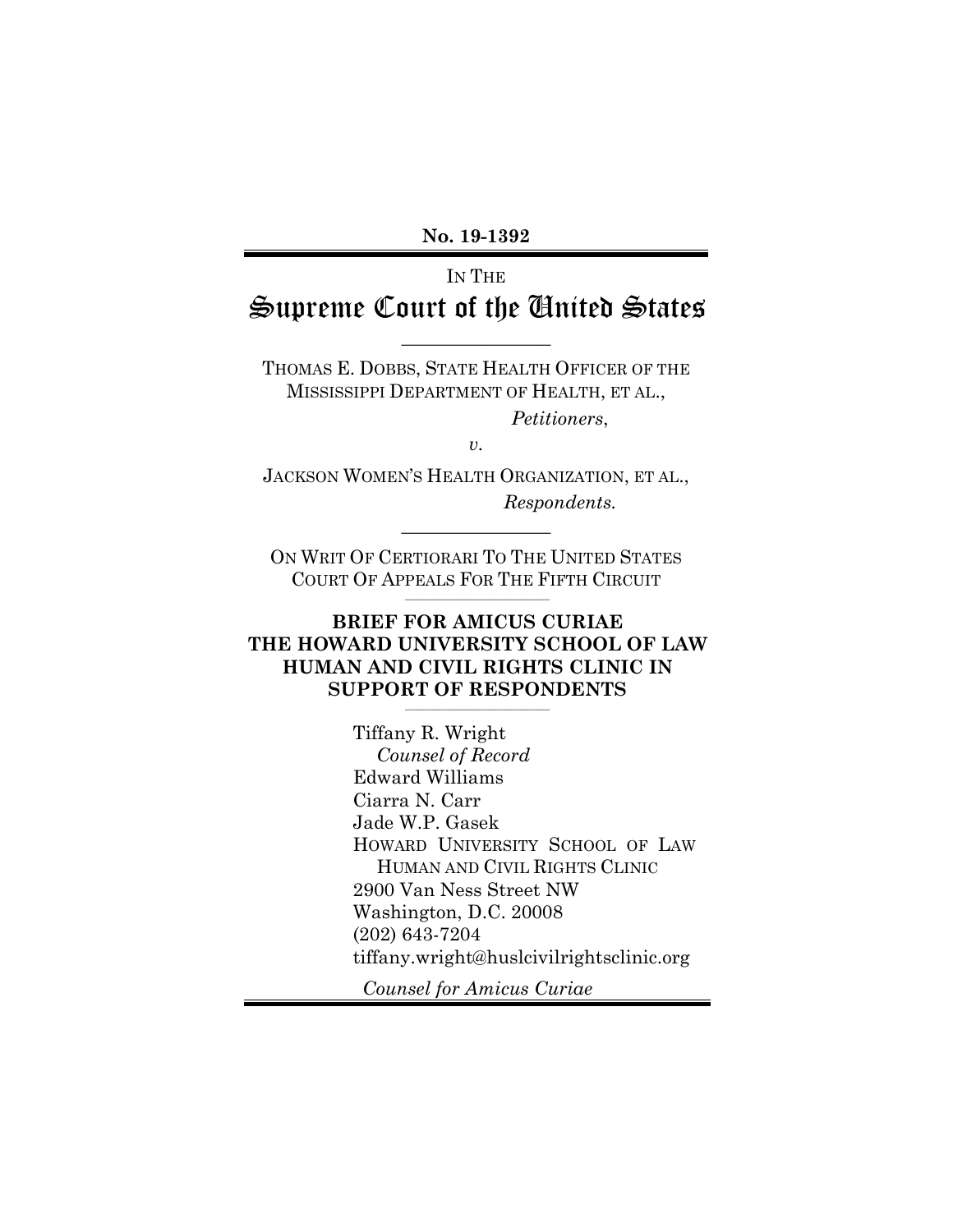# **TABLE OF CONTENTS**

|    | INTEREST OF AMICUS CURIAE  1                                                                                                                             |  |
|----|----------------------------------------------------------------------------------------------------------------------------------------------------------|--|
|    | <b>INTRODUCTION AND SUMMARY OF</b>                                                                                                                       |  |
|    |                                                                                                                                                          |  |
| Ι. | Black Women Have Been Denied Bodily                                                                                                                      |  |
|    |                                                                                                                                                          |  |
|    |                                                                                                                                                          |  |
|    |                                                                                                                                                          |  |
|    | D. Reproductive Freedom  13                                                                                                                              |  |
| Н. | Mississippi's Abortion Ban Will<br>Disproportionately Harm Black Women<br>And Women Experiencing Poverty 16                                              |  |
|    | A. Mississippi's Abortion Ban Robs Black<br>Women of Reproductive Choice to<br>Avoid Increased Pregnancy-Related<br>Health Risks Due to Lack of Adequate |  |
|    | B. Mississippi Refuses to Provide the<br>Resources Necessary to Protect the                                                                              |  |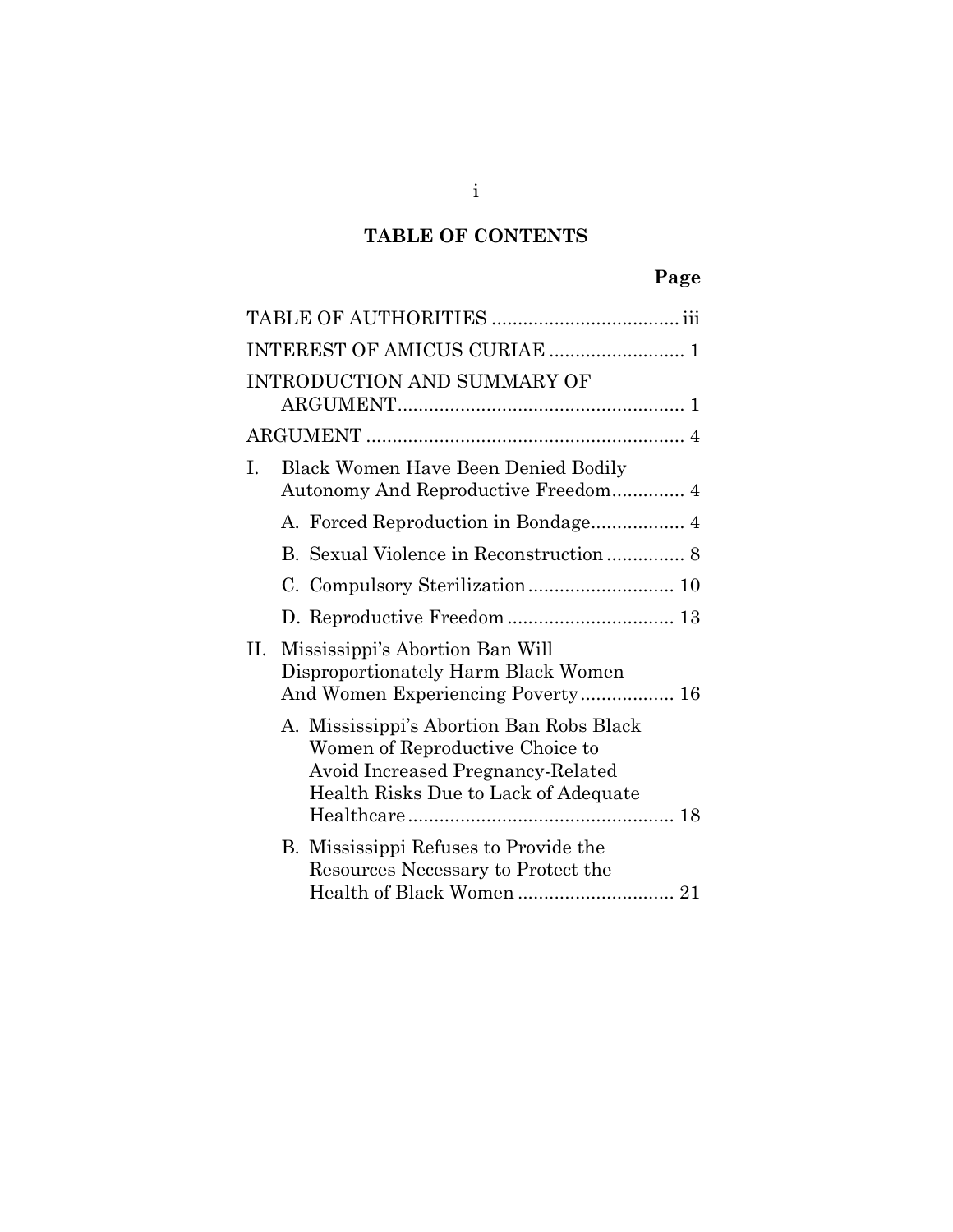| C. Mississippi's Refusal to Include an |  |
|----------------------------------------|--|
| <b>Exception for Rape Victims Is</b>   |  |
| Indefensible and Contrary to the Ban's |  |
| Purported Purpose of Protecting        |  |
|                                        |  |
|                                        |  |

ii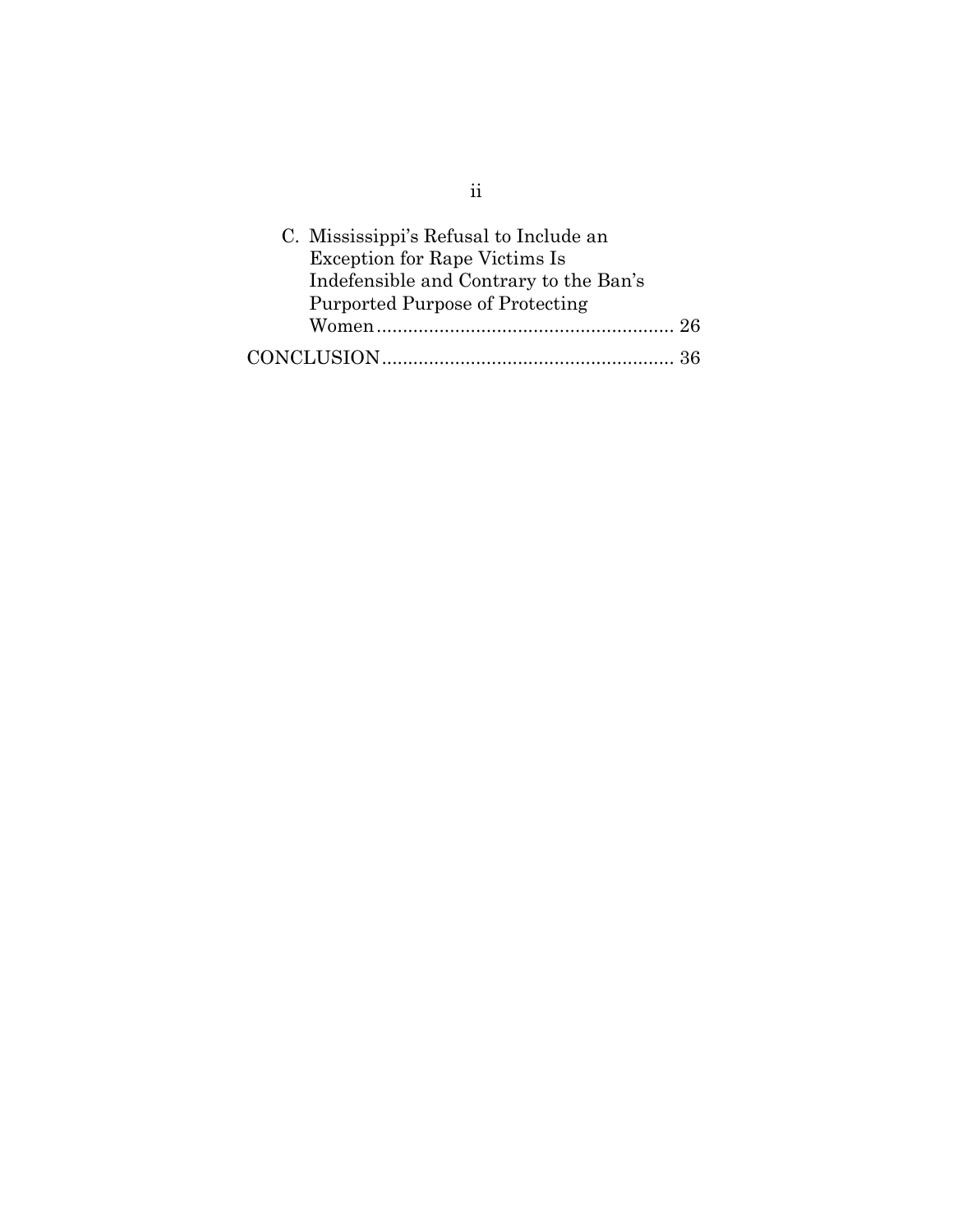## **TABLE OF AUTHORITIES**

# **Page(s)**

## <span id="page-3-0"></span>**CASES**

| Buck v. Bell,                                                   |
|-----------------------------------------------------------------|
| Dred Scott v. Sandford,                                         |
| George v. State,<br>37 Miss. 316 (Miss. Err. & App. 1859) 7, 16 |
| M'Vaughters v. Elder,                                           |
| Planned Parenthood of Se. Pa. v. Casey,                         |
| Reprod. Health Servs. v. Strange,                               |
| Roe v. Wade,                                                    |
| <b>STATUTES</b>                                                 |
|                                                                 |

## **OTHER AUTHORITIES**

| ACLU Mississippi, Know Your Rights, |  |  |
|-------------------------------------|--|--|
|                                     |  |  |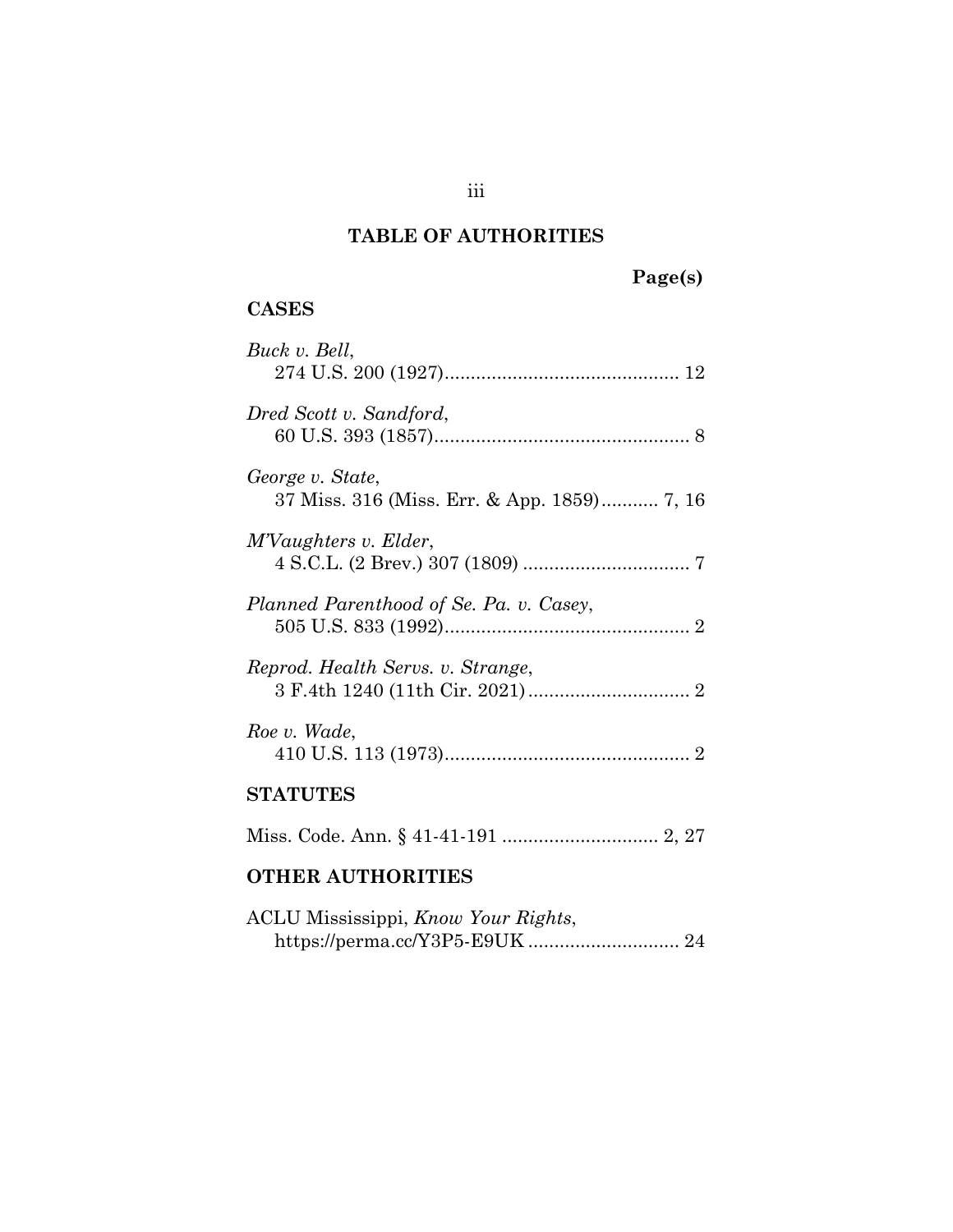| Shawn Leigh Alexander, Reconstruction     |  |
|-------------------------------------------|--|
| Violence and the Ku Klux Klan             |  |
|                                           |  |
| Kathleen C. Basile et al., Rape-Related   |  |
| Pregnancy and Association With            |  |
| Reproductive Coercion in the U.S.,        |  |
| 55 Am. J. Preventive Med. 770             |  |
|                                           |  |
| Blackburn Ctr., The Barriers That May     |  |
| <b>Prevent Black Women From</b>           |  |
| <i>Reporting Sexual Assault</i> (Feb. 18, |  |
| 2020), https://perma.cc/A7AS-M954 33      |  |
| Matthew J. Brieding et                    |  |
| al., Prevalence and Characteristics of    |  |
| Sexual Violence, Stalking, and            |  |
| Intimate Partner Violence                 |  |
| Victimization--National Intimate          |  |
| Partner and Sexual Violence Survey,       |  |
| United States, 2011, CDC (Sept. 5,        |  |
|                                           |  |
| Thema Bryant-Davis, Sarah E. Ullman,      |  |
| Yuying Tsong, Shaquita Tillman &          |  |
| Kimberly Smith, Struggling to             |  |
| Survive: Sexual Assault, Poverty,         |  |
| and Health Outcomes of African            |  |
| American women, 80 Am. J.                 |  |
|                                           |  |

| ۰. |  |
|----|--|
|    |  |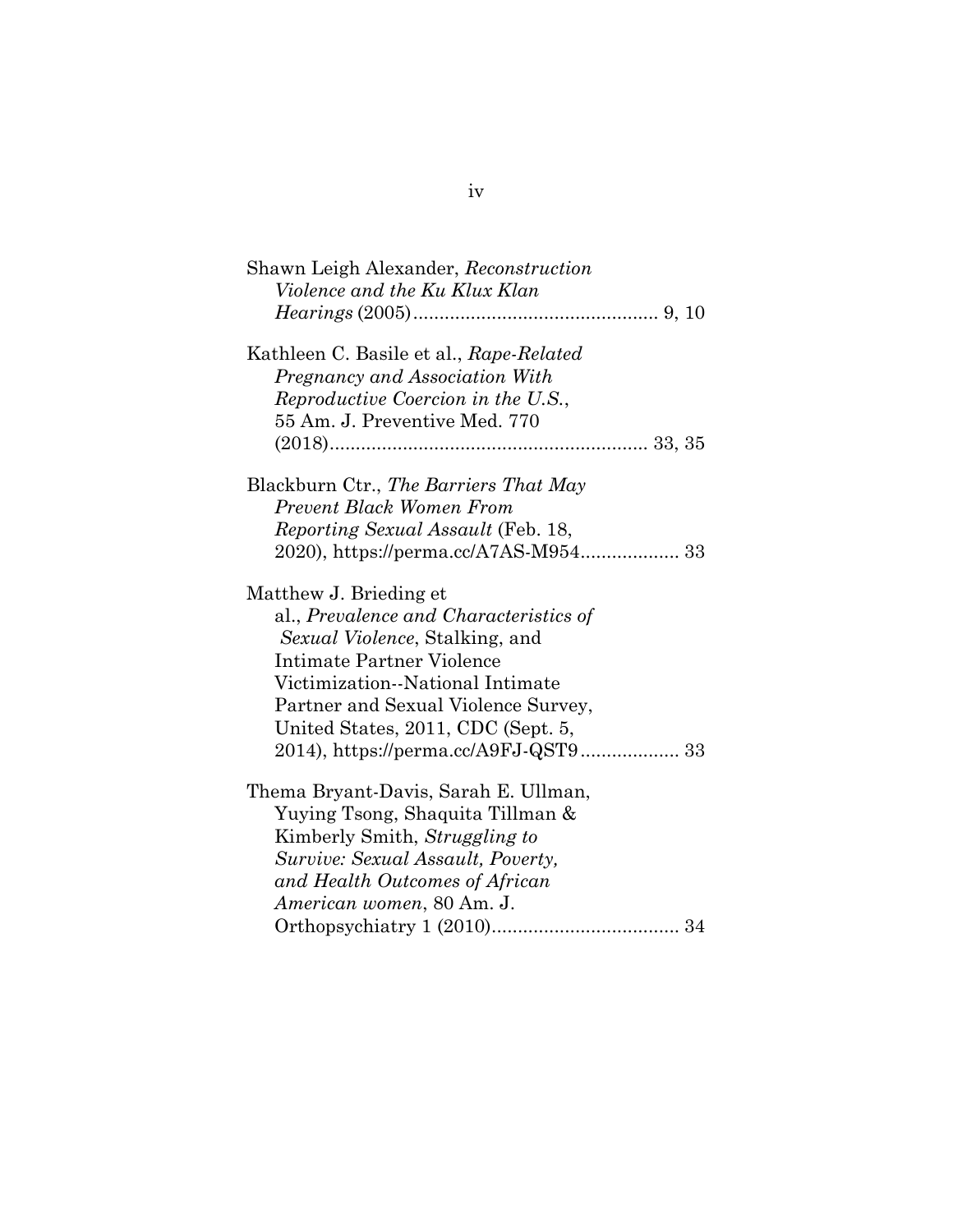| Ctr. for Miss. Health Pol'y, <i>Postpartum</i> |
|------------------------------------------------|
| <i>Medicaid Issue Brief</i> (Feb. 2021),       |
|                                                |
| Angela Y. Davis, Women, Race & Class           |
|                                                |
| Michele R. Decker, Charvonne N.                |
| Holliday, Zaynab Hameeduddin,                  |
| Roma Shah, Janice Miller, Joyce                |
| Dantzler & Leigh Goodmark, "You                |
| Do Not Think Of Me as a Human                  |
| Being": Race and Gender Inequities             |
| <i>Intersect to Discourage Police</i>          |
| Reporting Against Women, 96 J.                 |
|                                                |
| Asha DuMonthier, Chandra Childers &            |
| Jessica Milli, The Status of Black             |
| Women in the United States, Inst. for          |
| Women's Pol'y Res. (2017),                     |
|                                                |
| Bruce Fehn, Thomas Jefferson and               |
| <b>Slaves: Teaching an American</b>            |
| <i>Paradox</i> , 14 OAH Magazine of            |
|                                                |
| Henry Louis Gates, Jr., To Be Raped,           |
| Bred, and Abused, N.Y. Times, Nov.             |
|                                                |

## v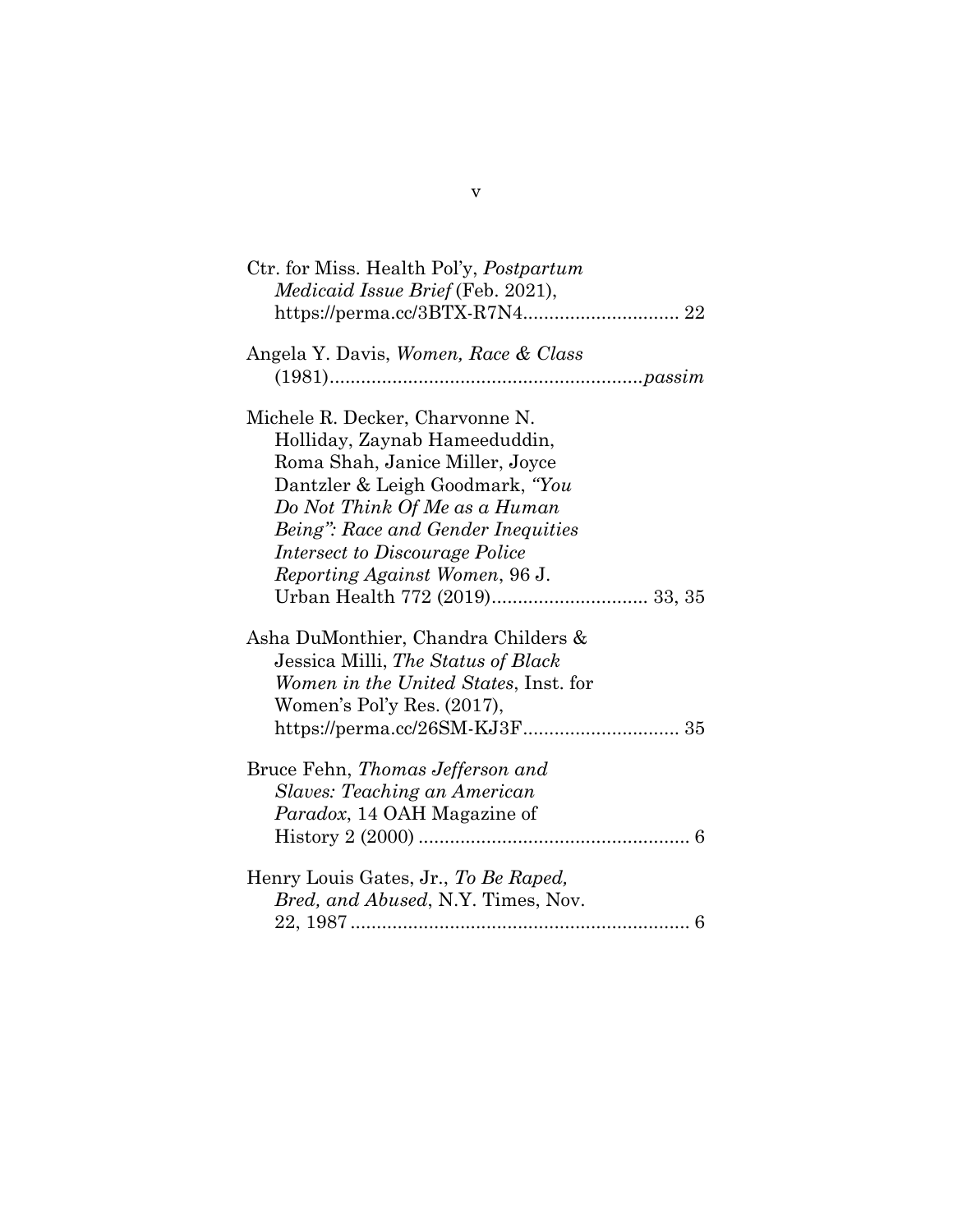| Michele Goodwin, Women on the                  |
|------------------------------------------------|
| <i>Frontlines</i> , 106 Cornell L. Rev. 851    |
|                                                |
|                                                |
| Susan Green, Violence Against Black            |
|                                                |
| Women – Many Types, Far-reaching               |
| <i>Effects</i> , Inst. for Women's Pol'y Res., |
| (July 13, 2017),                               |
| https://perma.cc/7W32-FLBA 33                  |
|                                                |
| Guttmacher Inst., Mississippi is               |
| Attacking Roe v. Wade Head On, the             |
| Consequences Could Be Severe (Aug.             |
|                                                |
| 17, 2021), https://perma.cc/NAF6-              |
|                                                |
|                                                |
| Guttmacher Inst., State Facts About            |
| Abortion: Mississippi,                         |
|                                                |
|                                                |
| Beverly Guy-Sheftall, <i>Daughters of</i>      |
| Sorrow: Attitudes Toward Black                 |
|                                                |
|                                                |
| A. Leon Higginbotham, Jr., In the              |
| Matter of Color: Race and the                  |
|                                                |
|                                                |
| Melisa M. Holmes, MD, Heidi S.                 |
|                                                |
| Resnick, PhD, Dean G. Kilpatrick,              |
| PhD, & Connie L. Best, PhD Rape-               |
| Related pregnancy: Estimates and               |
| <i>descriptive characteristics from a</i>      |

vi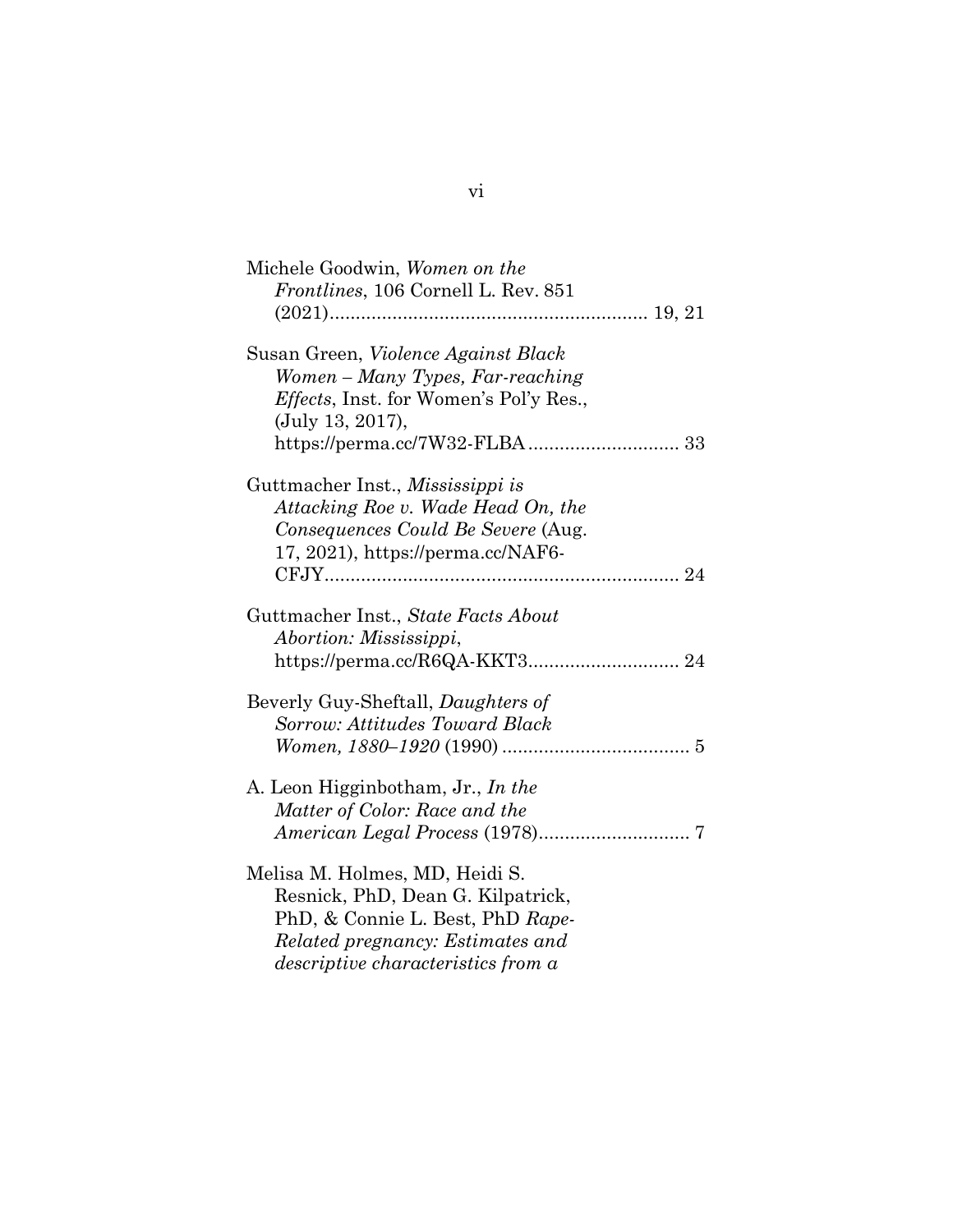| national sample of women, 175 Am.                         |
|-----------------------------------------------------------|
|                                                           |
| Inst. for Women's Pol'y Res., The Status                  |
| of Black Women in the United                              |
| States, https://perma.cc/VS2H-GJRF 32, 33                 |
| Jenna Jerman, Rachel K. Jones &                           |
| Tsyoshi Onda, Characteristics of                          |
| U.S. Abortion Patients in 2014 and                        |
| <i>Changes Since 2008</i> , Guttmacher                    |
| Inst. (May 2016),                                         |
| $\label{th:optimal} \hbox{https://permacc/K9ZB-LCHM}.$ 24 |
| Kaiser Family Found., Medicaid                            |
| Coverage Rate for the Noneldery by                        |
| Race/Ethnicity,                                           |
| https://perma.cc/9BRG-9HU2 (last                          |
|                                                           |
| Kaiser Family Found., <i>Poverty Rate by</i>              |
| Race/Ethnicity,                                           |
|                                                           |
| Kavitha Kolappa, David C. Henderson                       |
| & Sandeep P. Kishore, No Physical                         |
| <b>Health Without Mental Health:</b>                      |
| Lessons Learned?, 91 Bull. World                          |
| Health Org. 3-3A (2013),                                  |
|                                                           |
| Susan H. Lewis, Unspoken Crimes:                          |
| Sexual Assault in Rural America                           |
|                                                           |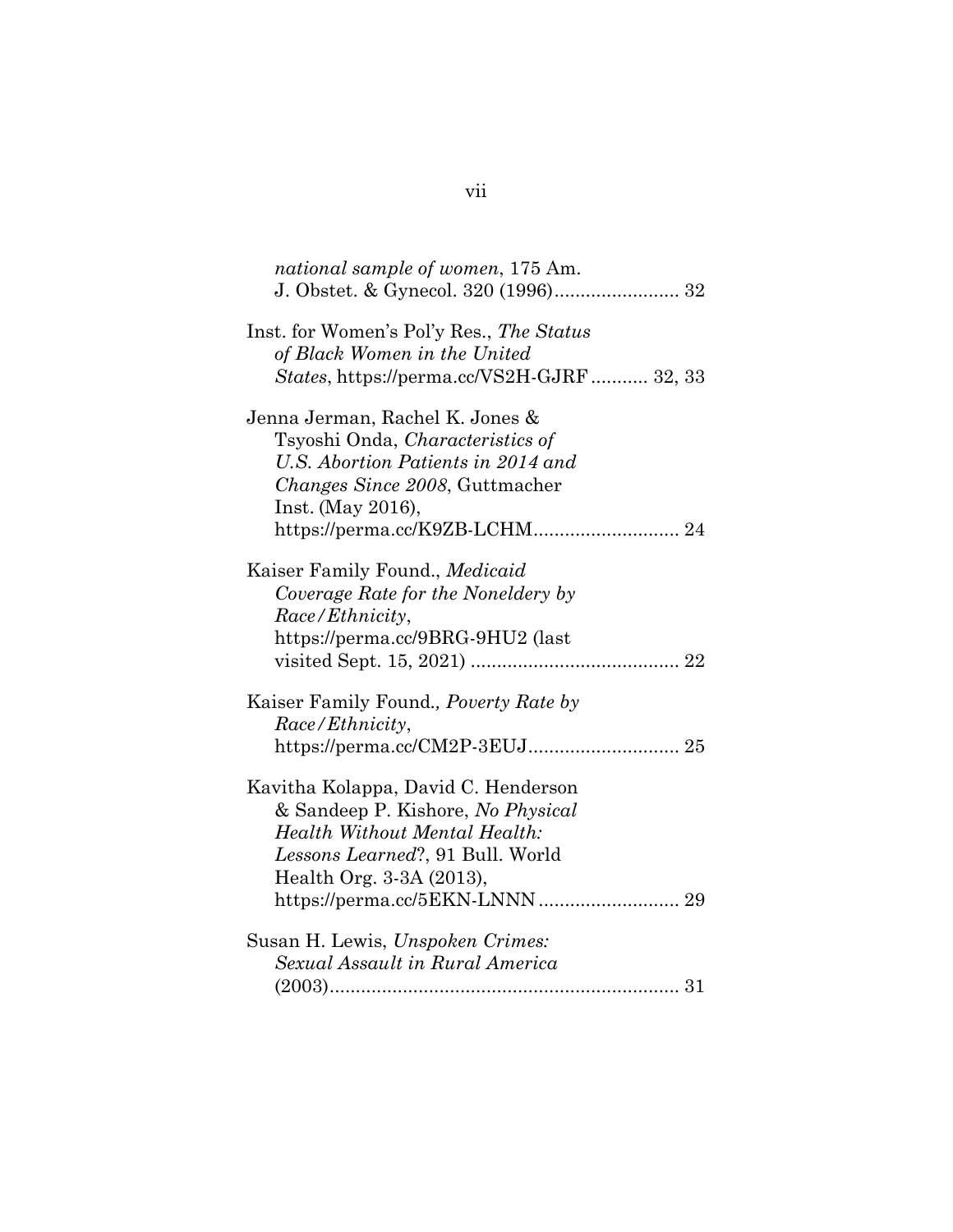| P.R. Lockhart, Mississippi's New<br>Abortion Ban Will Hit Black Women<br><i>the Hardest</i> , VOX (Mar. 23, 2018),                           |
|----------------------------------------------------------------------------------------------------------------------------------------------|
| Lisa Marshall, Study: Banning<br><b>Abortion Would Boost Maternal</b><br>Mortality By Double Digits, CU<br>Boulder Today (Sept. 8, 2021),    |
| Danielle L. McGuire, At the Dark End<br>of the Street: Black Women, Rape,<br>and Resistance—A New History of                                 |
| Med. U. of S.C., Drug-Facilitated,<br><i>Incapacitated, and Forcible Rape: A</i><br><i>National Study</i> (2007),                            |
| Miss. Dep't of Health, <i>Mississippi</i><br>Maternal Mortality Report, 2013–<br>2016 (Apr. 2019),<br>https://perma.cc/ZCX4-GHRV  19, 20, 23 |
| Miss. St. Dep't of Health, <i>Health Equity</i><br>in Mississippi,<br>https://perma.cc/5GP6-HFCC (last                                       |
| Mississippi College School of Law,<br>Legislative History Project, Video of                                                                  |

## viii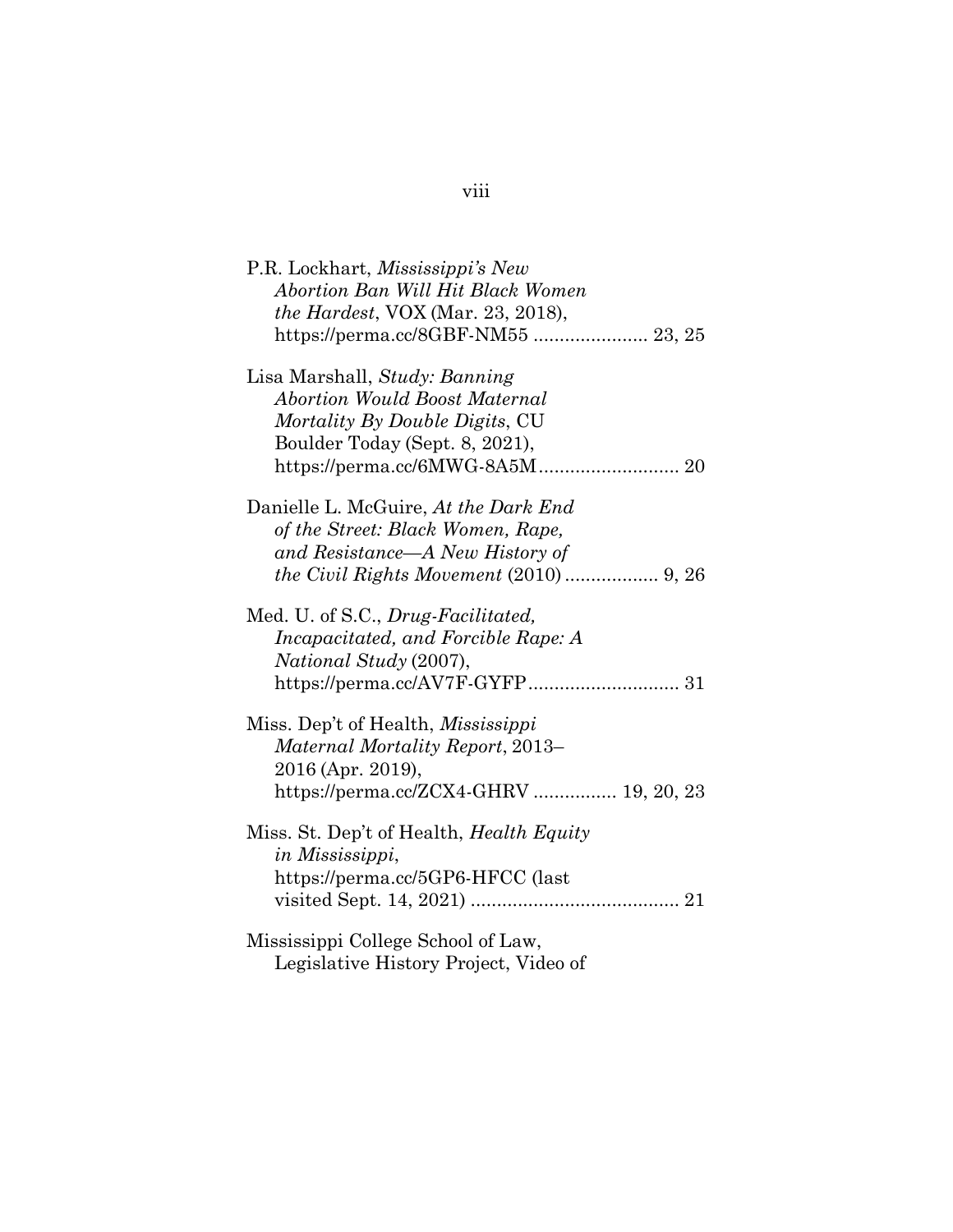| Adoption of H.B. 1150 (2018),                                                                                                                                                                       |                                        |
|-----------------------------------------------------------------------------------------------------------------------------------------------------------------------------------------------------|----------------------------------------|
|                                                                                                                                                                                                     | https://perma.cc/T6T7-MP3C  27, 28, 29 |
| Mississippi College School of Law,<br>Legislative History Project, Video of<br>House Concurring in Amend. From<br>Senate of H.B. 1510 (Mar. 8, 2018),                                               |                                        |
| Jill C. Morrison, Resuscitating the<br><b>Black Body: Reproductive Justice As</b><br>Resistance to the State's Property<br>Interest in Black Women's<br><i>Reproductive Capacity</i> , 31 Yale J.L. |                                        |
| Melissa Murray, Race-Ing Roe:<br>Reproductive Justice, Racial Justice,<br>and the Battle for Roe v. Wade, 134                                                                                       |                                        |
| Nat'l Coalition Against Domestic<br>Violence, Domestic Violence and<br>Sexual Assault,                                                                                                              |                                        |
| Nat'l Ctr. for Health Stat., <i>Infant</i><br>Mortality Rates by State,                                                                                                                             |                                        |
| The Nat'l Ctr. on Violence Against<br>Women in the Black Cmty., Black<br>Women and Sexual Assault,                                                                                                  | https://perma.cc/HV9X-QJMD  34         |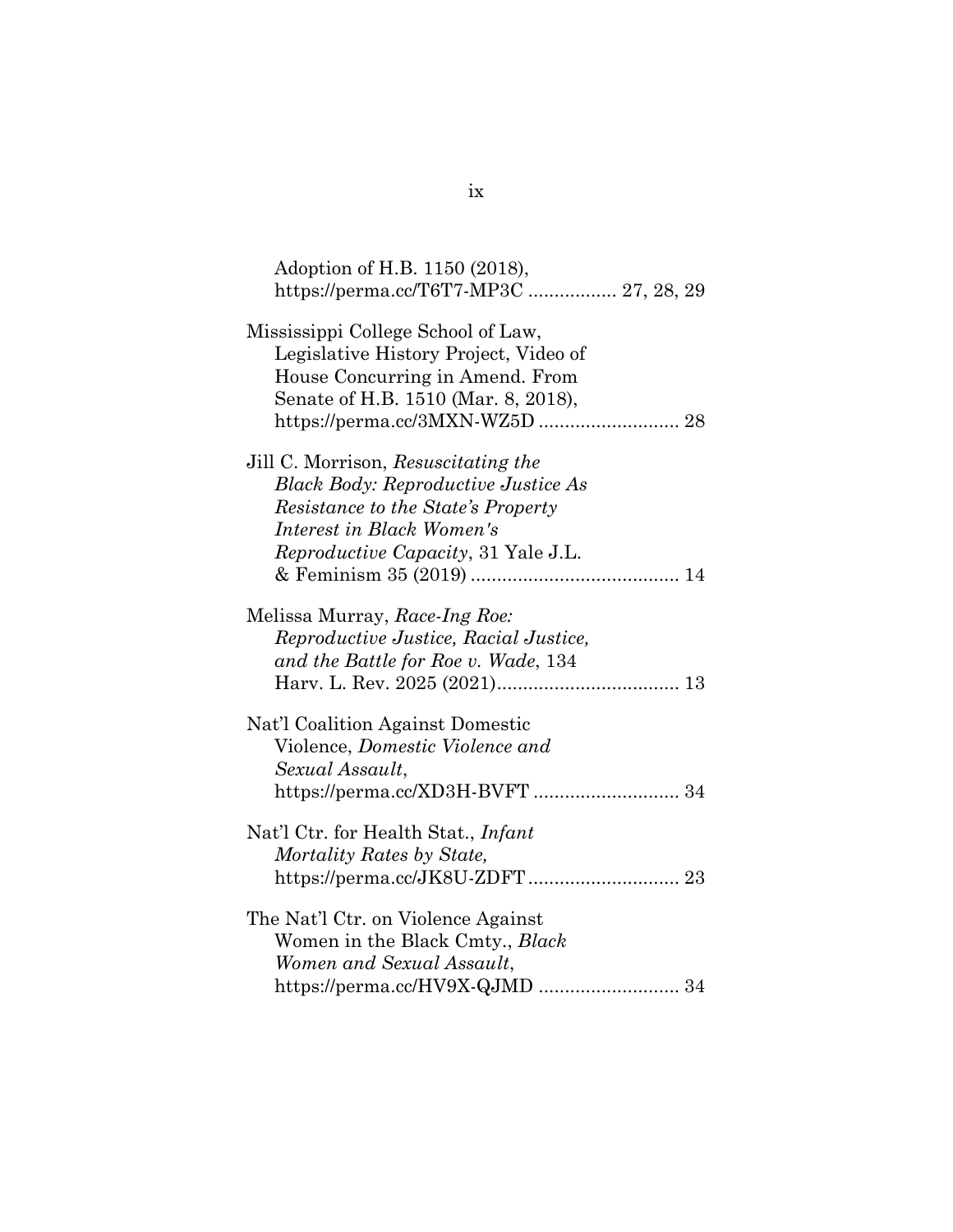| Nat'l P'ship for Women and Families,    |
|-----------------------------------------|
| <b>Black Women Experience Pervasive</b> |
| Disparities in Access to Health         |
| <i>Insurance</i> (Apr.                  |
| 2019), https://perma.cc/6JDT-AC5Y 23    |
| Nat'l P'ship for Women and Families,    |
| <b>Black Women's Maternal Health: A</b> |
| Multifaceted Approach to Addressing     |
| Persistent and Dire Health              |
| Disparities (Apr. 2018),                |
|                                         |
| Nat'l Victim Ctr. & Crime Victims Res.  |
| and Treatment Ctr., Rape in             |
| America: A Report to the Nation         |
| (Apr. 23, 1993),                        |
| https://perma.cc/DT65-KNXG  30, 31      |
| Nat'l Women's L. Ctr. & Miss. Black     |
| Women's Round Table, Women              |
| Driving Change: A Pathway to a          |
| Better Mississippi,                     |
| https://perma.cc/ZH3H-8THB  22, 25      |
| Nat'l Women's L. Ctr., Mississippi,     |
| https://perma.cc/6NP3-QBFS (last        |
|                                         |
| Michael Ollove, States Push to Extend   |
| Postpartum Medicaid Benefits to         |
| Saves Lives, Pew (May, 5, 2021),        |
|                                         |

x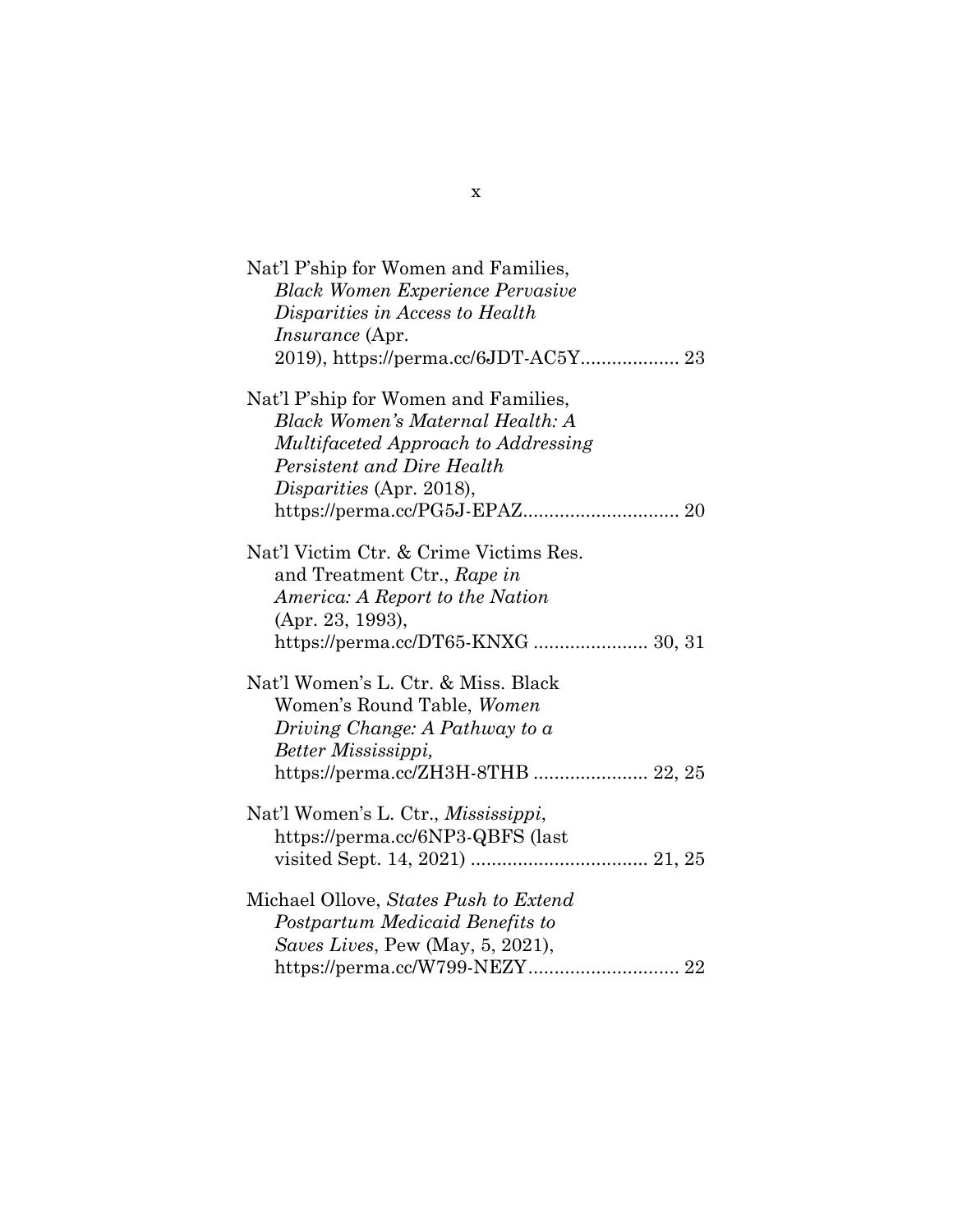| Racial Disparities in Maternal Health<br>Have Widened Since 1980s, Federal<br><i>Report Says, Mod. Healthcare (Sept.</i><br>15, 2021), https://perma.cc/F76J-  |
|----------------------------------------------------------------------------------------------------------------------------------------------------------------|
| RAINN, Depression,<br>https://perma.cc/KUU2-E8KB (last                                                                                                         |
| RAINN, Victims of Sexual Violence:<br><i>Statistics</i> , https://perma.cc/XT6C-                                                                               |
| Dorothy Roberts, Killing the Black<br>Body: Race, Reproduction, and the<br><i>Meaning of Liberty</i> (1997) <i>passim</i>                                      |
| Amy Roeder, America is Failing its<br><b>Black Mothers, Harv. Pub. Health</b><br>Rev. (2019), https://perma.cc/V3RL-                                           |
| Loretta J. Ross, African-American<br>Women and Abortion: A Neglected<br><i>History</i> , 3 J. of Health Care for the<br>Poor and Underserved 274 (1992) 14, 15 |
| J. Allison Strickland, Rape Exceptions<br>in Post-Webster Antiabortion<br>Legislation: A Practical Analysis,<br>126 Colum. J. L. & Soc. Probs. 163             |
|                                                                                                                                                                |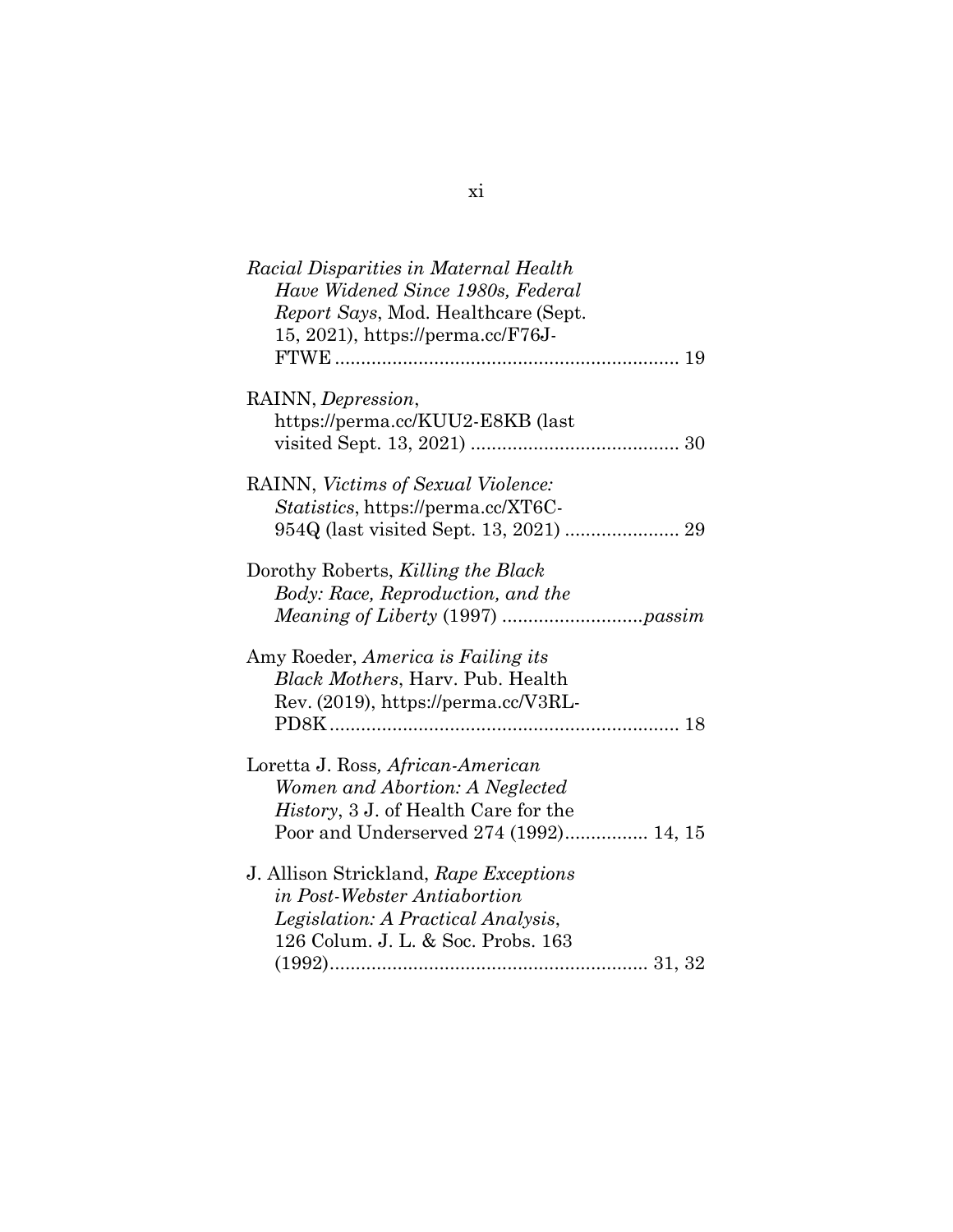| Jamila Taylor, Racism, Inequality, and<br>African Americans, Century Found.<br>(Dec. 19, 2019),                              |
|------------------------------------------------------------------------------------------------------------------------------|
|                                                                                                                              |
| Jamila Taylor, Structural Racism and<br>Maternal Health Among Black<br><i>Women</i> , $48 \text{ J}$ . of L., Med., & Ethics |
|                                                                                                                              |
| U.S. Census Bureau, <i>Quick Facts</i><br><i>Mississippi</i> , https://perma.cc/QJ9J-                                        |
| Harriet A. Washington, <i>Medical</i>                                                                                        |
| Apartheid: The Dark History of                                                                                               |
| Medical Experimentation on Black                                                                                             |
| Americans from Colonial Times to                                                                                             |
|                                                                                                                              |
| Carolyn M. West & Kalimah Johnson,                                                                                           |
| Sexual Violence in the Lives of                                                                                              |
| <i>African American Women, Nat'l</i>                                                                                         |
| Online Res. Ctr. on Violence Against                                                                                         |
| Women (Mar. 2013),                                                                                                           |
|                                                                                                                              |

## xii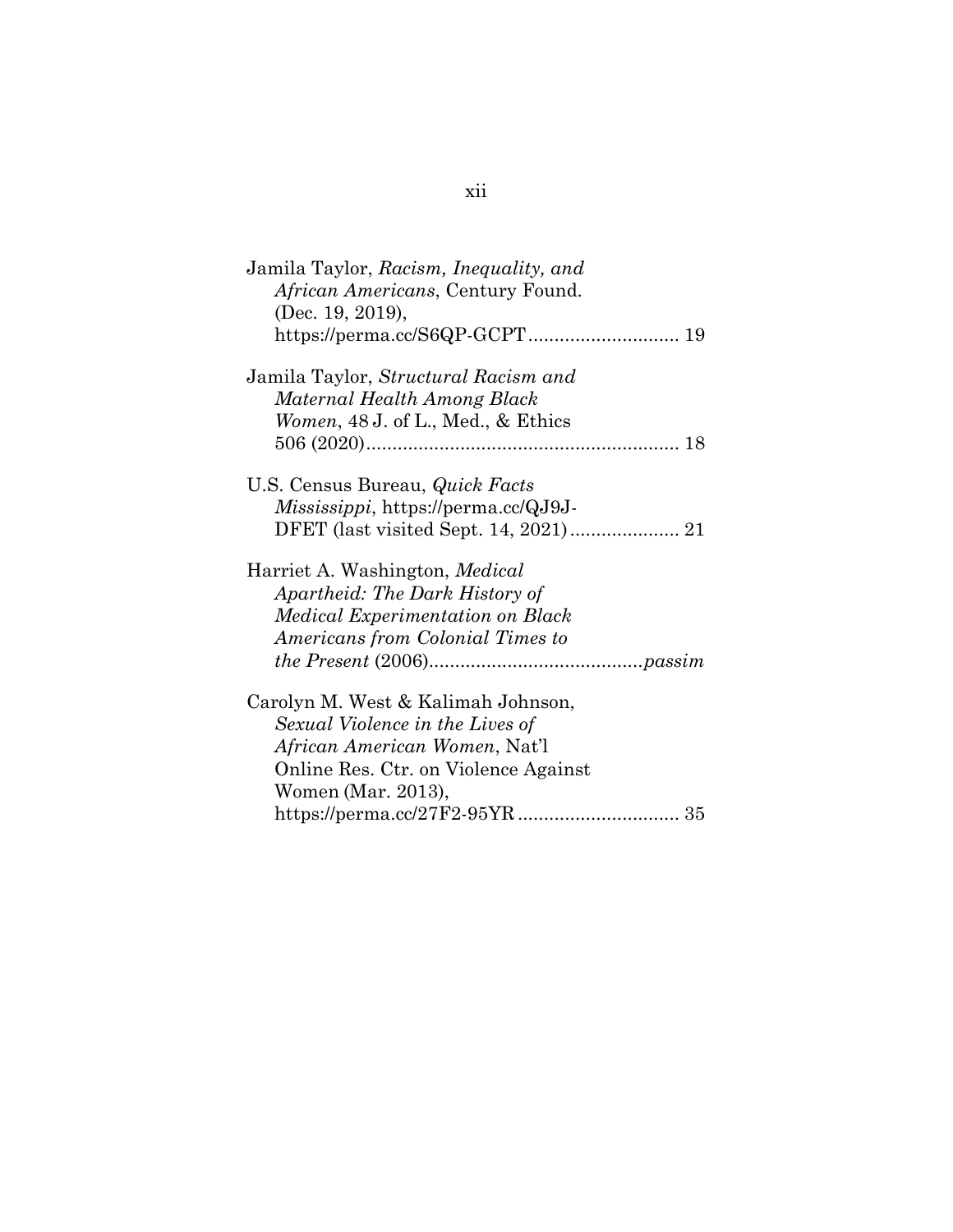#### **INTEREST OF AMICUS CURIAE[1](#page-13-2)**

<span id="page-13-0"></span>Howard University School of Law is the nation's first historically Black law school. For more than 150 years since its founding during Reconstruction, the law school has worked to train "social engineers" devoted to the pursuit of human rights and racial justice. As part of this mission, the Howard University School of Law's Human and Civil Rights Clinic advocates on behalf of clients and communities fighting for the realization of civil rights guaranteed by the U.S. Constitution. The Clinic has a particular interest in eradicating gender and racial disparities in the American legal system and dismantling unjust laws and policies that serve to undermine vital human rights including the right to reproductive liberty guaranteed by the Due Process Clause of the Fourteenth Amendment.

## <span id="page-13-1"></span>**INTRODUCTION AND SUMMARY OF ARGUMENT**

Women's "ability to control their reproductive lives"—including the freedom to terminate pregnancy prior to fetal viability—is a fundamental "component of liberty" protected by the Fourteenth

<span id="page-13-2"></span><sup>1</sup> The parties have consented to the filing of this amicus brief. No counsel for a party authored the brief in whole or in part. No party, counsel for a party, or any person other than amicus curiae and their counsel made a monetary contribution intended to fund the preparation or submission of the brief.

The arguments presented in this brief are made on behalf of the Human and Civil Rights Clinic—not the Howard University School of Law or Howard University.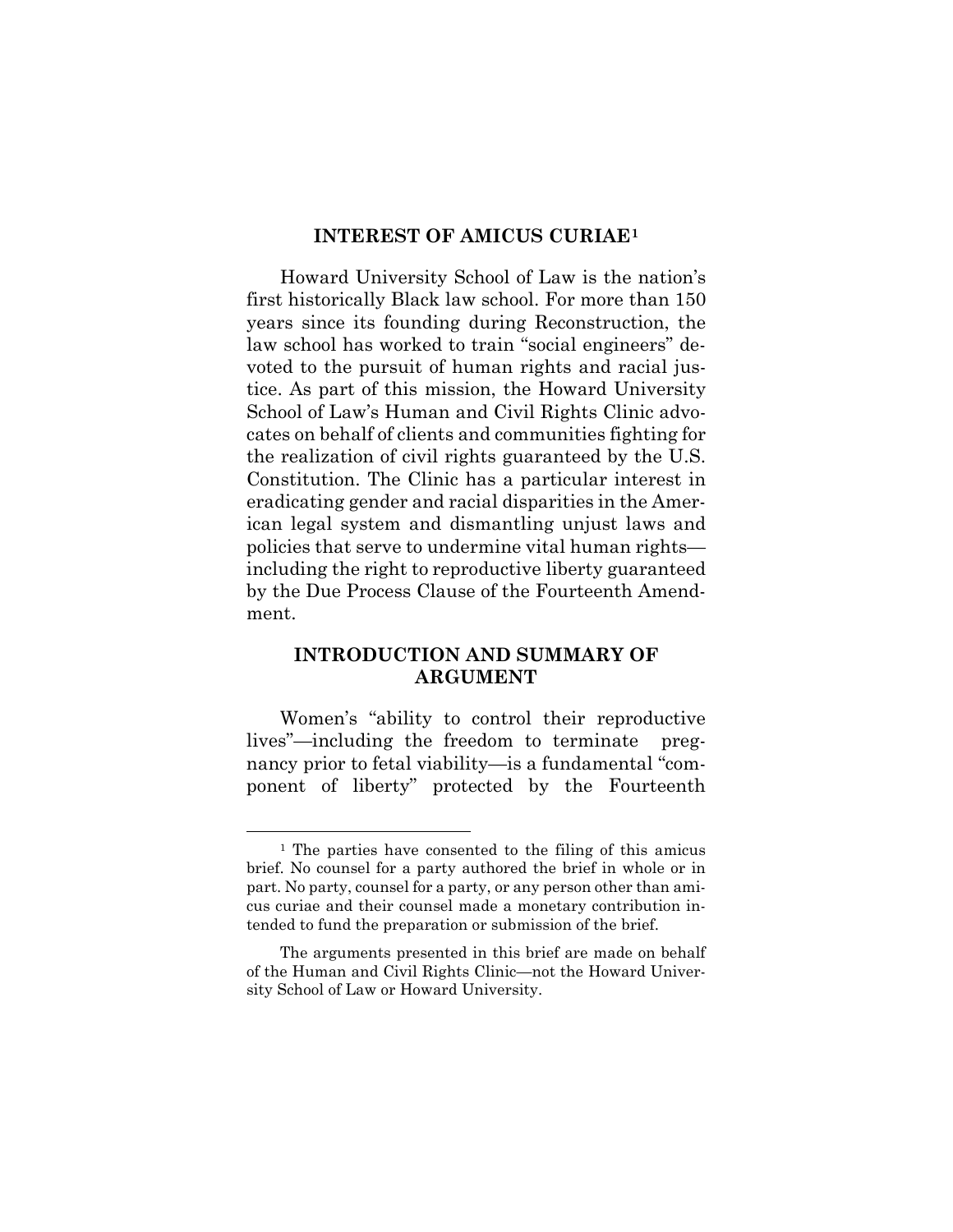Amendment.[2](#page-14-0) This is a settled "rule of law" that this Court has refused to renounce for nearly half a century.[3](#page-14-1) Yet Mississippi now asks this Court to extinguish women's right to reproductive freedom and to grant a constitutional stamp of approval for the State's Gestational Age Act ("the Ban"), which prohibits abortion after 15 weeks' gestation, long before the point of fetal viability.[4](#page-14-2) This case thus represents a threat to the bodily autonomy of all women. But for Black women,<sup>[5](#page-14-3)</sup> this threat is uniquely severe and painful. Amicus writes to place Mississippi's attempt to restrict abortion access within the historical context of state regulation of Black women's procreative liberty.[6](#page-15-0)

<span id="page-14-2"></span><sup>5</sup> Although amicus uses the term "women" throughout this brief, individuals of all gender expressions may also become pregnant and seek abortion services. *See Reprod. Health Servs. v. Strange*, 3 F.4th 1240, 1246 n.2 (11th Cir. 2021).

<span id="page-14-3"></span><sup>6</sup> In evaluating state restrictions on abortion, this Court has looked to "medical and medical-legal history," *Roe v. Wade*, 410 U.S. 113, 117 (1973), and observed that the "the proper focus of the constitutional inquiry is the group for whom the law is a restriction," *Casey*, 505 U.S. at 837–38. The history of medical and legal regulation of Black women's reproduction is thus especially relevant here, given that Black women account for a significant percentage of Mississippi's population.

<span id="page-14-0"></span><sup>2</sup> *Planned Parenthood of Se. Pa. v. Casey*, 505 U.S. 833, 856, 871 (1992).

<sup>3</sup> *Id*.

<span id="page-14-1"></span><sup>4</sup> Miss. Code. Ann. § 41-41-191. The State has conceded that it is "unable to identify any medical research or data that shows a fetus has reached the 'point of viability' at 15 weeks LMP." *Jackson Women's Health Org. v. Currier*, 349 F. Supp. 3d 536, 540 (S.D. Miss. 2018).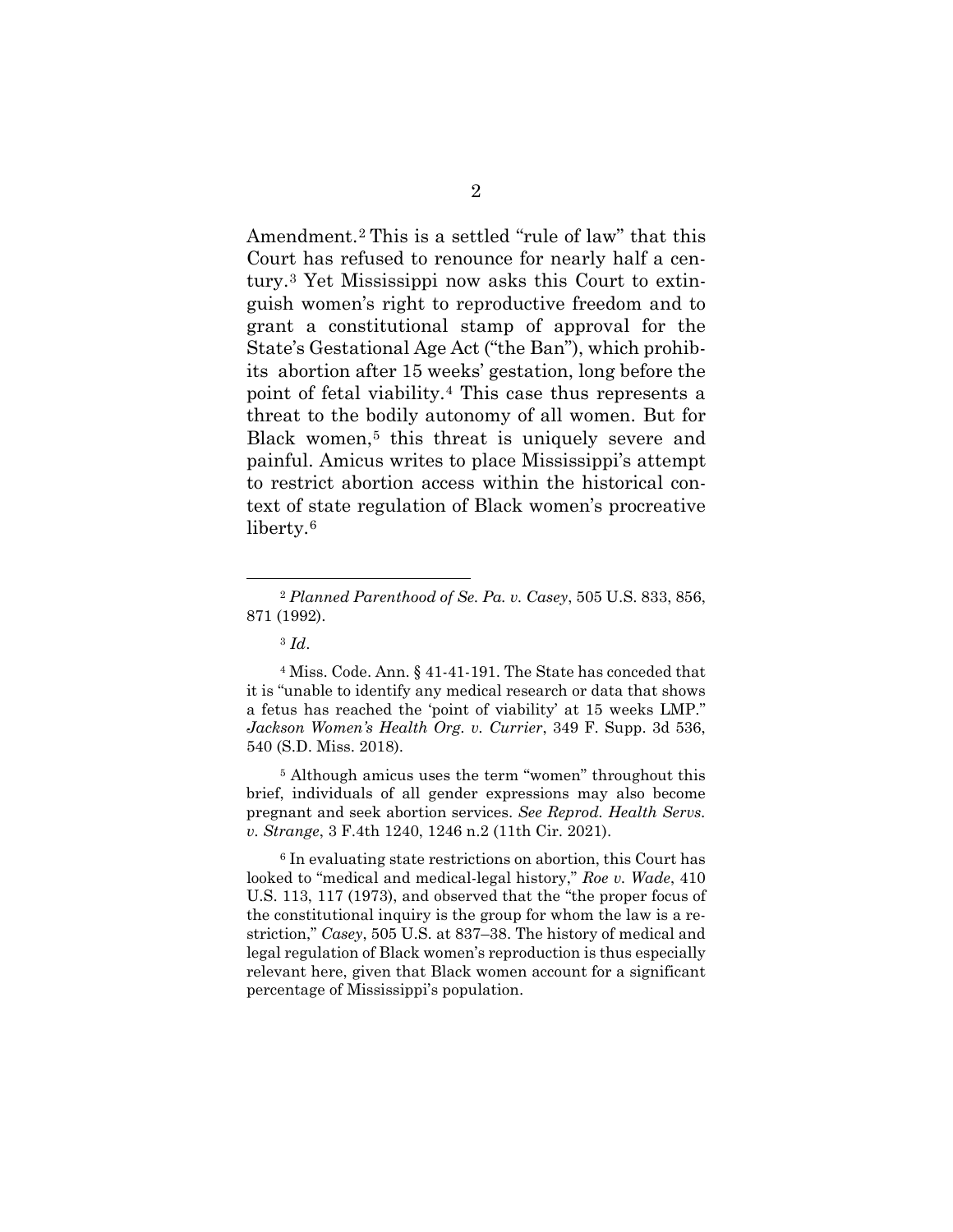Since their arrival on American shores more than four centuries ago, Black women have been subjected to invasive state regulation of their reproductive functions. During slavery, Black women were denied all bodily autonomy; the law expressly endorsed the notion that they lacked humanity and could be "bred" for their owner's profit. The denial of reproductive freedom continued after emancipation, when Black women were subject to pervasive sexual violence and compulsory sterilization. Though the goal has changed depending on state interests—initially forcing procreation for profit and then destroying reproductive function to accomplish social objectives—the government's effort to control Black women's reproduction has been consistent. Black women embraced birth control, which includes the right to safe abortion care, partly in defiance of white supremacist efforts to control their bodies—and to protect themselves from high maternal mortality rates caused by social and economic oppression.

<span id="page-15-0"></span>Mississippi's law is the latest incarnation of state attempts to control Black women's reproductive choices. The state would force Black women to continue pregnancies against their wishes—even though continued high maternal mortality rates and other health risks disproportionately threaten their lives. And despite a claimed interest in women's health, Mississippi's law makes no exception for pregnancies forced on women by rape or incest—a particularly vile omission for Black women given the history of sexual violence against them.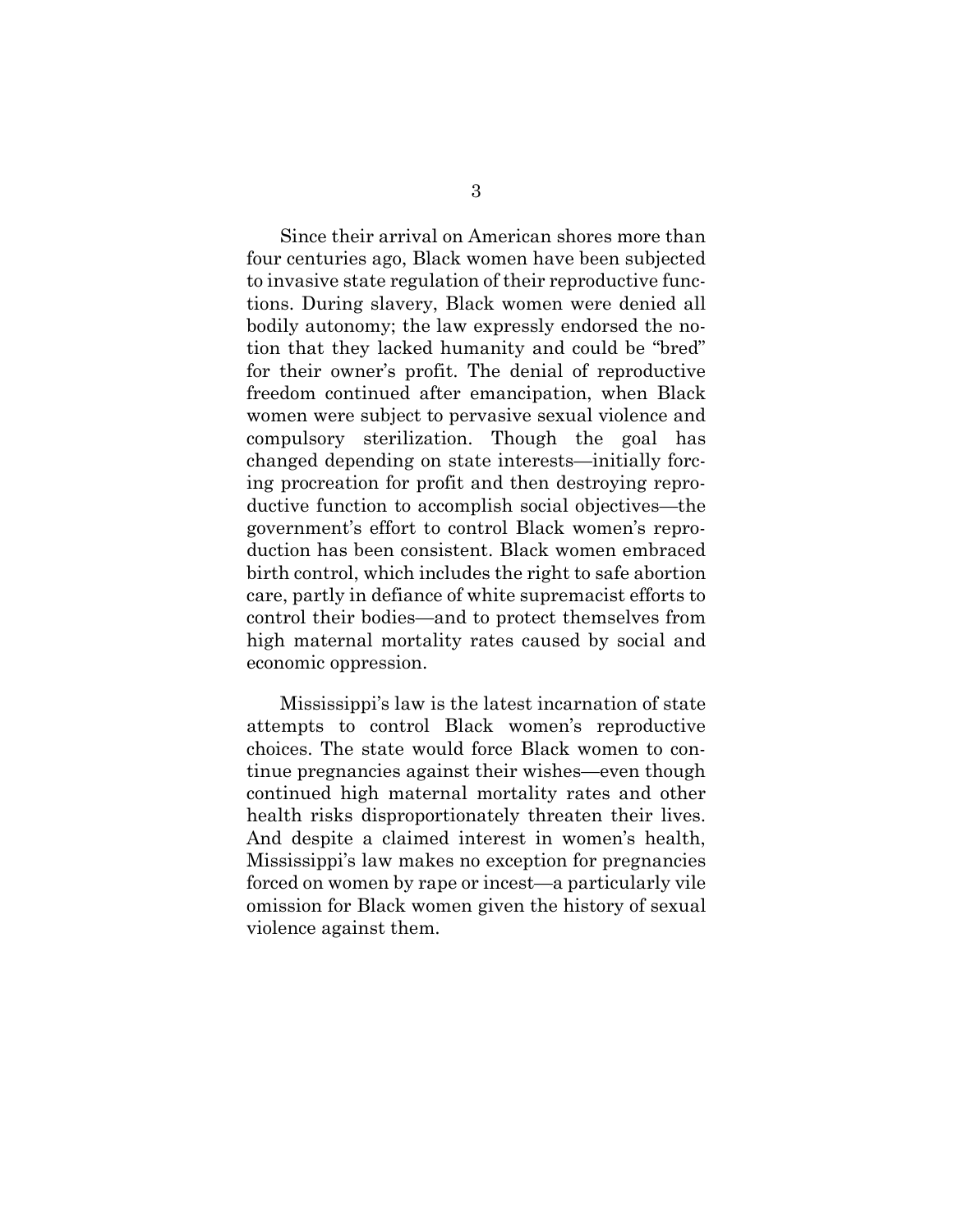This Court should affirm the decision of the Fifth Circuit Court of Appeals and once again affirm a woman's right to terminate her pregnancy.

#### **ARGUMENT**

### <span id="page-16-1"></span><span id="page-16-0"></span>**I. Black Women Have Been Denied Bodily Autonomy And Reproductive Freedom**

The import of kidnapped African women to the Virginia colony in 1619 marked the beginning of centuries of systemic, state-sanctioned denial of reproductive freedom for Black women. Few parts of human anatomy have been subject to more depraved brutality and government regulation than Black women's reproductive systems. From bondage in chattel slavery, where they were forced to bear children that the law regarded as property of their masters, through compulsory sterilization, where they were forced into infertility, Black women were robbed of any sense of bodily autonomy. Access to birth control—effective contraceptives and safe abortions—is a fundamental freedom for *all* women. But for Black women, it represents the restoration of liberty they were long denied.

#### <span id="page-16-2"></span>**A. Forced Reproduction in Bondage**

The American institution of slavery was fundamentally incompatible with humanity. So from the very beginning, those committed to chattel slavery both the individuals who owned slaves and the government institutions that supported them—acted to destroy any notion of Black personhood. Fueled by pseudo-science and pernicious stereotypes, those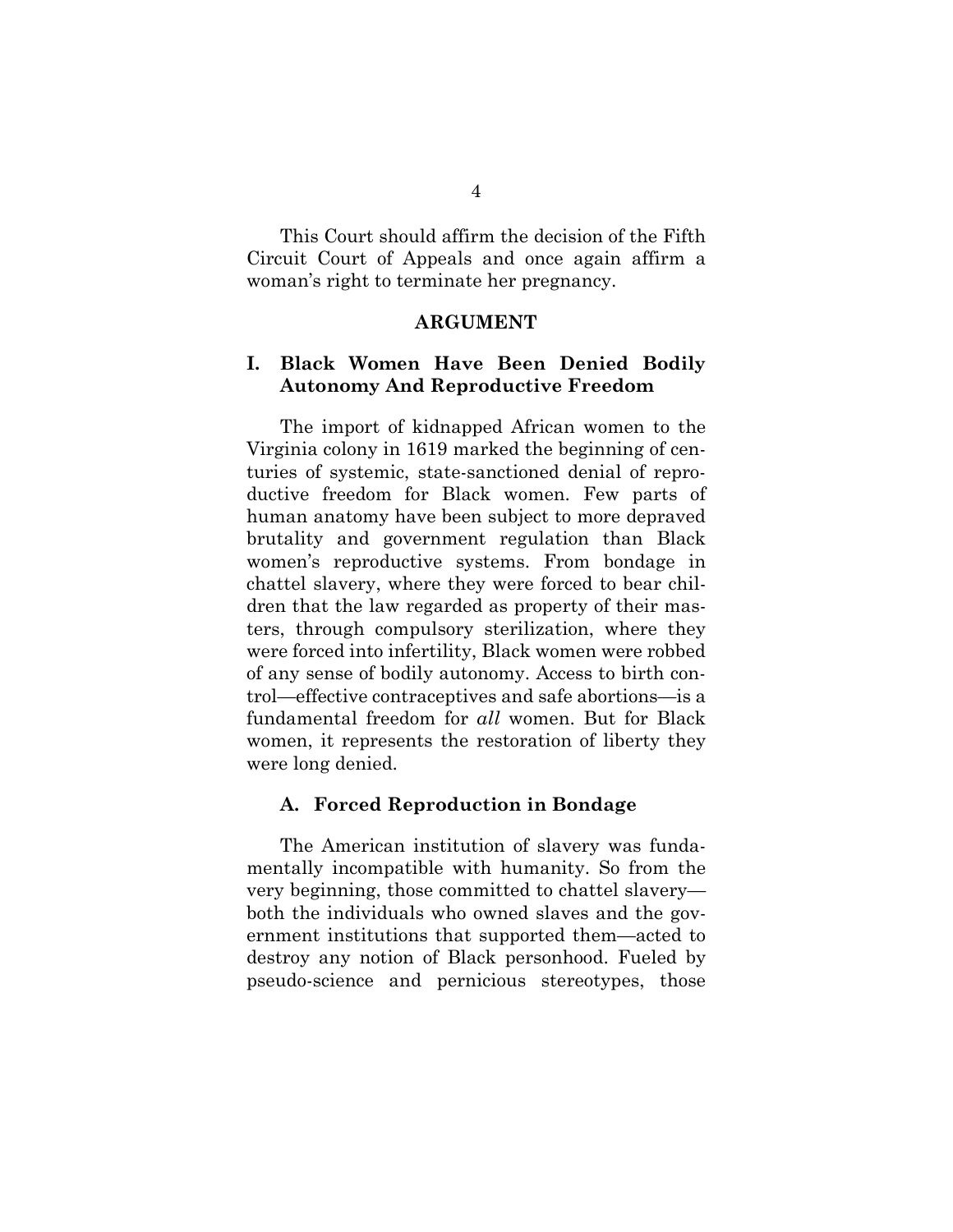engaged in the trade of Black bodies operated on the presumption that Black women, like "rutting animals," were "unable to control their powerful sexual drives."[7](#page-17-0) This denial of Black women's humanity unleashed widespread sexual violence that would persist for centuries.

The horror began when African women were forced aboard slave ships, where white "officers [were] permitted to indulge their passions" in ways that "disgrace human nature."[8](#page-17-1) It continued unabated on American plantations, where Black women were made "victim of the grossest passions" of their masters.[9](#page-18-0) Enslaved Black women had no power to refuse; it was the white "owner of the woman who decided when and with whom she would have sexual rela-tions."<sup>[10](#page-18-1)</sup>

After Congress prohibited the importation of slaves in 1808, slave masters—who could no longer rely on the international slave trade to replenish their labor force—gained an acute "economic incentive to govern Black women's reproductive lives."[11](#page-18-2) Female slaves were "valuable to their masters not only for

<span id="page-17-0"></span><sup>7</sup> Harriet A. Washington, *Medical Apartheid: The Dark History of Medical Experimentation on Black Americans from Colonial Times to the Present* 66 (2006).

<sup>8</sup> *Id*.

<sup>9</sup> Beverly Guy-Sheftall, *Daughters of Sorrow: Attitudes Toward Black Women, 1880–1920* at 60 (1990).

<sup>10</sup> Washington, *supra* note 7, at 66.

<span id="page-17-1"></span><sup>11</sup> Dorothy Roberts, *Killing the Black Body: Race, Reproduction, and the Meaning of Liberty* 41 (1997).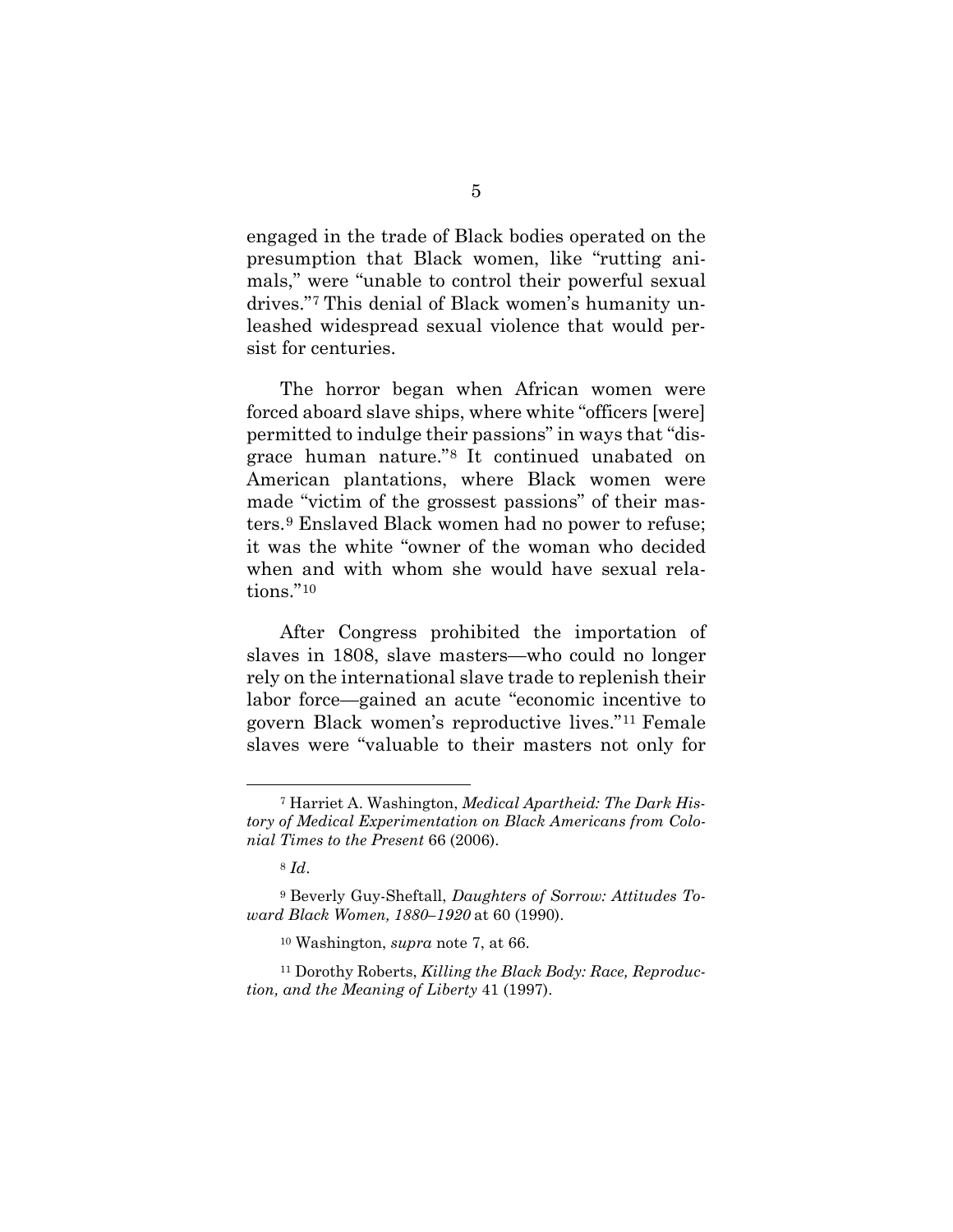their labor, but also for their ability to produce more slaves."[12](#page-18-3) Given the "premium . . . placed on the slave woman's reproductive capacity," slave owners resorted to a variety of techniques to encourage "breeding:["13](#page-19-0) "They rewarded pregnancy with relief from work in the field and additions of clothing and food, punished slave women who did not bear children, manipulated slave marital choices, and forced slaves to breed."[14](#page-19-1)

The value of enslaved Black women rested on their reproductive abilities. Thomas Jefferson once declared, "I consider a slave woman who breeds once every two years as profitable as the best worker on the farm."[15](#page-19-2) The entirety of an enslaved Black woman's life was "defined by her reduction to a sexual object, an object to be raped, bred, and abused."[16](#page-19-3) Black women thus found themselves trapped in a political and social system that both denied their humanity and demanded total control of their reproductive functions.

<span id="page-18-1"></span><span id="page-18-0"></span>American courts expressly sanctioned this "monstrous combination of racial and gender domination."[17](#page-20-1) Because Black women were regarded as mere

<sup>12</sup> *Id*. at 42.

<sup>13</sup> Angela Y. Davis, *Women, Race & Class* 3 (1981).

<sup>14</sup> Roberts, *supra* note 11, at 45.

<span id="page-18-2"></span><sup>15</sup> Bruce Fehn, *Thomas Jefferson and Slaves: Teaching an American Paradox*, 14 OAH Magazine of History 2, 24 (2000).

<span id="page-18-3"></span><sup>16</sup> Henry Louis Gates, Jr., *To Be Raped, Bred, and Abused*, N.Y. Times, Nov. 22, 1987, § 7, at 12.

<sup>17</sup> Roberts, *supra* note 11, at 42.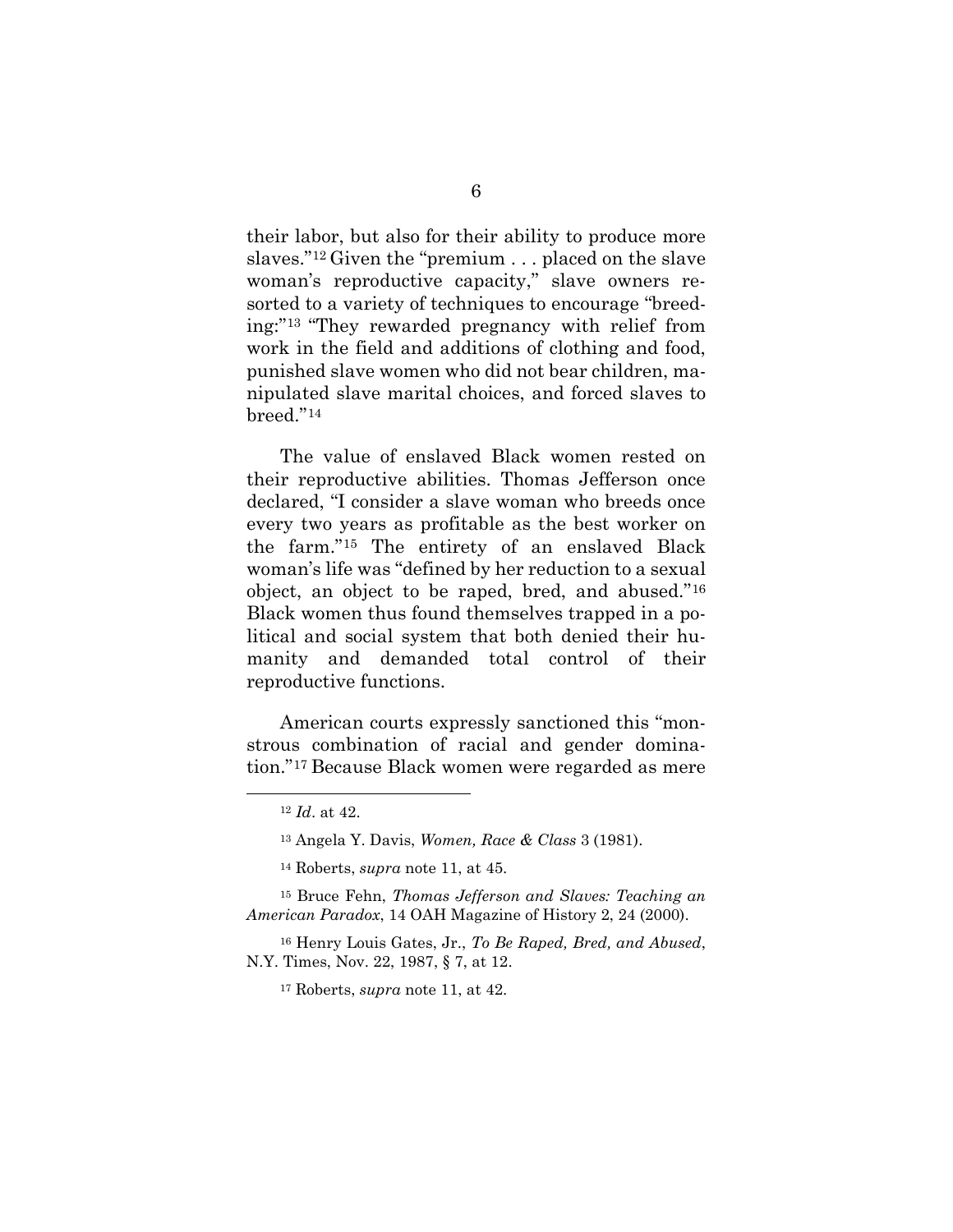personal property, courts made clear that they "could not legally be raped."[18](#page-20-2) Louisiana, for instance, excluded Black women from its criminal prohibition on rape.[19](#page-20-3) A Mississippi court dismissed an indictment against a man charged with raping a Black girl under ten years old because "the crime of rape does not exist in this State between African slaves."[20](#page-20-4)

When Black women became pregnant—because of sexual violence or otherwise—the law regarded them as breeding animals who had no claim to their children. One of our nation's first statutes—enacted by the Virginia colony in 1662—made all children of enslaved women the property of their masters by operation of law.[21](#page-21-0) A South Carolina court, in an opinion typical of the time, later declared that "the young of slaves . . . stand on the same footing as animals."[22](#page-21-1) All of this proceeded with the blessing of this Court, which regarded Black people "as beings of an inferior order, and altogether unfit to associate with the white race, either in social or political relations; and so far

<span id="page-19-0"></span><sup>18</sup> Washington, *supra* note 7, at 66.

<sup>19</sup> Roberts, *supra* note 11, at 54.

<span id="page-19-2"></span><span id="page-19-1"></span><sup>20</sup> *George v. State*, 37 Miss. 316, 317 (Miss. Err. & App. 1859); *see also id*. ("The regulations of law, as to the white race, on the subject of sexual intercourse, do not and cannot, for obvious reasons, apply to slaves; their intercourse is promiscuous.").

<span id="page-19-3"></span><sup>21</sup> A. Leon Higginbotham, Jr., *In the Matter of Color: Race and the American Legal Process* 42–45 (1978).

<sup>22</sup> *M'Vaughters v. Elder*, 4 S.C.L. (2 Brev.) 307, 314 (1809).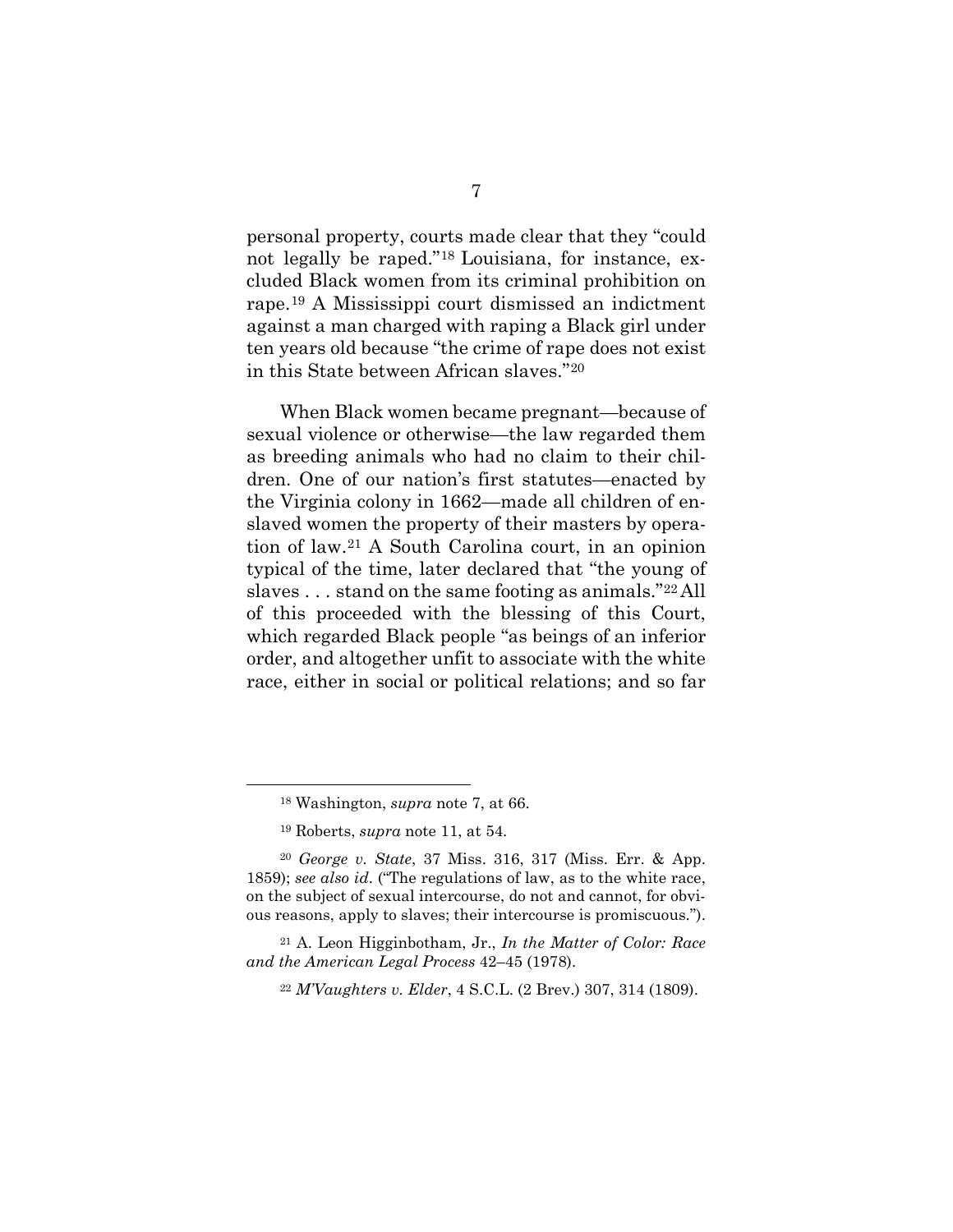inferior, that they had no rights which the white man was bound to respect."[23](#page-21-2)

In a nation that robbed them of any bodily autonomy, Black women nonetheless found ways to exercise some measure of dominion over their own bodies. Among the earliest acts of resistance by Black women was their "refus[al] to bring children into a world of interminable forced labor, where chains and floggings and sexual abuse for women were the everyday conditions of life."[24](#page-22-1) Southern doctors believed Black women "possessed of a secret by which they destroy the fetus at an early stage of gestation."[25](#page-22-2) The most common act of reproductive resistance was the use of "the infusion or decoction of tansy, rue, roots and seed, pennyroyal, cedar gum, and camphor" to "effect an abortion or to derange menstruation."[26](#page-22-3)

#### <span id="page-20-0"></span>**B. Sexual Violence in Reconstruction**

<span id="page-20-2"></span><span id="page-20-1"></span>The end of the Civil War—in which more than one quarter of a million white men died in defense of white supremacy—brought the end of slavery. But it did not end the sexual terrorism against Black women. Sexual violence "was a critical element of the terrorization that took place across the South" as a

<span id="page-20-4"></span><span id="page-20-3"></span><sup>23</sup> *Dred Scott v. Sandford*, 60 U.S. 393, 407 (1857), superseded (1868).

<sup>24</sup> Davis, *supra* note 13, at 184.

<sup>25</sup> Roberts, *supra* note 11, at 78.

<sup>26</sup> *Id*.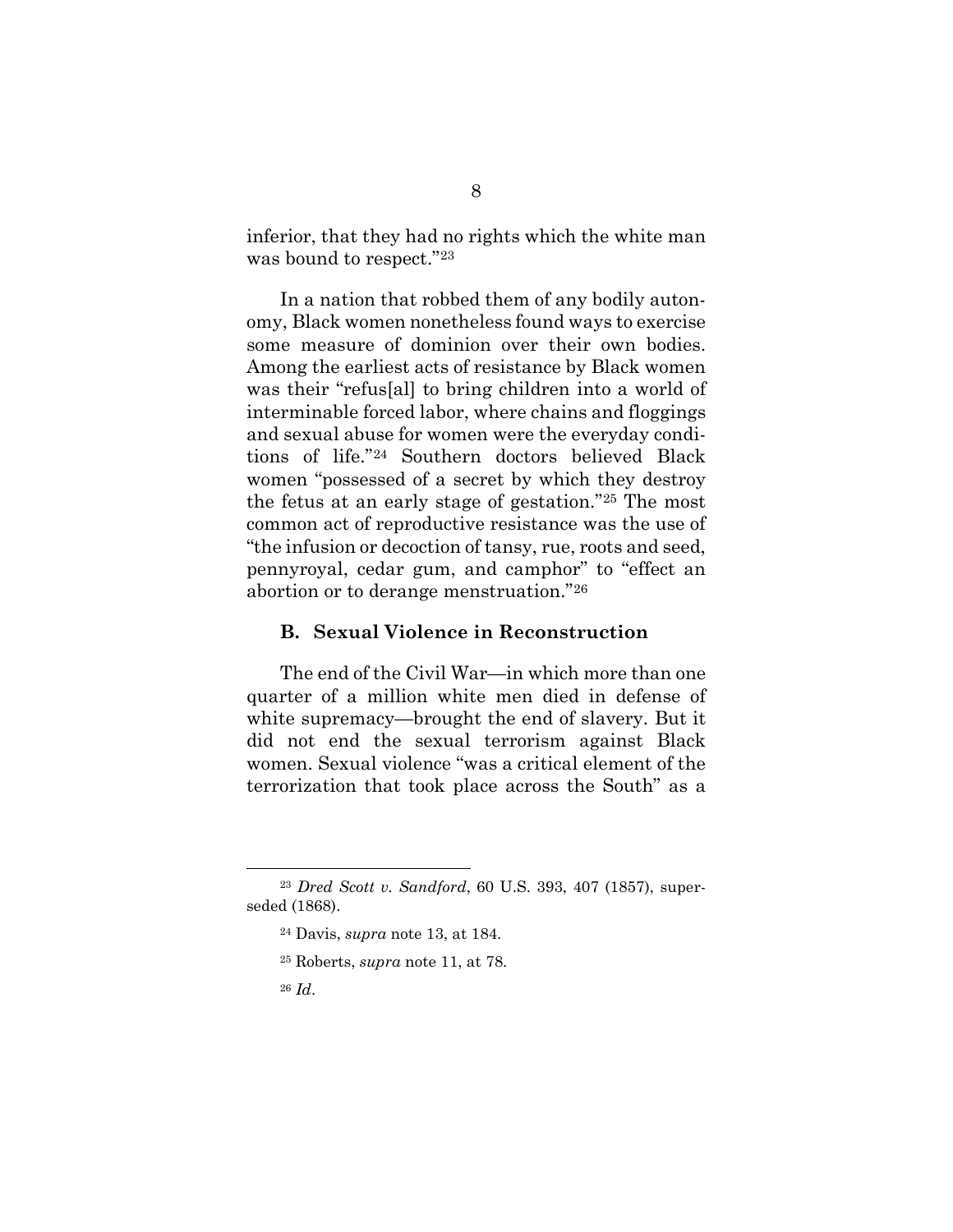backlash to Reconstruction.[27](#page-22-4) The Ku Klux Klan and other white terrorist organizations employed "group rape" as an "uncamouflaged political weapon in the drive to thwart the movement for Black equality."[28](#page-22-5) In the 1866 massacres in Memphis and New Orleans, white mobs "raped, singly and in groups, the Black women whose paths they crossed."[29](#page-23-0) Ida B. Wells declared in 1892 that "the rape of helpless Negro girls, which began in slavery days, still continues without reproof from church, state, or press."[30](#page-23-1)

While rape was an "act of physical violence designed to stifle Black women's will to resist,"[31](#page-23-2) they nonetheless resisted. Black women "reclaimed their bodies and their humanity by testifying about their assaults" in public forums—including before Congress.[32](#page-23-3) In the aftermath of the 1866 riots, "numerous Black women testified before a Congressional committee about the savage mob rapes they had suffered."[33](#page-23-4) When Congress launched an investigation into Reconstruction violence in 1871, hundreds of Black women—"at great risk of reprisal"—testified

<span id="page-21-0"></span><sup>27</sup> Shawn Leigh Alexander, *Reconstruction Violence and the Ku Klux Klan Hearings* 11 (2005).

<sup>28</sup> Davis, *supra* note 13, at 158.

<sup>29</sup> *Id*. at 68.

<span id="page-21-2"></span><span id="page-21-1"></span><sup>30</sup> Danielle L. McGuire, *At the Dark End of the Street: Black Women, Rape, and Resistance—A New History of the Civil Rights Movement* xix (2010).

<sup>31</sup> Roberts, *supra* note 11, at 52.

<sup>32</sup> McGuire, *supra* note 30, at xix.

<sup>33</sup> Davis, *supra* note 13, at 158.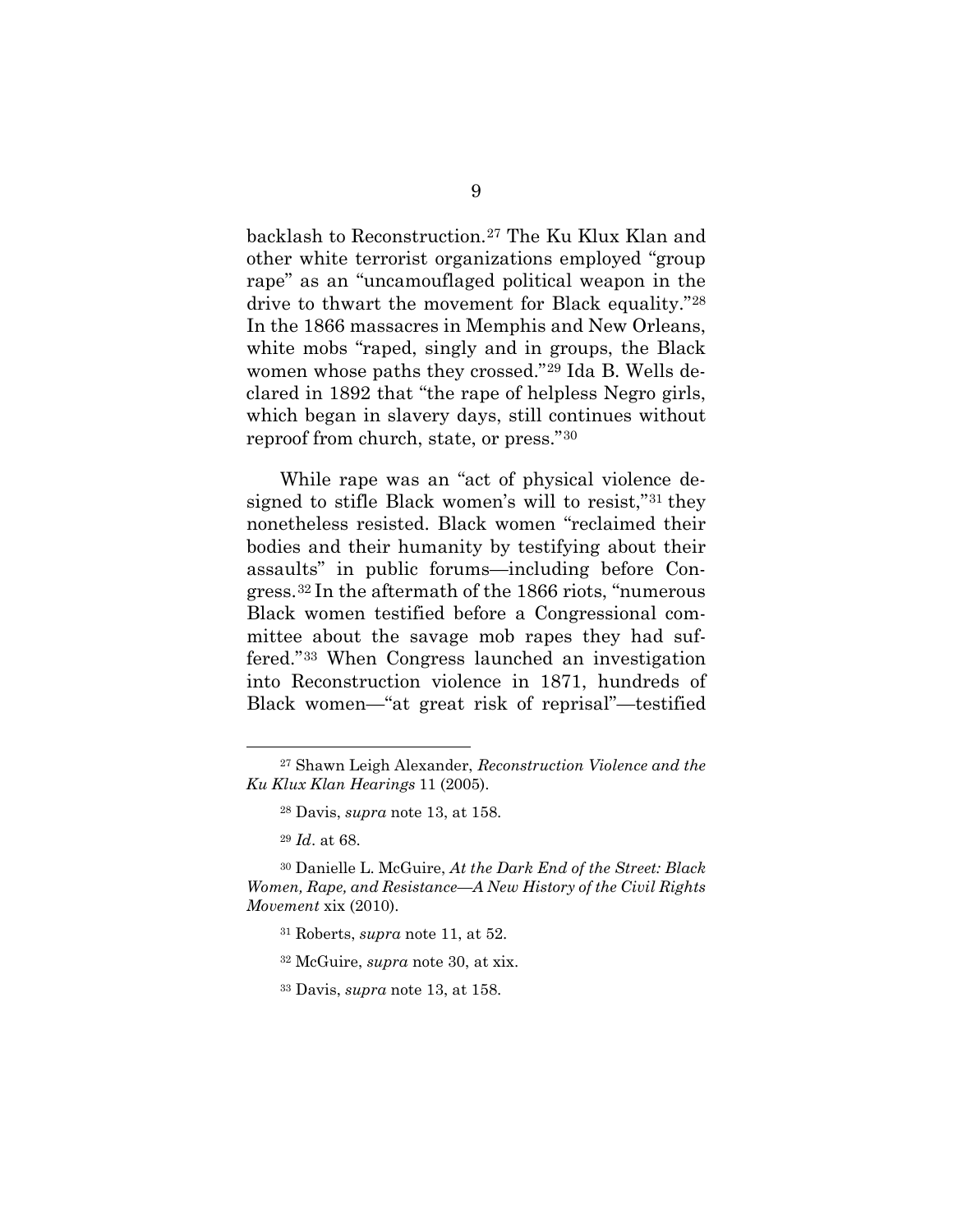under oath about the sexual assault and humiliation "designed to reinforce the idea that white men controlled the sexual dynamics of the South."[34](#page-24-0) Black women's bravery thus ensured that as the debate raged regarding the meaning of "liberty" after centuries of enslavement, Congress—in enacting the Reconstruction Amendments and the Enforcement Acts—understood "the specific terrors that [they] experienced at the hands of white men."[35](#page-24-1)

#### <span id="page-22-0"></span>**C. Compulsory Sterilization**

The turn of the twentieth century brought a new threat to Black women's reproductive freedom that was both "invasive and permanent: compulsory surgical sterilization."[36](#page-24-2) Indiana passed the nation's first law requiring the sterilization of "the mentally unfit" in 1907, and by 1935, 27 states mandated sterilization of "the feebleminded, those on welfare, or those with genetic defects."[37](#page-24-3) Black women "have always been staggeringly overrepresented in the ranks of the sterilized."[38](#page-25-1) For instance, of the 8,000 mentally disabled persons sterilized by the North Carolina Eugenic Commission in the 1930s, 5,000 were Black.[39](#page-25-2) And by 1983, when Black people represented just 12 percent

- <sup>36</sup> Washington, *supra* note 7, at 279.
- <sup>37</sup> *Id*.
- <sup>38</sup> *Id*. at 281.
- <span id="page-22-5"></span><sup>39</sup> *Id*.

<span id="page-22-3"></span><span id="page-22-2"></span><span id="page-22-1"></span><sup>34</sup> Alexander, *supra* note 27, at 11.

<span id="page-22-4"></span><sup>35</sup> *Id*.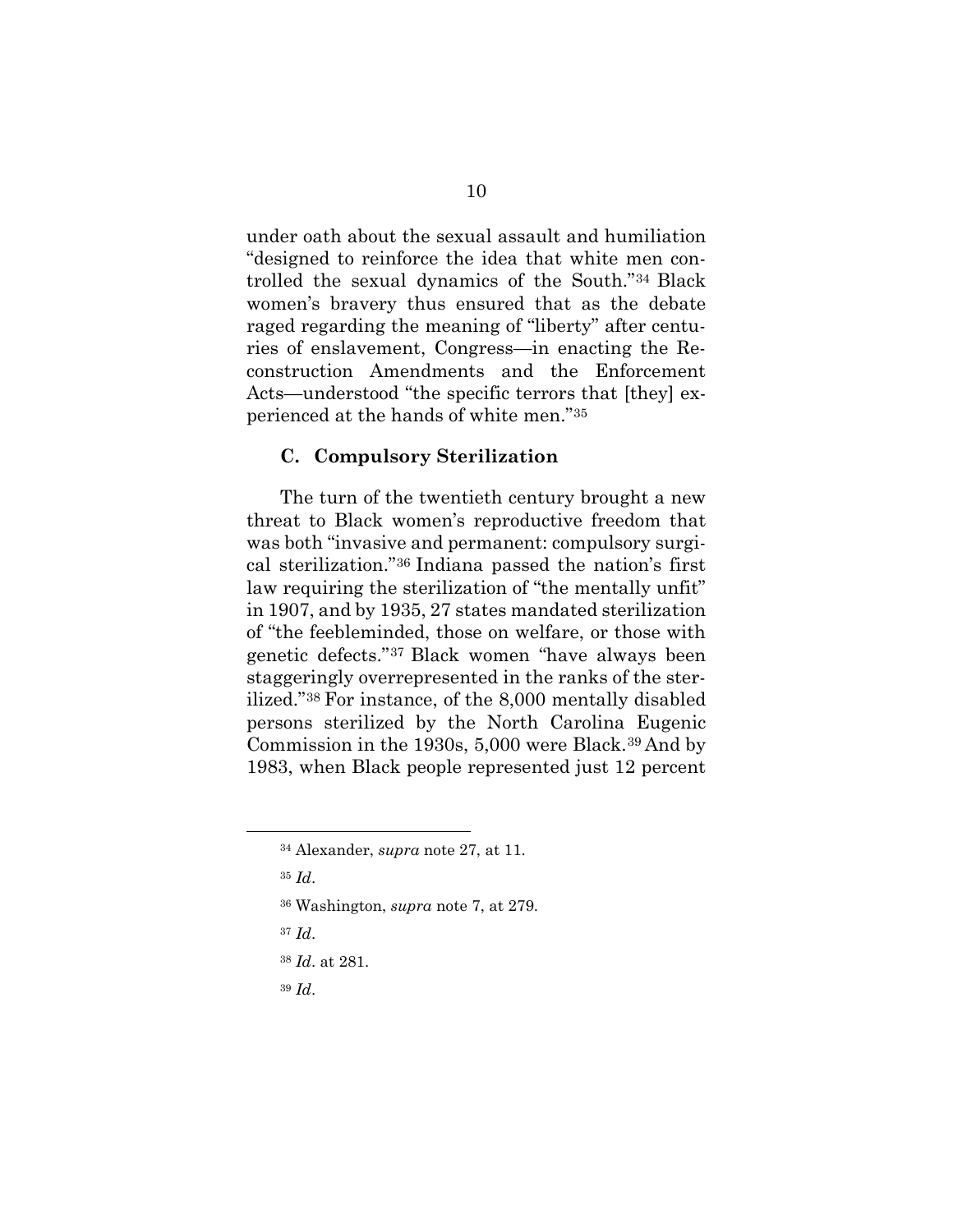of the population, 43 percent of the women sterilized in federally funded programs were Black.[40](#page-25-3)

It is estimated that between 100,000 and 150,000 Black women have been sterilized by governmentbacked programs using federal funds.[41](#page-25-4) In Mississippi, the practice of surgically sterilizing Black women without their knowledge was so common that it earned its own name—the "Mississippi appendectomy."[42](#page-25-5) Fannie Lou Hamer, founder of the Mississippi Freedom Democratic Party, reported that by 1965, 60 percent of the Black women in Sunflower County, Mississippi, had been sterilized without their consent.[43](#page-26-0)

<span id="page-23-1"></span><span id="page-23-0"></span>Compulsory sterilization was an outgrowth of negative eugenics—"the weeding out of undesirable social elements by discouraging or preventing the birth of children with 'bad' genetic profiles."[44](#page-26-1) Eugenics, building on the racist beliefs used to justify slavery, labeled Black women "as sexually indiscriminate and as bad mothers who were constrained by biology to give birth to defective children."[45](#page-26-2) White women, by contrast, were encouraged to have more children to

- <sup>43</sup> Roberts, *supra* note 11, at 145.
- <span id="page-23-4"></span><sup>44</sup> Washington, *supra* note 7, at 264.
- <sup>45</sup> *Id*. at 265.

<span id="page-23-2"></span><sup>40</sup> *Id*.

<span id="page-23-3"></span><sup>41</sup> *Id*.

<sup>42</sup> *Id*. at 282.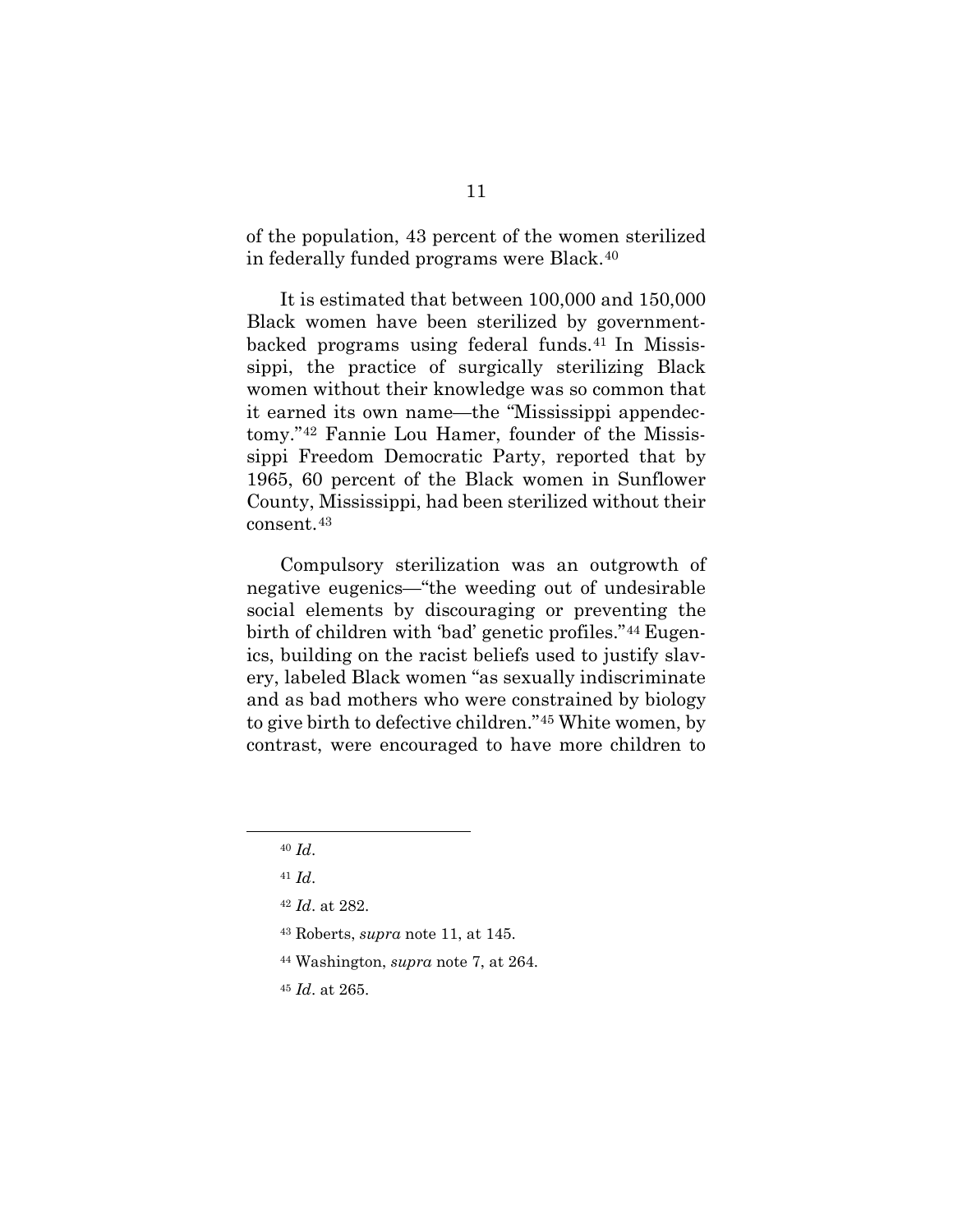maintain superior genetics in the American popula-tion.<sup>[46](#page-26-3)</sup>

These blatantly racists ideas were not confined to rogue scientists or private actors; they were expressly embraced by the president and this Court. In 1905, President Theodore Roosevelt proclaimed that "race purity must be maintained."[47](#page-27-0) A year later, Roosevelt chastised "well-born white women who engaged in 'willful sterility—the one sin for which the penalty is national death, race suicide.'"[48](#page-27-1) Twenty years later, this Court rejected a constitutional challenge to forced sterilization and endorsed negative eugenics. Justice Oliver Wendell Holmes, a dedicated eugenicist, wrote:

It is better for all the world, if instead of waiting to execute degenerate offspring for crime, or to let them starve for their imbecility, society can prevent those who are manifestly unfit from continuing their kind. The principle that sustains compulsory vaccination is broad enough to cover cutting the Fallopian tubes. Three generations of imbeciles are enough.[49](#page-27-2)

<span id="page-24-2"></span><span id="page-24-1"></span><span id="page-24-0"></span>The law thus endorsed both forced procreation and forced sterility for Black women. "While slave masters forced Black women to bear children for profit, [eugenicist] policies sought to reduce Black

<sup>46</sup> *Id.* 

<sup>47</sup> Davis, *supra* note 13, at 187–88.

<span id="page-24-3"></span><sup>48</sup> *Id*. at 188.

<sup>49</sup> *Buck v. Bell*, 274 U.S. 200, 207 (1927).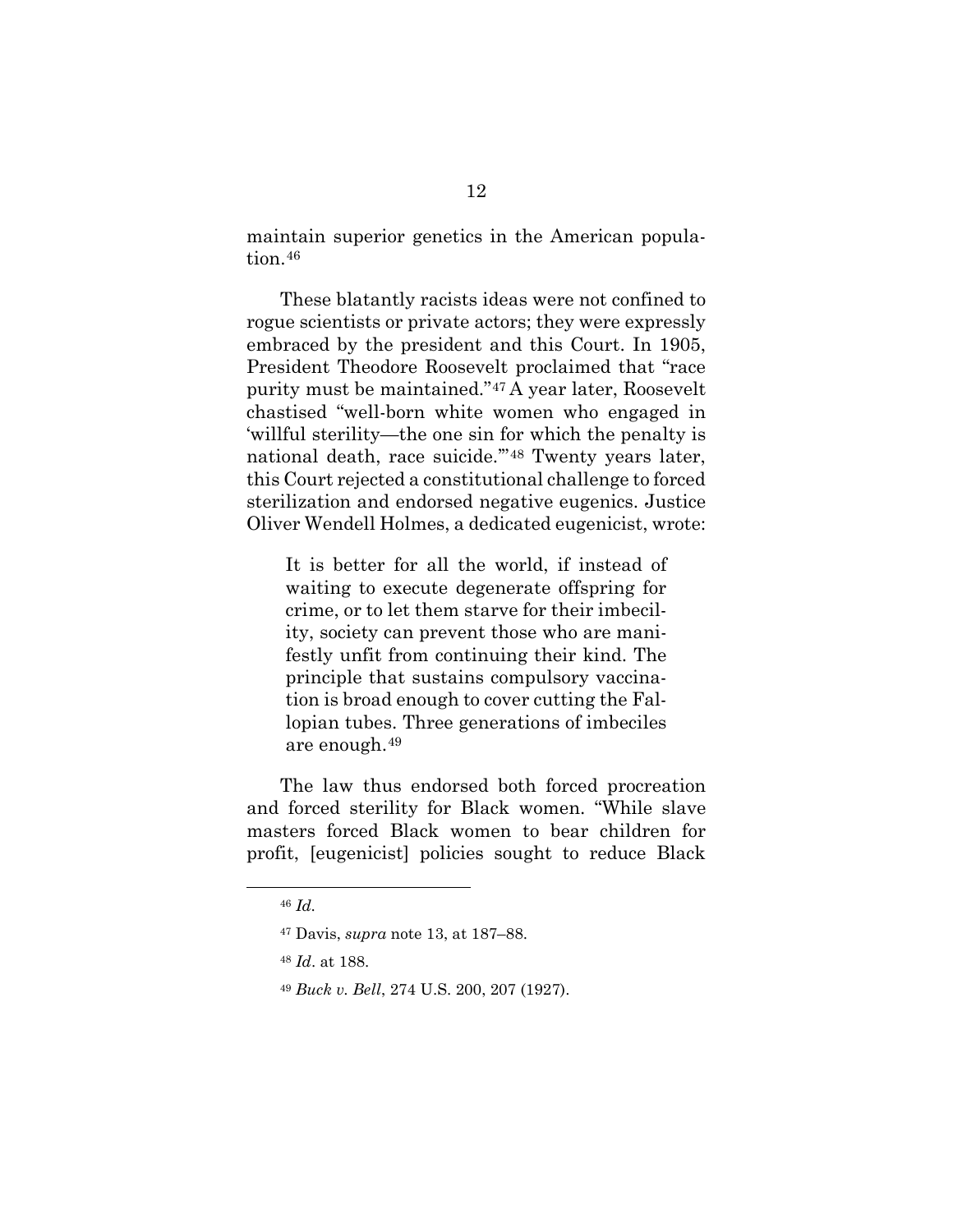women's fertility."[50](#page-27-3) The common theme was government-backed control of Black women's childbearing "to achieve social objectives."[51](#page-28-1)

#### <span id="page-25-0"></span>**D. Reproductive Freedom**

The rise of the eugenics movement coincided with the rise of feminist "calls for 'voluntary motherhood' that is, the ability, given the real dangers that childbirth posed, to allow women to better control when and how they became pregnant."[52](#page-28-2) Voluntary motherhood depended on access to effective birth control, "individual choice, safe contraceptive methods, as well as abortions when necessary."[53](#page-28-3) The ability to control whether to give birth is a fundamental component of freedom for all women. But for Black women, whose procreation had been forced, monetized, and monitored since they arrived on American shores, access to birth control represented a unique form of liberty.

<span id="page-25-2"></span><span id="page-25-1"></span>Much ink has been spilled debating the motives of early proponents of birth control, such as Margaret Sanger, the white founder of Planned Parenthood who joined forces with eugenicists in promoting family planning to Black women. At the other end of the spectrum were Black men such as Marcus Garvey,

<sup>50</sup> Roberts, *supra* note 11, at 93.

<sup>51</sup> *Id*.; *see also* Washington, *supra* note 7, at 283.

<span id="page-25-5"></span><span id="page-25-4"></span><span id="page-25-3"></span><sup>52</sup> Melissa Murray, *Race-Ing Roe: Reproductive Justice, Racial Justice, and the Battle for Roe v. Wade*, 134 Harv. L. Rev. 2025, 2038 (2021).

<sup>53</sup> Davis, *supra* note 13, at 182.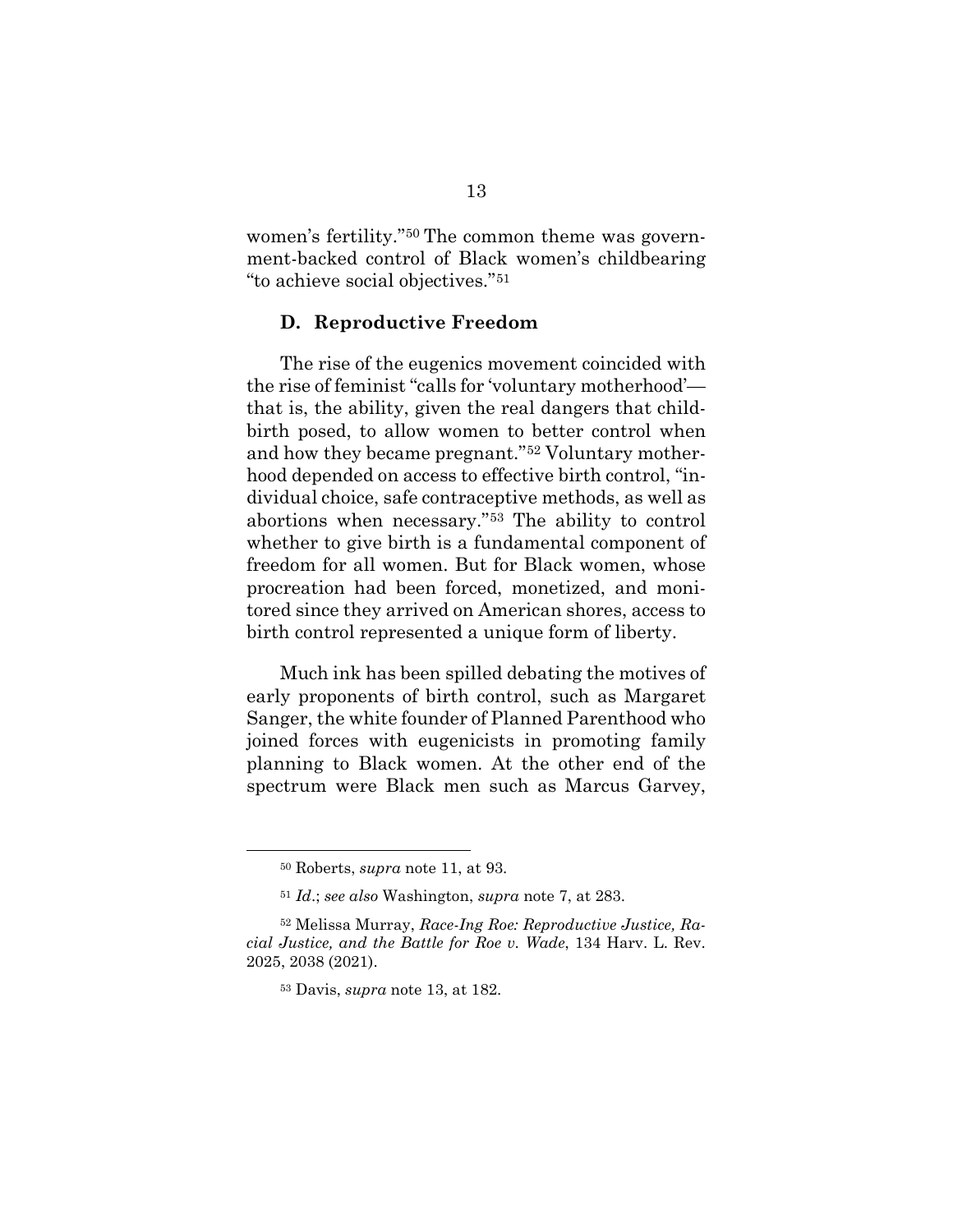founder of the Universal Negro Improvement Association, who "decried birth control as 'race suicide.'"[54](#page-29-0)

But whatever the motives and beliefs of white feminists and some Black men, Black women embraced the reproductive freedom that birth control offered. Black women, after all, had since slavery used "centuries-old African folk knowledge about contraceptives and abortifacients."[55](#page-29-1) After emancipation and through the early nineteenth century, Black women "gain[ed] increasing control of their fertility" through these methods.<sup>[56](#page-30-1)</sup> To gain access to safer contraceptive methods, and guided by their concern for racial justice and their own health, Black women "distinguished their understanding of birth control from the dominant conception linked to eugenic thinking and practice."[57](#page-30-2)

<sup>54</sup> Jill C. Morrison, *Resuscitating the Black Body: Reproductive Justice As Resistance to the State's Property Interest in Black Women's Reproductive Capacity*, 31 Yale J.L. & Feminism 35, 38 (2019).

<span id="page-26-1"></span><span id="page-26-0"></span><sup>55</sup> Loretta J. Ross*, African-American Women and Abortion: A Neglected History*, 3 J. of Health Care for the Poor and Underserved 274, 276 (1992).

<sup>56</sup> *Id*. at 277.

<span id="page-26-3"></span><span id="page-26-2"></span><sup>57</sup> Roberts, *supra* note 11, at 132. Black women are often required to exercise such discernment. For instance, Black women, like all American women, receive gynecological care. But much of the modern practice of gynecology is based on the work of virulent racist Dr. Marion Sims, who built his practice from "the gruesome reality in which each surgical scene was a violent struggle between the slaves and physicians and each woman's body was a bloodied battleground. Each naked, unanesthetized slave woman had to be forcibly restrained by the other physicians through her shrieks of agony as Sims determinedly sliced,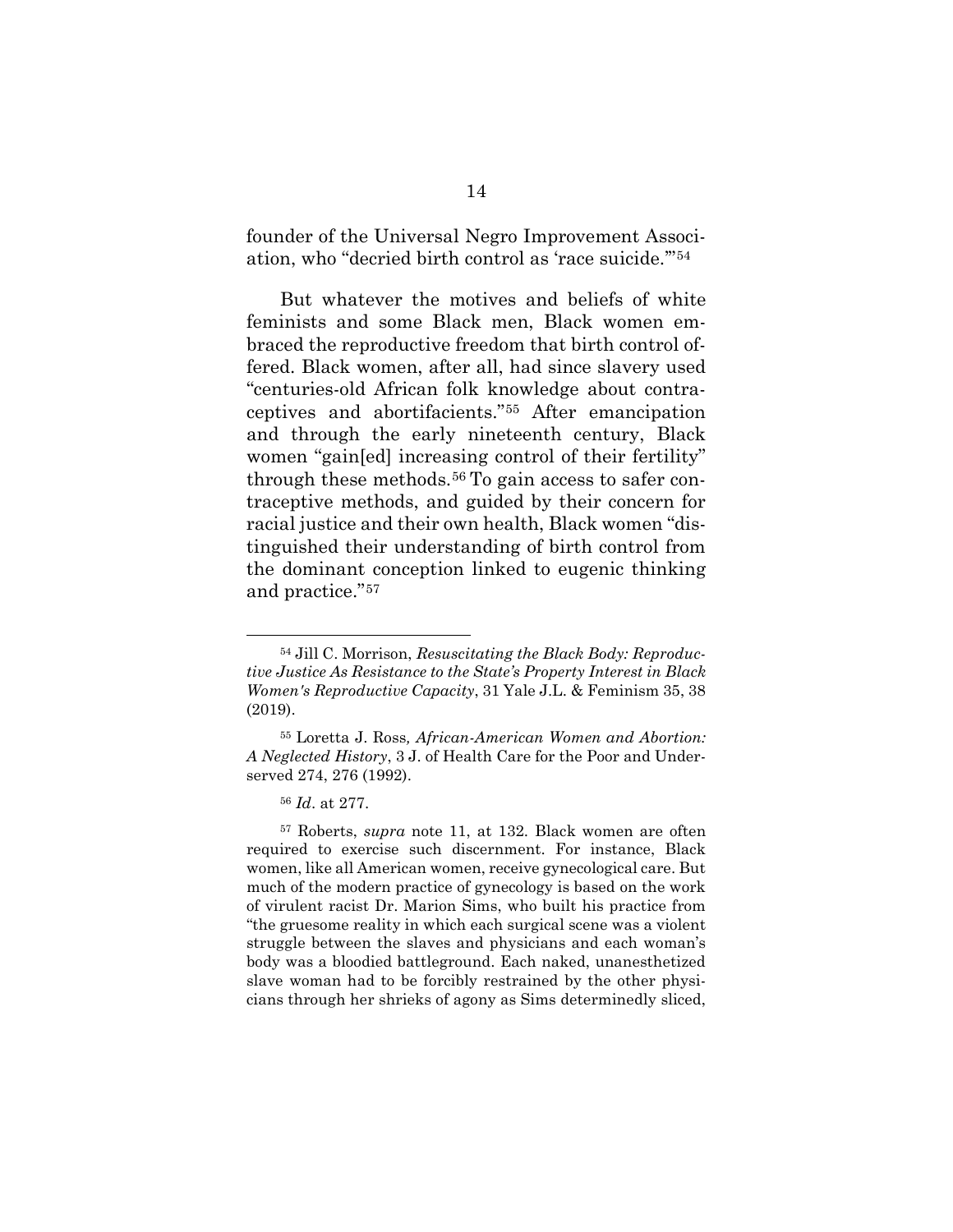Birth control, which includes the availability of safe abortions, was therefore not "thrust upon reluctant [Black women] by a population-control establishment anxious to control black fertility."[58](#page-30-3) Black women embraced birth control as a way "to reduce their dreadful maternal and infant death rates, preserve their new economic independence, and improve their standard of living."[59](#page-31-0) In nearly all-Black Harlem, for instance, the maternal and infant mortality rates were double those in other sections of New York.<sup>[60](#page-31-1)</sup>

In addition to the dangers of childbirth, Black women were intimately "familiar with the murderously clumsy scalpels of inept abortionists seeking profit" from illegal abortions.[61](#page-31-2) In New York, prior to the decriminalization of abortions, Black and Puerto Rican women accounted for 80 percent of deaths caused by illegal abortions.[62](#page-31-3) Access to safe birth control allowed Black women to avoid life-threatening

- <sup>59</sup> Roberts, *supra* note 11, at 135.
- <sup>60</sup> *Id*.
- <span id="page-27-3"></span><sup>61</sup> Davis, *supra* note 13, at 183
- <sup>62</sup> *Id*.

<span id="page-27-2"></span><span id="page-27-1"></span><span id="page-27-0"></span>then sutured her genitalia. The other doctors, who could, fled when they could bear the horrific scenes no longer. It then fell to the women to restrain one another." Washington, *supra* note 9, at 9. For the sake of their health, Black women have had to distinguish the benefits of gynecology from its racist origins. So too here.

<sup>58</sup> Ross, *supra* note 55, at 277.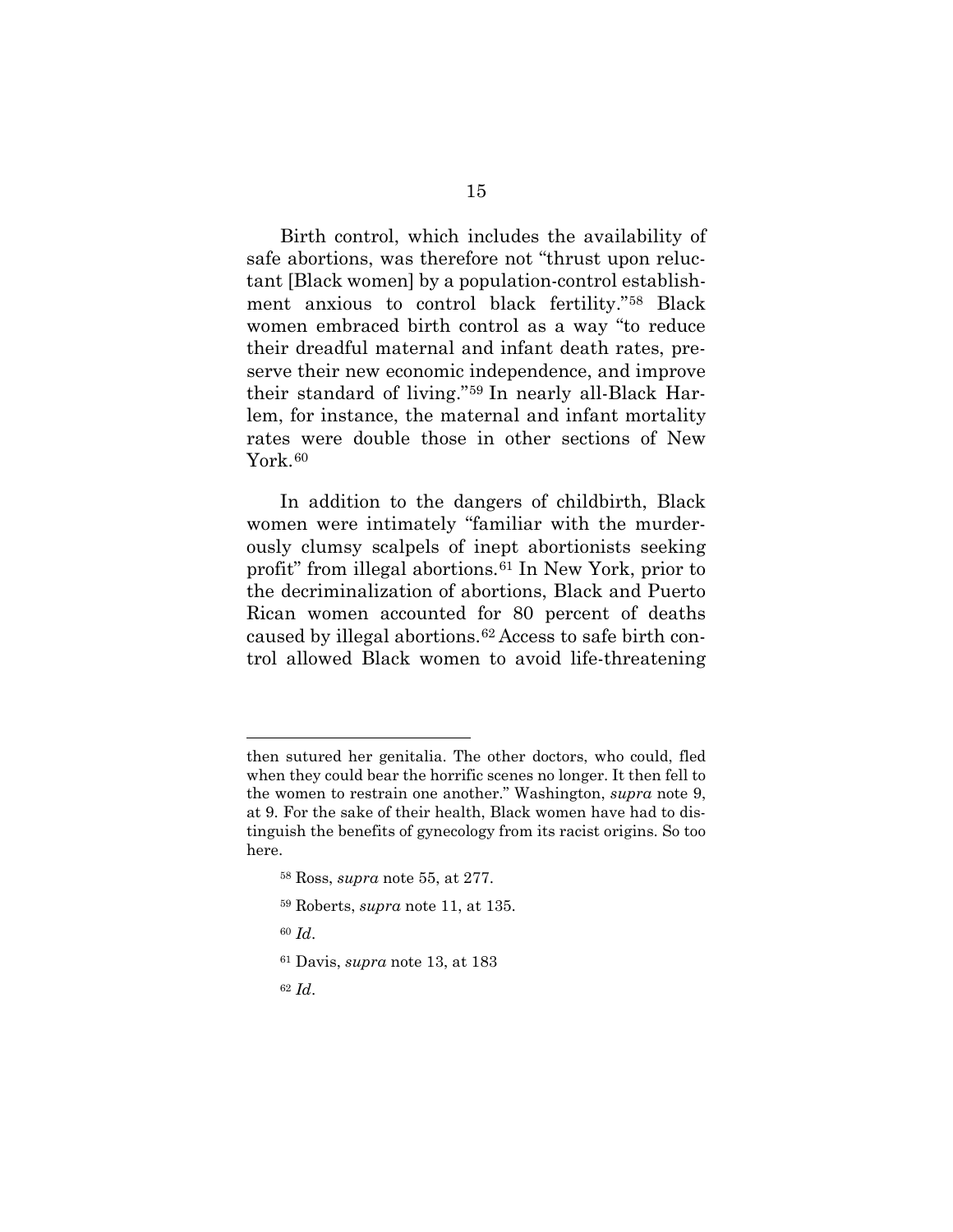conditions and procedures and to exercise choice—a liberty they had never fully enjoyed.

While "white eugenicists promoted birth control as a way of preserving an oppressive social structure," Black women "promoted birth control as a way of toppling it."[63](#page-32-0) Black women never supported birth control "as a means of eliminating hereditary defects," but instead used it to address poor health outcomes that "resulted from social and economic barriers."[64](#page-32-1) Most importantly, birth control permitted Black women to exercise procreative liberty, which the law had denied them for so long.

### <span id="page-28-0"></span>**II. Mississippi's Abortion Ban Will Disproportionately Harm Black Women And Women Experiencing Poverty**

<span id="page-28-1"></span>Throughout the American history recounted above, Mississippi has heaped abuse upon abuse on the reproductive freedom of Black women. It refused legal protection to Black girls and women who were raped during slavery, forcing them to bear the children of their rapists.[65](#page-32-2) It was the home of the "Mississippi appendectomy," permanently robbing Black women of their fertility. Its Legislature has made the

<sup>63</sup> Roberts, *supra* note 11, at 138.

<sup>64</sup> *Id*. at 139.

<span id="page-28-3"></span><span id="page-28-2"></span><sup>65</sup> *George v. State*, 37 Miss. 316, 317 (Miss. Err. & App. 1859) (holding that laws against sexual assault "do not and cannot, for obvious reasons, apply to slaves; their intercourse is promiscuous.").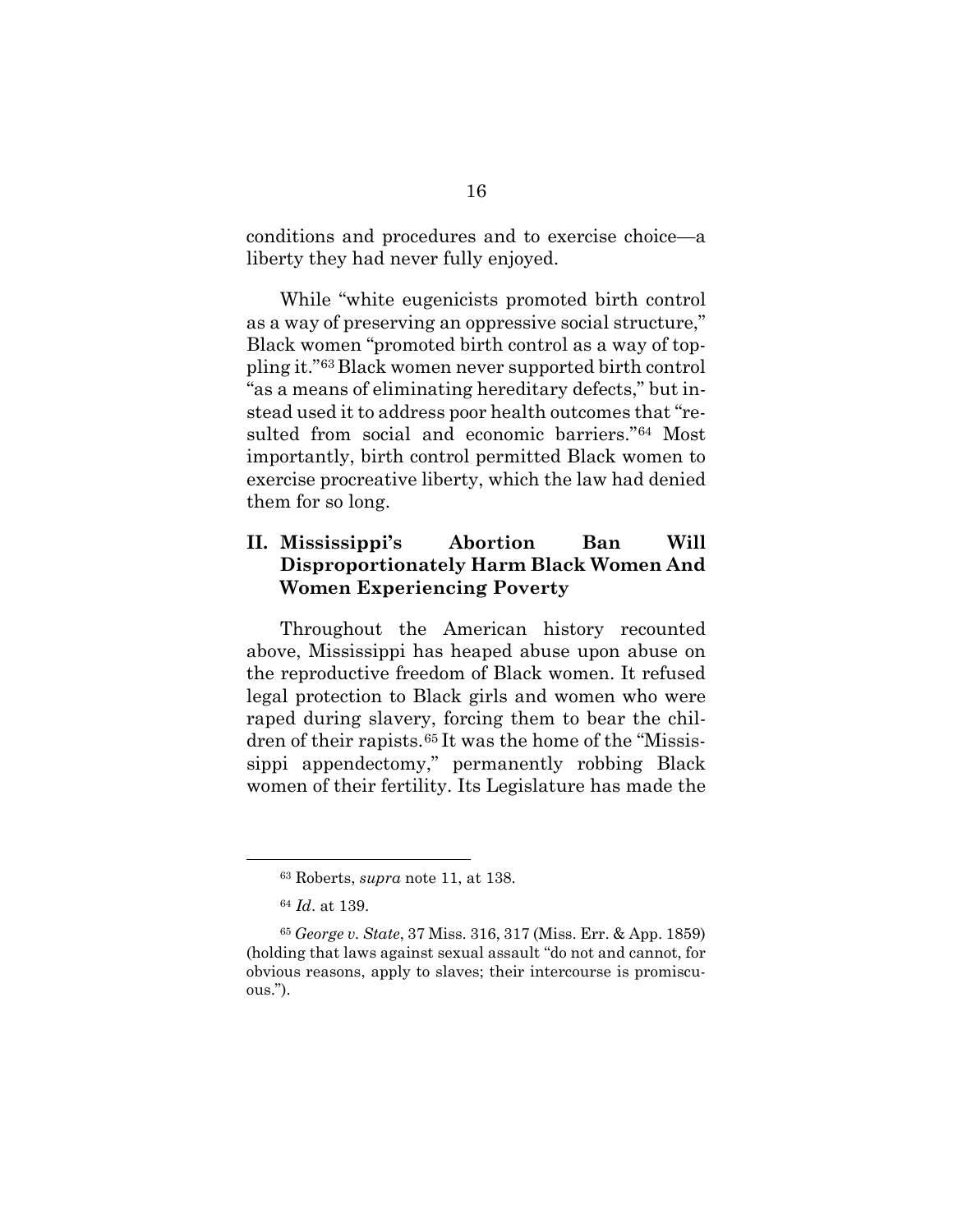reproductive choices of women—particularly Black women—a consistent topic of debate.

In 1958, for example, Mississippi's Legislature debated mandatory sterilization for any unmarried mother who gave birth to a second "illegitimate" child, with one legislator noting that "the negro woman, because of child welfare assistance, [is] making it a business, in some cases of giving birth to illegitimate children."[66](#page-33-1) It is clear that women's health has not been the impetus for these debates; it is instead Mississippi's effort to regulate Black women's procreation to achieve its social objectives.

<span id="page-29-0"></span>Now, citing its concern for maternal health, Mississippi asks this Court to destroy all constitutional protection of women's right to choose whether to carry a pregnancy to term. But Mississippi's ban on abortion does not serve its purported interest of protecting maternal health. It instead ignores disparate health outcomes and access to health care by Black women in the state. It also gives short shrift to the fact that this disparity likely drives many women to choose an abortion rather than undergo a pregnancy that may put them at risk of death. In so doing, the law strips the very women most affected by it of the right to assert the autonomy to make the choices that will best serve what they know to be their own best interest in protecting their maternal and reproductive health.

<span id="page-29-1"></span><sup>66</sup> Roberts, *supra* note 11, at 334.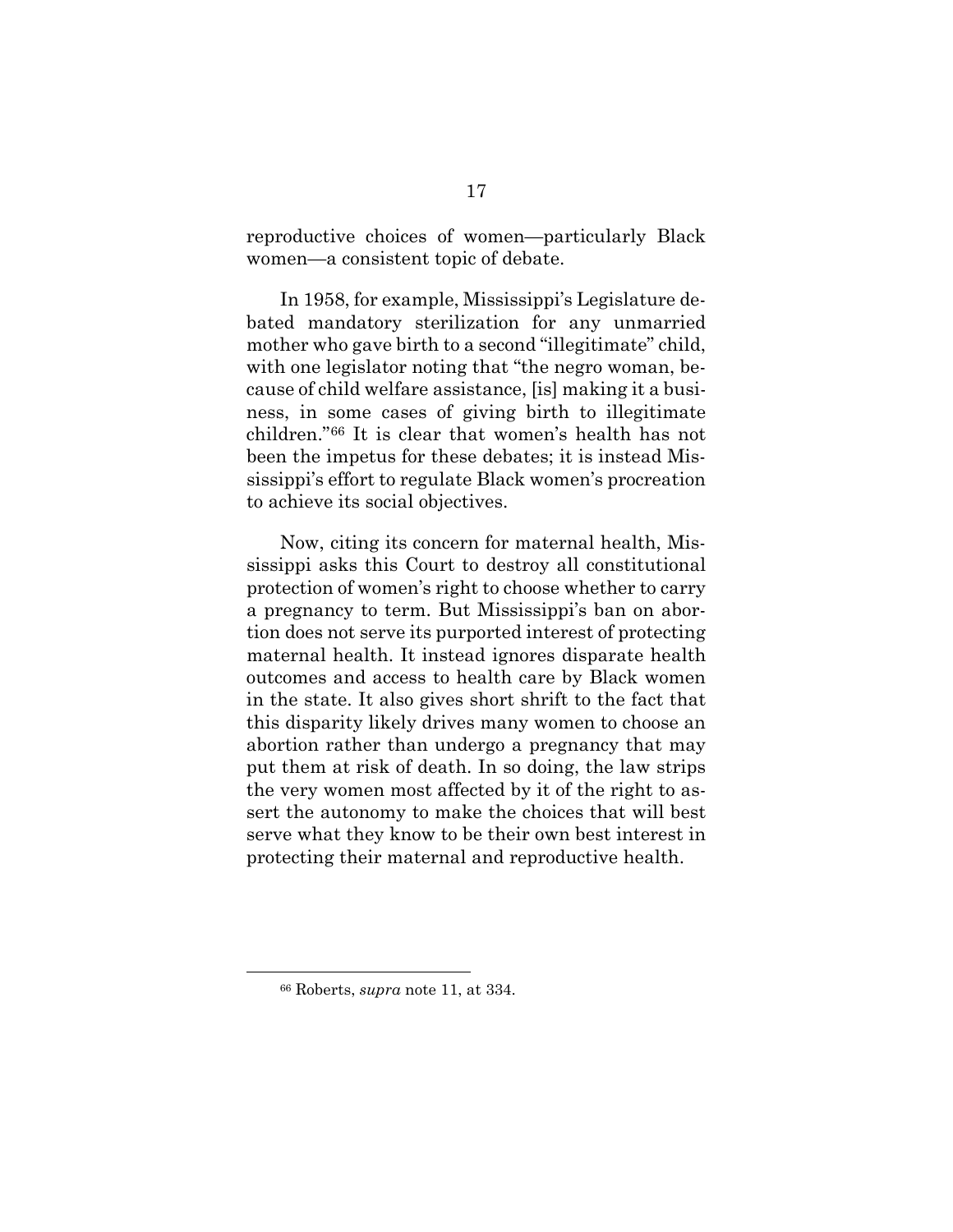### <span id="page-30-0"></span>**A. Mississippi's Abortion Ban Robs Black Women of Reproductive Choice to Avoid Increased Pregnancy-Related Health Risks Due to Lack of Adequate Healthcare**

<span id="page-30-1"></span>One of the primary motivations for Black women's initial embrace of reproductive choice was their concern for "high maternal and infant mortality rates that resulted from social and economic barriers."[67](#page-34-0) Little has changed. Today, Black women are three to four times more likely to die during or after childbirth than white women.[68](#page-34-1) They are also more likely to experience "near misses"—barely escaping death—during and after delivery.[69](#page-34-2) Of these deaths and near misses, almost half result from preventable causes.[70](#page-34-3) And this heightened risk exists regardless of social, economic, or education level.[71](#page-35-0) "Put simply, for [B]lack women far more than for white women, giving birth can amount to a death sentence."[72](#page-35-1)

<span id="page-30-2"></span>Much of this stems from the fact that racial disparities in healthcare—both in terms of access to and

<sup>67</sup> Roberts, *supra* note 11, at 41.

<sup>68</sup> Amy Roeder, *America is Failing its Black Mothers*, Harv. Pub. Health Rev. (2019), https://perma.cc/V3RL-PD8K.

<span id="page-30-3"></span><sup>69</sup> Jamila Taylor, *Structural Racism and Maternal Health Among Black Women*, 48 J. of L., Med., & Ethics 506, 506 (2020).

<sup>70</sup> Roeder, *supra* note 68.

<sup>71</sup> Taylor, *supra* note 69, at 507.

<sup>72</sup> Roeder, *supra* note 68.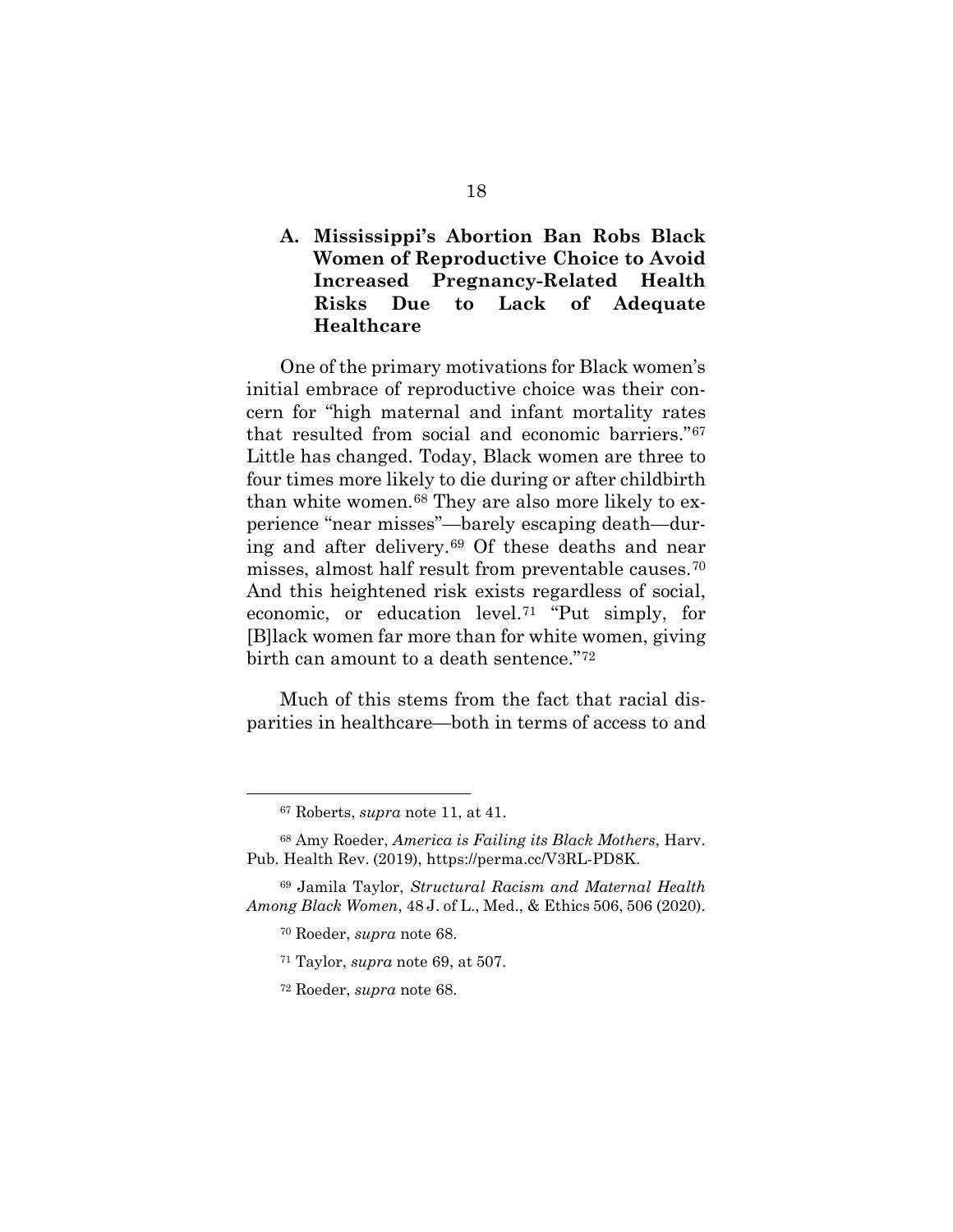quality received—have long-existed.[73](#page-35-2) These disparities stem from an assortment of factors including "stresses associated with poor living conditions, environmental injustice, poverty, residing in food deserts, and implicit bias in the medical setting, and may be compounded by existing medical conditions."[74](#page-36-0) The disparities are also intimately connected to the historical subjugation of Black women that has been endemic in this country.[75](#page-36-1)

Such disparities are particularly acute in Mississippi. From 2013 to 2016, Mississippi reported a pregnancy-related mortality ratio for Black women of 51.9 deaths per 100,000 live births.[76](#page-36-2) This number was

<sup>74</sup> Michele Goodwin, *Women on the Frontlines*, 106 Cornell L. Rev. 851, 860 (2021).

<span id="page-31-0"></span><sup>75</sup> *See*, *supra*, Part I; *see also* Taylor, *supra* note 69 (discussing "how racism has been integrated into the structures of society, including public policies, institutional practices, and cultural representations that reinforce racial inequality, particularly as it pertains to maternal health.").

<span id="page-31-3"></span><span id="page-31-2"></span><span id="page-31-1"></span><sup>76</sup> Miss. Dep't of Health, *Mississippi Maternal Mortality Report*, 2013–2016, at 5 (Apr. 2019), https://perma.cc/ZCX4-GHRV (A pregnancy related death is defined as any "death of a woman while pregnant or within 1 year of the end of a pregnancy–from any cause related to or aggravated by the pregnancy or its management, but not from accidental or incidental causes.") (hereinafter "Mississippi Maternal Mortality Report").

<sup>73</sup> *See Racial Disparities in Maternal Health Have Widened Since 1980s, Federal Report Says*, Mod. Healthcare (Sept. 15, 2021), https://perma.cc/F76J-FTWE; *see also* Jamila Taylor, *Racism, Inequality, and African Americans*, Century Found. (Dec. 19, 2019), https://perma.cc/S6QP-GCPT ("[D]isparities [] exist across health conditions when comparing African Americans and whites, including maternal mortality, infant mortality, heart disease, diabetes, cancer, and other health issues.").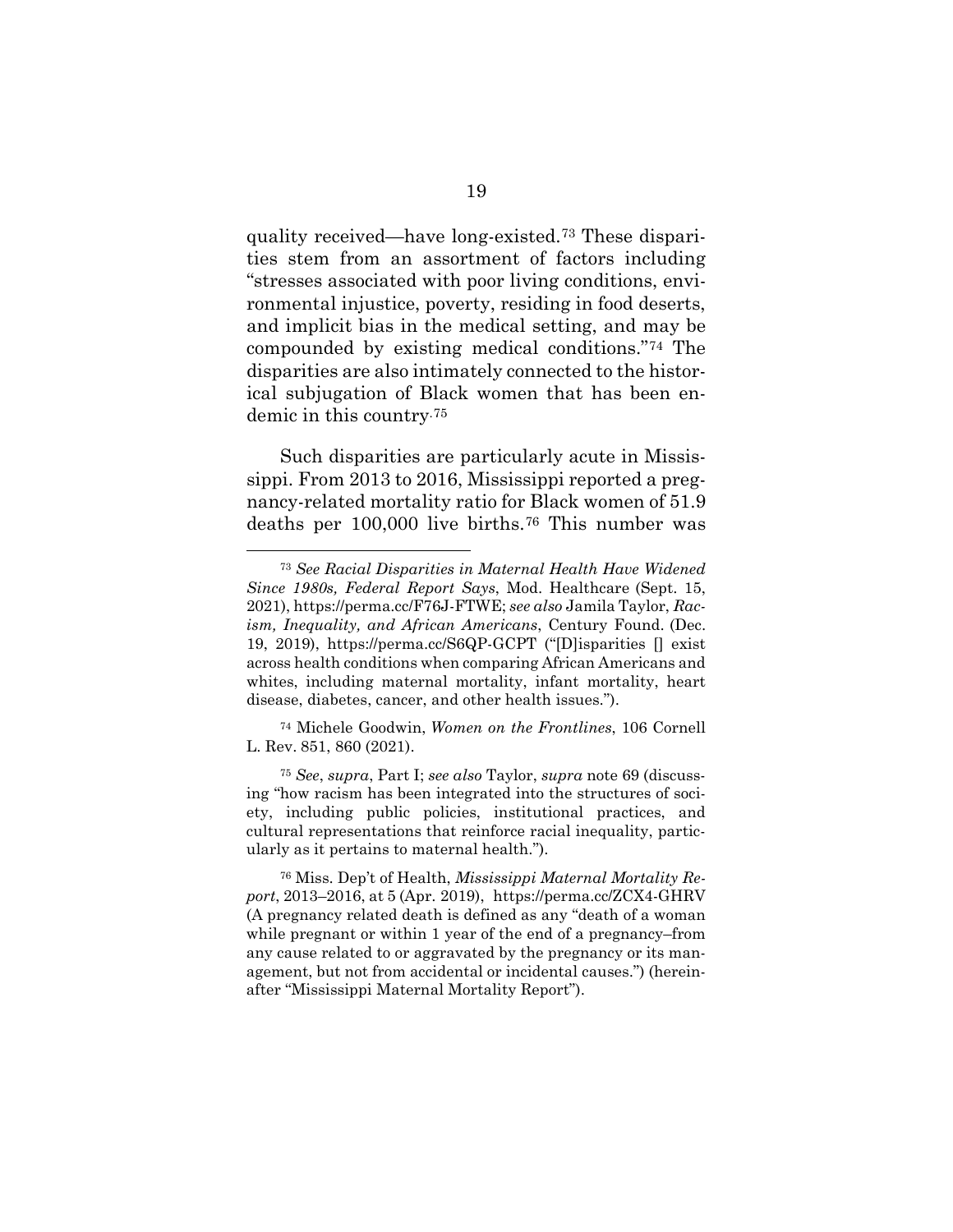approximately three times higher than that of white women in the state who still were reported to have a pregnancy-related mortality ratio of 17.3 deaths per 100,000 live births.[77](#page-37-0) Cardiovascular conditions and hypertensive disorders were the most common cause of these pregnancy-related deaths in Mississippi,[78](#page-37-1) both of which Black women experience at much higher rates than white women.<sup>[79](#page-37-2)</sup>

Due to this high risk of pregnancy-related death, receiving an abortion can be a much safer option than carrying a pregnancy to term, especially among women who lack access to healthcare or who already have medical issues. A recent study found that banning abortions nationwide would result in a 21 percent increase in the number of pregnancy-related deaths overall and a 33 percent increase among Black women.<sup>[80](#page-37-3)</sup>

Whatever interest Mississippi claims in protecting maternal health should not outweigh the demonstrated risks pregnancy can have—especially on Black women. To hold otherwise would "reflect[] centuries-old patterns of control and bargaining over

<sup>77</sup> *Id.* at 5.

<sup>78</sup> *Id.* at 4.

<span id="page-32-1"></span><span id="page-32-0"></span><sup>79</sup> Nat'l P'ship for Women and Families, *Black Women's Maternal Health: A Multifaceted Approach to Addressing Persistent and Dire Health Disparities* 1 (Apr. 2018), https://perma.cc/PG5J-EPAZ (hereinafter "Black Women's Maternal Health").

<span id="page-32-2"></span><sup>80</sup> Lisa Marshall, *Study: Banning Abortion Would Boost Maternal Mortality By Double Digits*, CU Boulder Today (Sept. 8, 2021), https://perma.cc/6MWG-8A5M.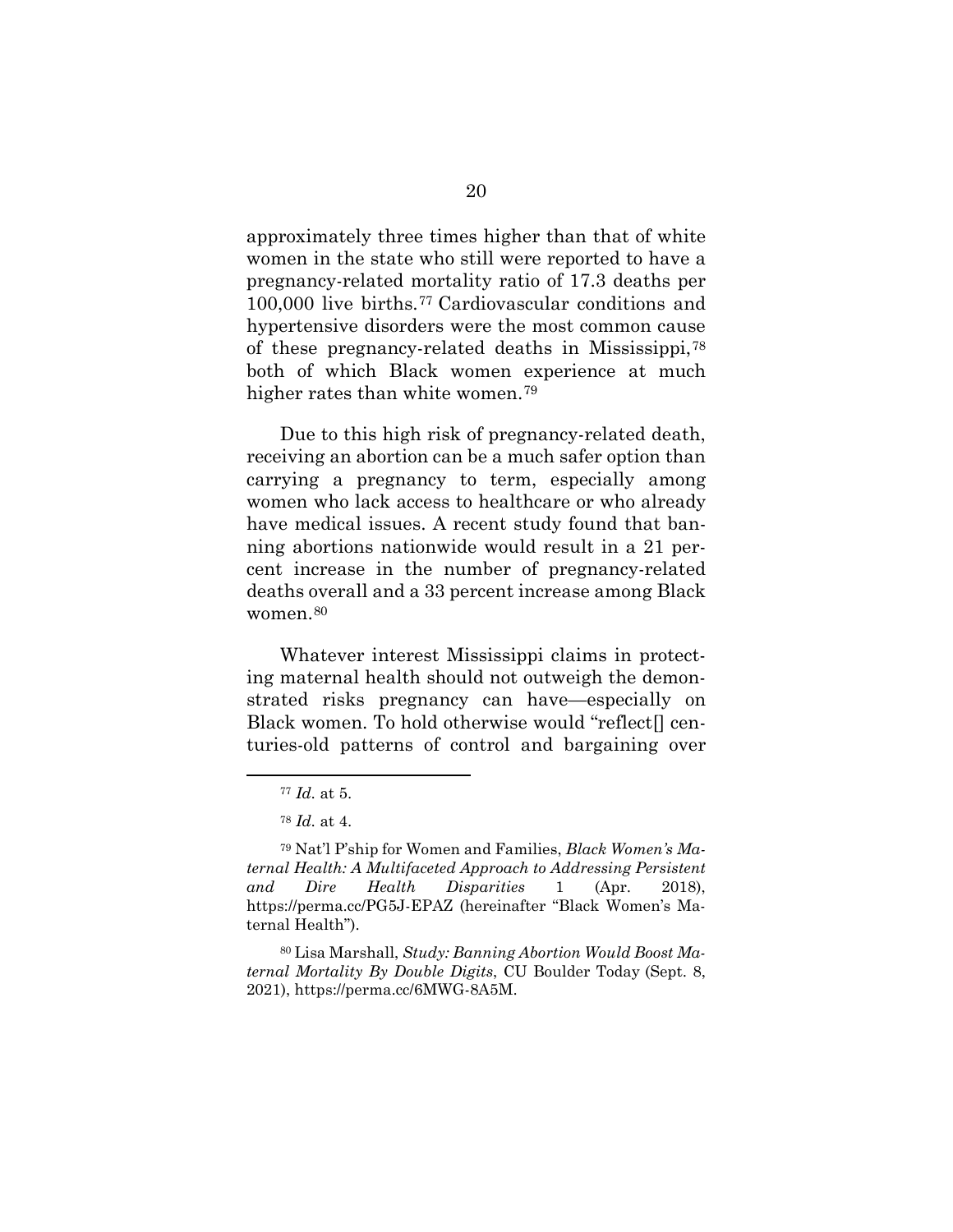[their] reproductive autonomy" that "denies the dignity to govern their bodies and families."[81](#page-38-1)

## <span id="page-33-0"></span>**B. Mississippi Refuses to Provide the Resources Necessary to Protect the Health of Black Women**

Mississippi's stated concern for maternal health is belied by its refusal to seriously address the health disparities for Black and economically disadvantaged women. "Mississippi ranks last, or close to last, in almost every leading health outcome."[82](#page-38-2) And "these health disparities are significantly worse for those who have systematically faced obstacles to health due to their socio-economic status, race . . . and other characteristics historically linked to discrimination or exclusion."[83](#page-39-0) Nearly 40 percent of the population of Mississippi is Black,  $84$  and nearly 20 percent of the women in the state live below the poverty line compared to 12 percent nationally; $85$  so, it is no surprise that the state's dismal health outcomes are disproportionately borne by Black women.

<sup>81</sup> Goodwin, *supra* note 74.

<sup>82</sup> Miss. St. Dep't of Health, *Health Equity in Mississippi*, https://perma.cc/5GP6-HFCC (last visited Sept. 14, 2021).

<sup>83</sup> *Id.*

<sup>84</sup> U.S. Census Bureau, *Quick Facts Mississippi*, https://perma.cc/QJ9J-DFET (last visited Sept. 14, 2021).

<span id="page-33-1"></span><sup>85</sup> Nat'l Women's L. Ctr., *Mississippi*, https://perma.cc/6NP3-QBFS (last visited Sept. 14, 2021) (hereinafter "*Mississippi*").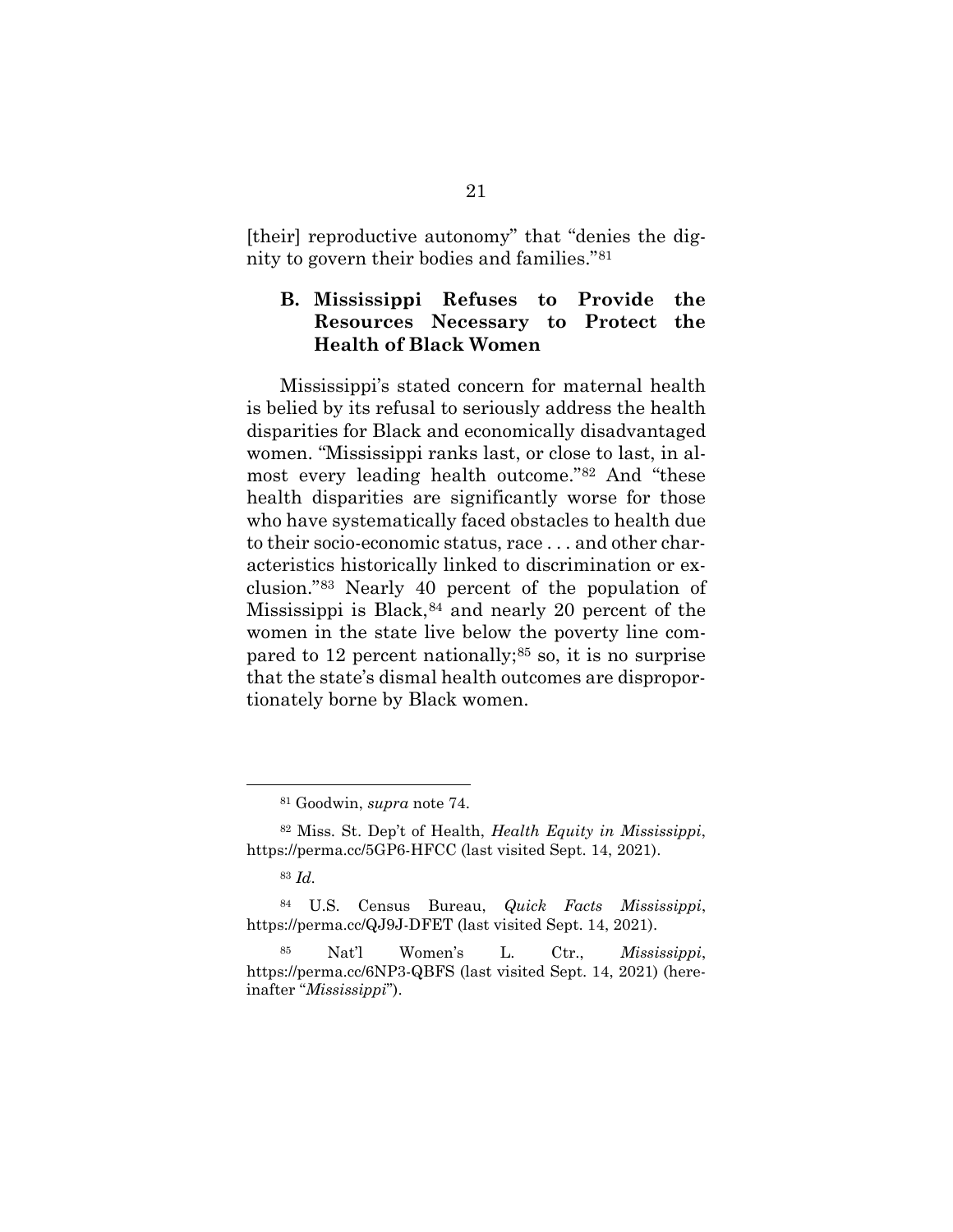In the face of this reality, Mississippi has failed to provide the resources necessary to protect the health of women and instead erects barriers that keep them from making choices that could potentially save their lives. For example, the Mississippi Legislature recently refused to expand postpartum Medicaid beyond the sixty days required by federal law to a full year, as recommended by many maternal-health experts.[86](#page-40-0) It did so even though 86 percent of maternal deaths in Mississippi occur postpartum, and most of those deaths occur after the 60-day Medicaid coverage period has ended.[87](#page-40-1)

<span id="page-34-0"></span>Additionally, a disproportionate rate of Black women in the State rely on Medicaid: 37.6 percent compared to 15.7 percent of white women.<sup>88</sup> Mississippi's failure to expand Medicaid also left nearly 45,000 women, including 20,000 Black women, without health insurance.[89](#page-40-3) Whether a woman has insurance has a demonstrable impact on her health during a potential pregnancy and on the outcome of the pregnancy. Women who lack insurance are less likely to

<span id="page-34-1"></span><sup>86</sup> Michael Ollove, *States Push to Extend Postpartum Medicaid Benefits to Saves Lives*, Pew (May, 5, 2021), https://perma.cc/W799-NEZY**.** 

<span id="page-34-2"></span><sup>87</sup> Ctr. for Miss. Health Pol'y, *Postpartum Medicaid Issue Brief* 1 (Feb. 2021), https://perma.cc/3BTX-R7N4.

<sup>88</sup> Kaiser Family Found., *Medicaid Coverage Rate for the Noneldery by Race/Ethnicity*, https://perma.cc/9BRG-9HU2 (last visited Sept. 15, 2021).

<span id="page-34-3"></span><sup>89</sup> Nat'l Women's L. Ctr. & Miss. Black Women's Round Table, *Women Driving Change: A Pathway to a Better Mississippi* 49, https://perma.cc/ZH3H-8THB (hereinafter "Women Driving Change").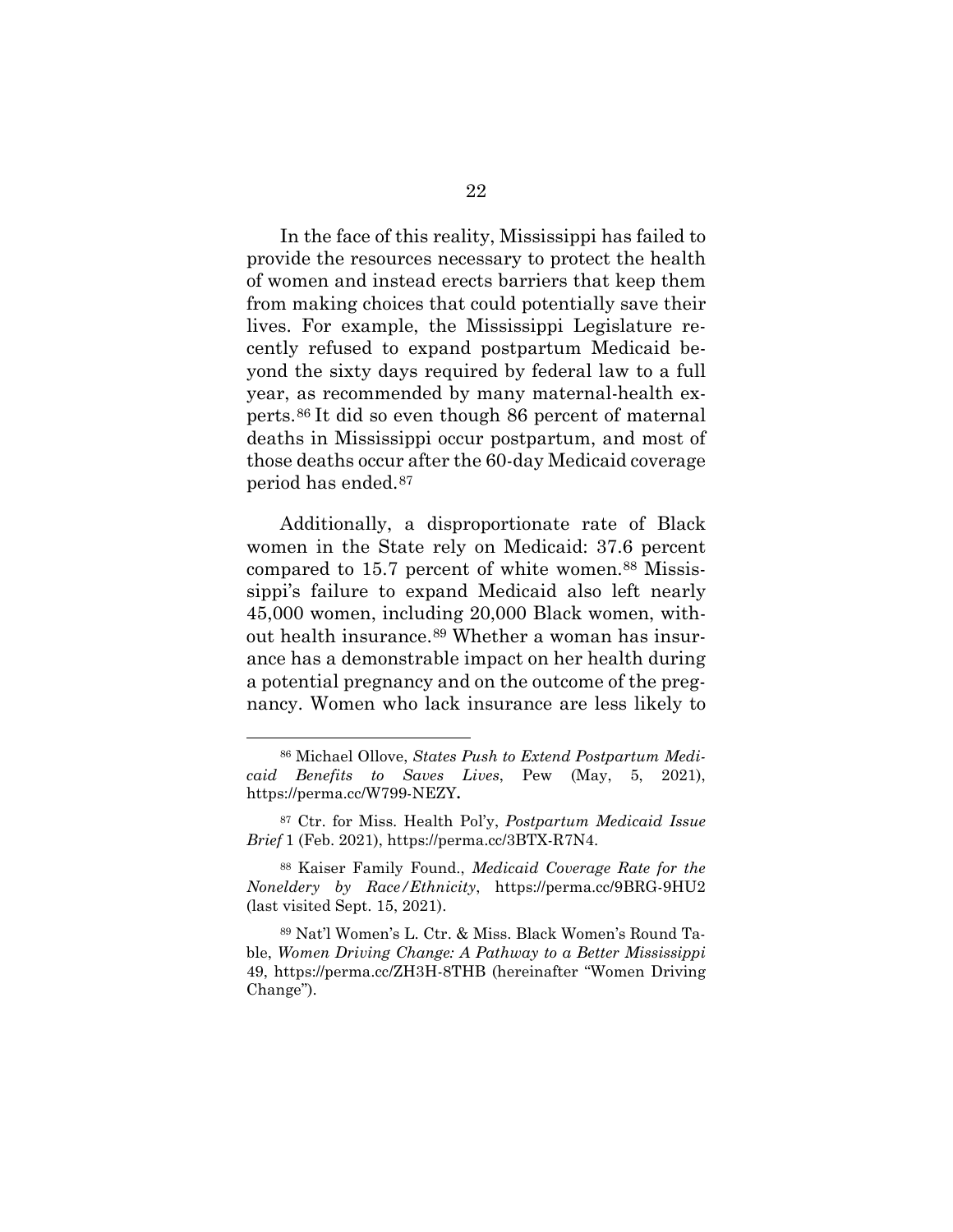receive prenatal care during the first several months of pregnancy or will sometimes forgo that care completely.[90](#page-41-0) The lack of such care increases the chance of both infant and maternal mortality,[91](#page-41-1) both of which are markedly high in Mississippi especially for Black women and children.[92](#page-41-2) These numbers undermine Mississippi's purported interests supporting its ban on abortion.

<span id="page-35-0"></span>In addition to denying tens of thousands of women the ability to access reproductive care through increased insurance access, Mississippi has made it incredibly difficult for women to obtain an abortion one of the few options that remain to avoid the increased risks of continuing with a pregnancy. There is only one clinic providing abortion in the entire state, resulting in 91 percent of the state's women living in a county that does not provide abortion care or services.<sup>[93](#page-42-0)</sup> In addition, Mississippi imposes burdensome restrictions on women seeking abortions including state-directed counseling designed to discourage a woman from choosing an abortion, a 24-hour waiting

<span id="page-35-2"></span><span id="page-35-1"></span><sup>90</sup> Nat'l P'ship for Women and Families, *Black Women Experience Pervasive Disparities in Access to Health Insurance* (Apr. 2019), https://perma.cc/6JDT-AC5Y.

<sup>91</sup> *Id.*

<sup>92</sup> Mississippi Maternal Mortality Report, *supra* note 76, at 5; *see also*, Nat'l Ctr. for Health Stat., *Infant Mortality Rates by State,* https://perma.cc/JK8U-ZDFT (last visited Sept. 14, 2021) (Mississippi has the highest infant mortality rate in the nation: 9.07 deaths per 1,000 births).

<sup>93</sup> P.R. Lockhart, *Mississippi's New Abortion Ban Will Hit Black Women the Hardest*, VOX (Mar. 23, 2018), https://perma.cc/8GBF-NM55**.**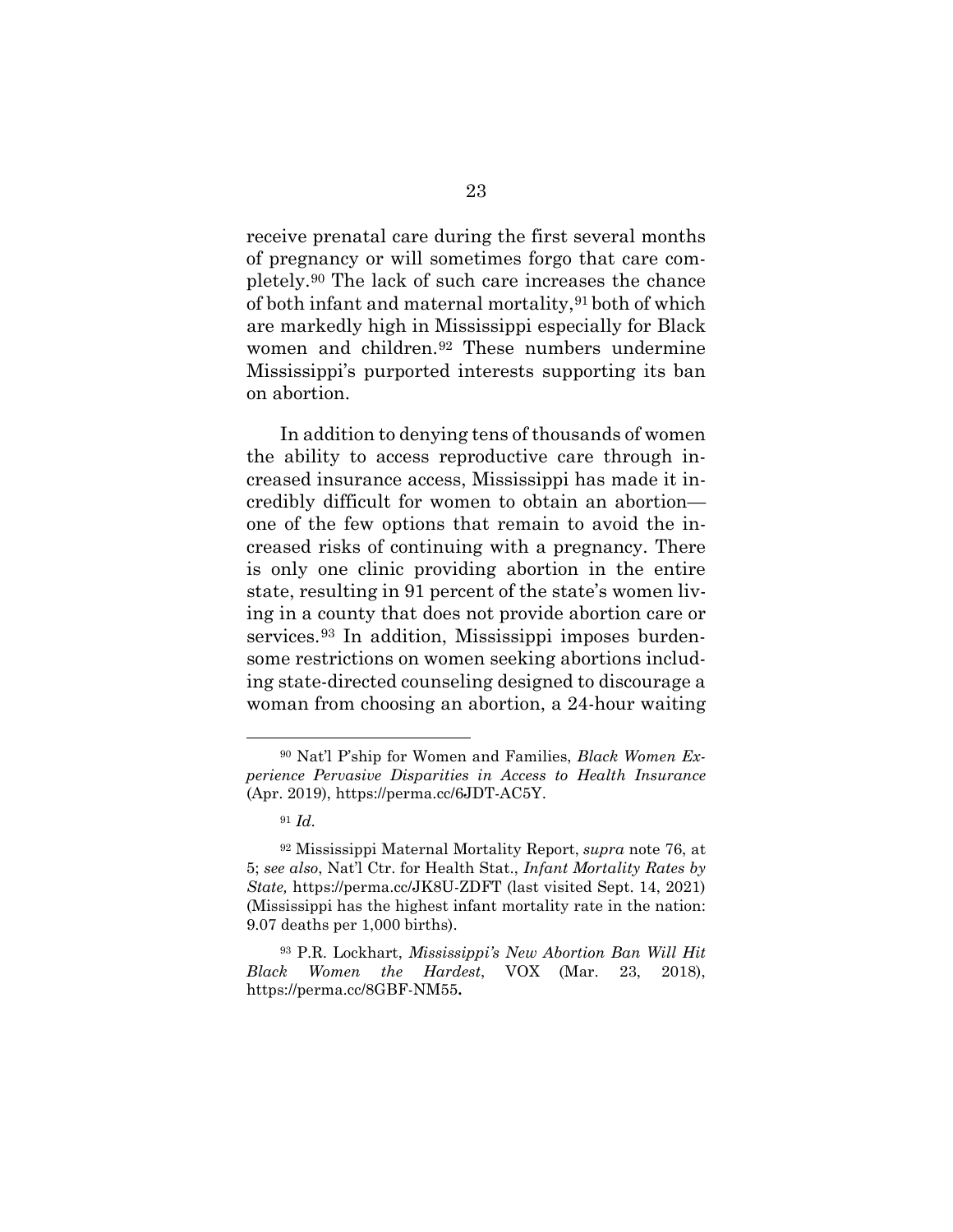period after counseling is provided, and a prohibition on telemedicine to provide those counseling services.[94](#page-42-1)

This combination of restrictions requires women to make multiple trips to the only clinic in the state to obtain an abortion. Such travel imposes great costs on women seeking an abortion because the ability to travel depends heavily on a woman's socioeconomic status, access to transportation, availability of childcare, and the ability to take time off from work. Most women seeking abortion care are economically disad-vantaged<sup>[95](#page-43-0)</sup> and must travel long distances,  $96$  making multiple trips a significant barrier preventing them from seeking timely and safe abortions. One Mississippi activist noted that, in the context of

<span id="page-36-1"></span><span id="page-36-0"></span><sup>94</sup> Guttmacher Inst., *State Facts About Abortion: Mississippi*, https://perma.cc/R6QA-KKT3 (last visited Sept. 15, 2021); Mississippi law also requires counselors to provide untrue information indicating that abortion is linked to breast cancer, further demonstrating lack of commitment to meaningfully addressing women's health. *See*, ACLU Mississippi, *Know Your Rights*, https://perma.cc/Y3P5-E9UK (last visited Sept. 14, 2021).

<span id="page-36-2"></span><sup>95</sup> In 2014, three-fourths of abortion patients were low income, with 49 percent living at less than the federal poverty line. Jenna Jerman, Rachel K. Jones & Tsyoshi Onda, *Characteristics of U.S. Abortion Patients in 2014 and Changes Since 2008*, Guttmacher Inst. (May 2016), https://perma.cc/K9ZB-LCHM.

<sup>96</sup> *See* Guttmacher Inst., *Mississippi is Attacking Roe v. Wade Head On, the Consequences Could Be Severe* (Aug. 17, 2021), https://perma.cc/NAF6-CFJY ("If abortion were banned in Mississippi—and only Mississippi—the average driving distance for a woman of reproductive age to reach any abortion clinic would increase 42 percent—from 78 miles to 111 miles each way.").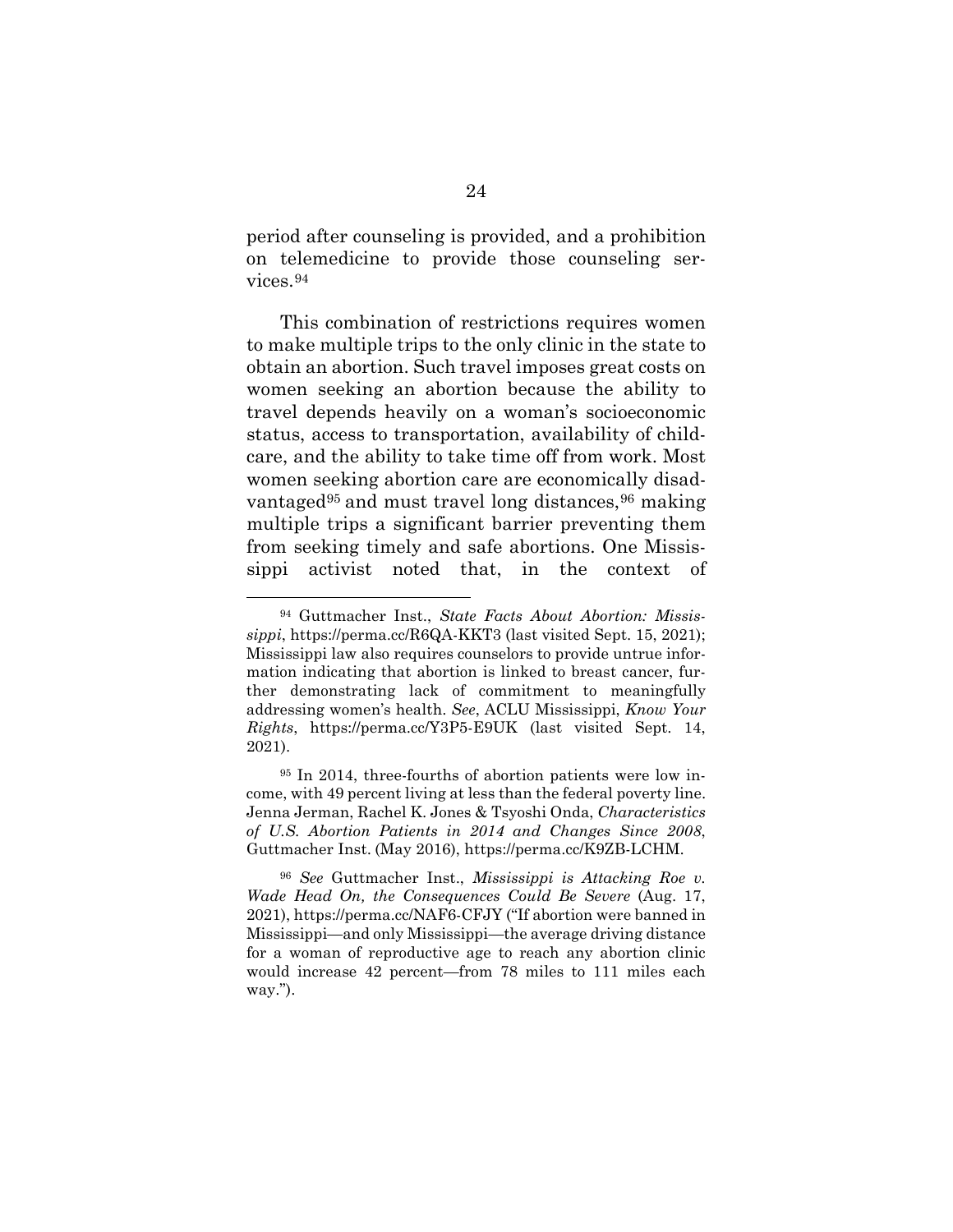Mississippi's 15-week ban, "[t]aking away [even] a week will mean more women we will need [to get] help in-state and more people we will need to refer out of state."[97](#page-44-0)

Black women disproportionately fall into the group of women for whom these burdens are multiplied due to barriers imposed by the state on low-income women. In Mississippi, over one-third of the Black population lives below the poverty line.[98](#page-44-1) For Black women alone, this number jumps to 36.2 percent.[99](#page-44-2) Part of this stems from the fact that Black women in Mississippi make only .52 cents per dollar a man makes.[100](#page-44-3) It also flows from the reality that Black women make up over half of the women working low-wage jobs, one-quarter of whom live in poverty.[101](#page-45-0) And, of the women working low-wage jobs living in poverty in Mississippi, 63 percent of them are Black.[102](#page-45-1)

<sup>97</sup> Lockhart, *supra* note 93.

<span id="page-37-3"></span><span id="page-37-2"></span><span id="page-37-1"></span><span id="page-37-0"></span><sup>98</sup> Kaiser Family Found*., Poverty Rate by Race/Ethnicity*, https://perma.cc/CM2P-3EUJ (last visited Sept. 15, 2021).

<sup>99</sup> Women Driving Change, *supra* note 89, at 5.

<sup>100</sup> *Mississippi*, *supra* note 85.

<sup>101</sup> Women Driving Change, *supra* note 89, at 14.

<sup>102</sup> *Id.* at 15.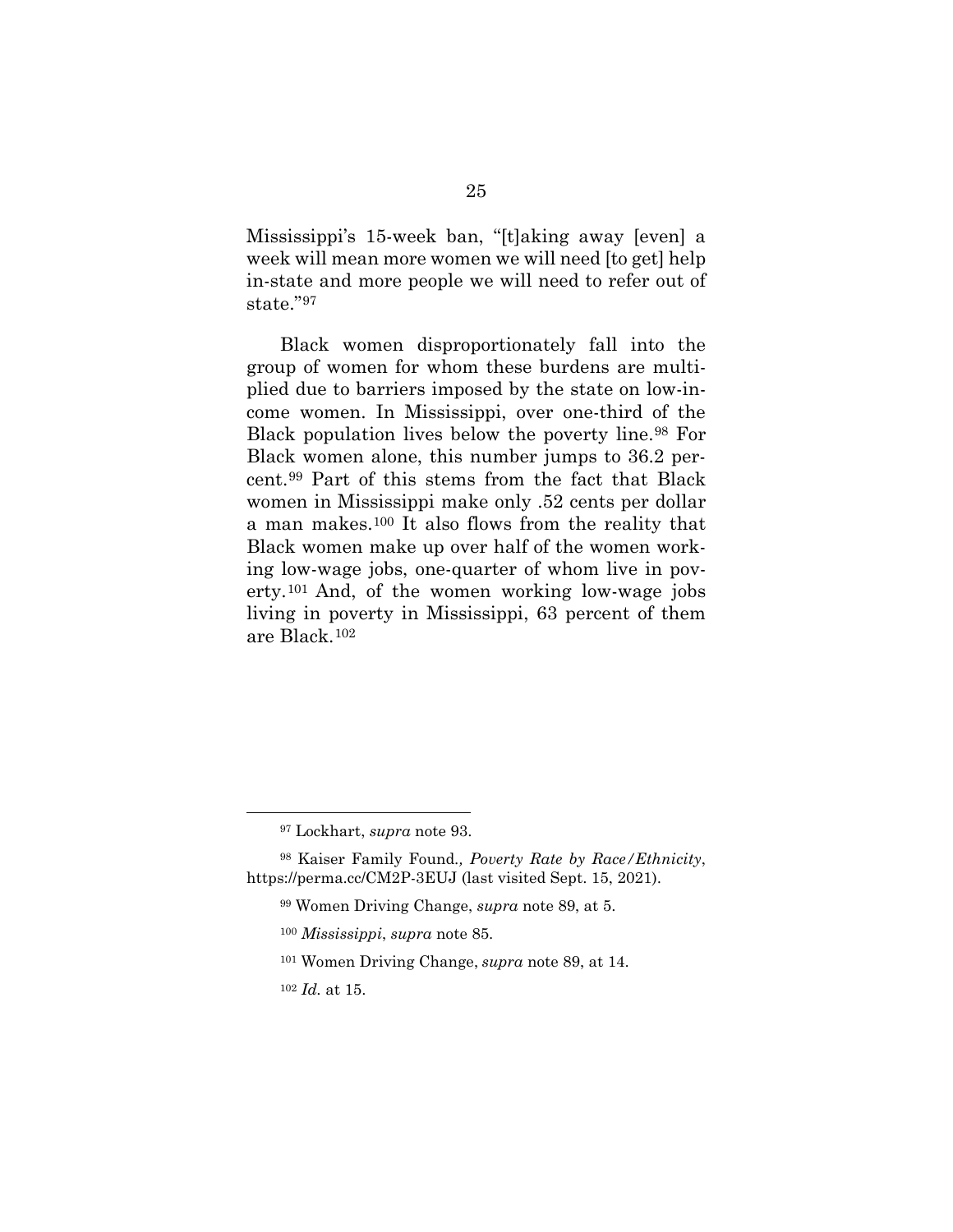### <span id="page-38-0"></span>**C. Mississippi's Refusal to Include an Exception for Rape Victims Is Indefensible and Contrary to the Ban's Purported Purpose of Protecting Women**

Perhaps the clearest—and least defensible—signal that Mississippi's abortion ban is not motivated by concern for women's health is the state's failure to make any exception for women made pregnant by rape or incest. The refusal to protect women from the devastating health effects of being forced to continue a pregnancy made by force is particularly vile given Mississippi's historical failure to protect Black women from sexual violence.[103](#page-45-2) The Ban prohibits all abortions after 15 weeks' gestation except for "medical emergency"[104](#page-46-0) or "in cases of severe fetal

<sup>103</sup> *See* Section I.A, *supra*. Mississippi's abhorrent history with respect to Black rape victims did not end with slavery. By the 1950s, one activist estimated that 75 percent of the Black girls and women in Greenwood, Mississippi had been sexually abused by white men. McGuire, *supra* note 30, at 203. During the Civil Rights Movement of the 1960s, Black women arrested as part of protests in Jackson, Mississippi were regularly "raped by attendants at the jails" and forced to undergo "unsanitary and unmedical [*sic*] vaginal exams." *Id*. at 195. Between 1940 and 1965, only ten white men were convicted of raping Black women, though such crimes "happened regularly." *Id*. at 209. Mississippi's decision to rob rape victims of reproductive choice is especially vile given this history.

<span id="page-38-2"></span><span id="page-38-1"></span><sup>104</sup> The Ban defines "medical emergency" as a "condition in which, on the basis of the physician's good faith clinical judgment, an abortion is necessary to preserve the life of a pregnant woman whose life is endangered by a physical disorder, physical illness, or physical injury, including a life-threatening physical condition arising from the pregnancy itself, or where the continuation of the pregnancy will create a serious risk of substantial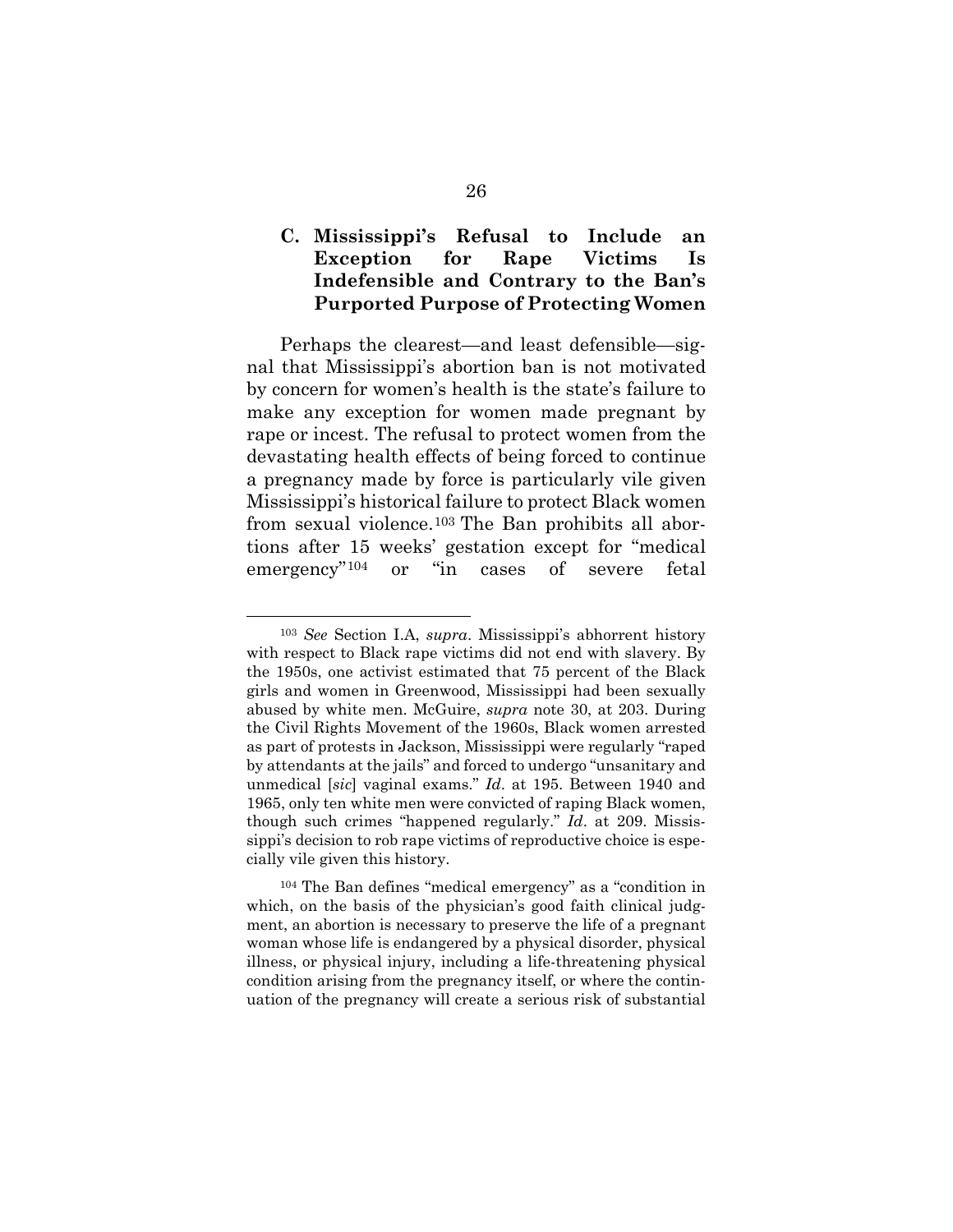abnormality."[105](#page-46-1) The Ban does not, however, provide the same exemptions to pregnancies conceived from rape or incest.

Andy Gipson, a former Republican Member of the Mississippi House of Representatives and Chairmen of the Judiciary B Committee, insists the Ban is "a commonsense balance between the needs of constituents and the need to protect life."[106](#page-46-2) The legislature claims the Ban seeks to "protect the life and health of pregnant mothers,"[107](#page-47-0) citing "significant" mental health consequences following the termination of a pregnancy after 15 weeks' gestation: depression, anxiety, substance abuse, and "other emotional or psychological problems."[108](#page-47-1)

Representative Gipson's February 2018 remarks cement the Mississippi Legislature's paternalistic spin:

<span id="page-39-2"></span><sup>106</sup> Mississippi College School of Law, Legislative History Project, Video of Adoption of H.B. 1150, 2:56 to 3:12, (2018) (statement of Representative Andy Gipson), https://perma.cc/T6T7-MP3C.

<span id="page-39-0"></span>and irreversible impairment of a major bodily function." Miss. Ann. Code § 41-41-191(3)(j).

<span id="page-39-1"></span><sup>105</sup> The Ban defines "severe fetal abnormality" as a "lifethreatening physical condition that, in reasonable medical judgment, regardless of the provision of life-saving medical treatment, is incompatible with life outside the womb." Miss. Ann. Code  $§$  41-41-191(3)(h).

<sup>107</sup> *Id.* at 5:10 to 5:16.

<sup>108</sup> Miss. Ann. Code § 41-41-191(b)(ii), (iv).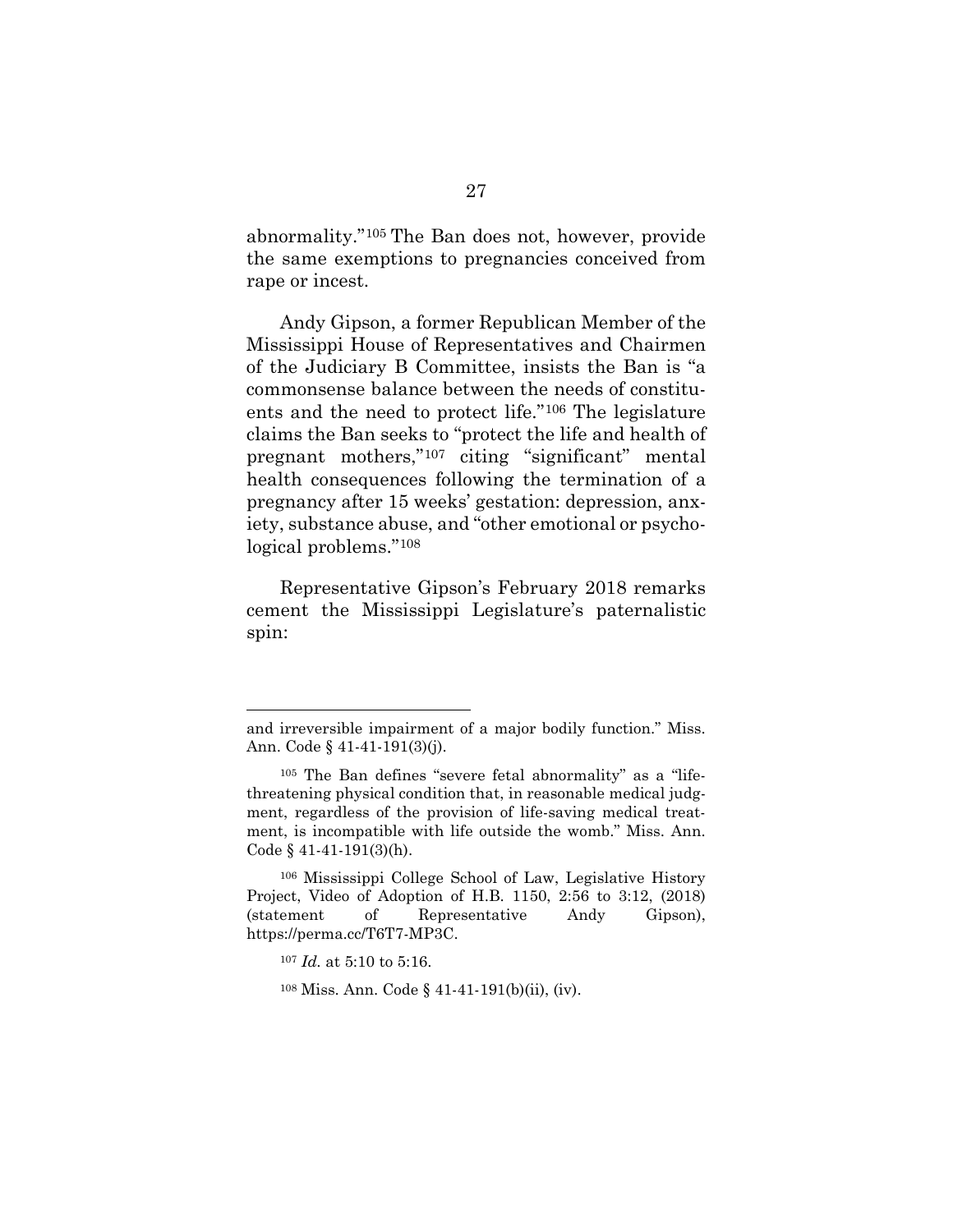[The Ban] would protect a pregnant woman's health from the increased risk of physical and emotional harm that comes with later term abortions. *We believe that women deserve real health care, and this law is going to ensure that women are not put at greater risk of death, illness, or psychological trauma* as a result of these late term abortions.[109](#page-47-2)

<span id="page-40-0"></span>According to Representative Gipson, the antithesis of "real healthcare" is "fake health care . . . involving the destruction of life . . . and the woman's health [which] this bill protects."<sup>[110](#page-48-1)</sup> But the Ban's proponents undermine their own position, later stating "this is only about abortion; this is not about maternal health care."[111](#page-48-2)

<span id="page-40-1"></span>The Mississippi Legislature's assertion that the Ban seeks to "protect women" are disingenuous at best. The Ban also callously disregards the intimate connection between physical and psychological health,<sup>[112](#page-48-3)</sup> and the critical needs of women who survive

<sup>111</sup> Video of Adoption of H.B. 1150, *supra* note 106, at 21:06 to 21:10 (statement of Representative Becky Currie).

<span id="page-40-3"></span><sup>112</sup> *See*, *e.g.*, Kavitha Kolappa, David C. Henderson & Sandeep P. Kishore, *No Physical Health Without Mental Health: Lessons Learned*?, 91 Bull. World Health Org. 3-3A (2013),

<span id="page-40-2"></span><sup>109</sup> Video of Adoption of H.B. 1150, *supra* note 106, at 0:25 to 0:50 (emphasis added).

<sup>110</sup> *Id.* at 12:11 to 12:24; *see also* Mississippi College School of Law, Legislative History Project, Video of House Concurring in Amend. From Senate of H.B. 1510, 21:36 (Mar. 8, 2018), https://perma.cc/3MXN-WZ5D (statement of Representative Gipson).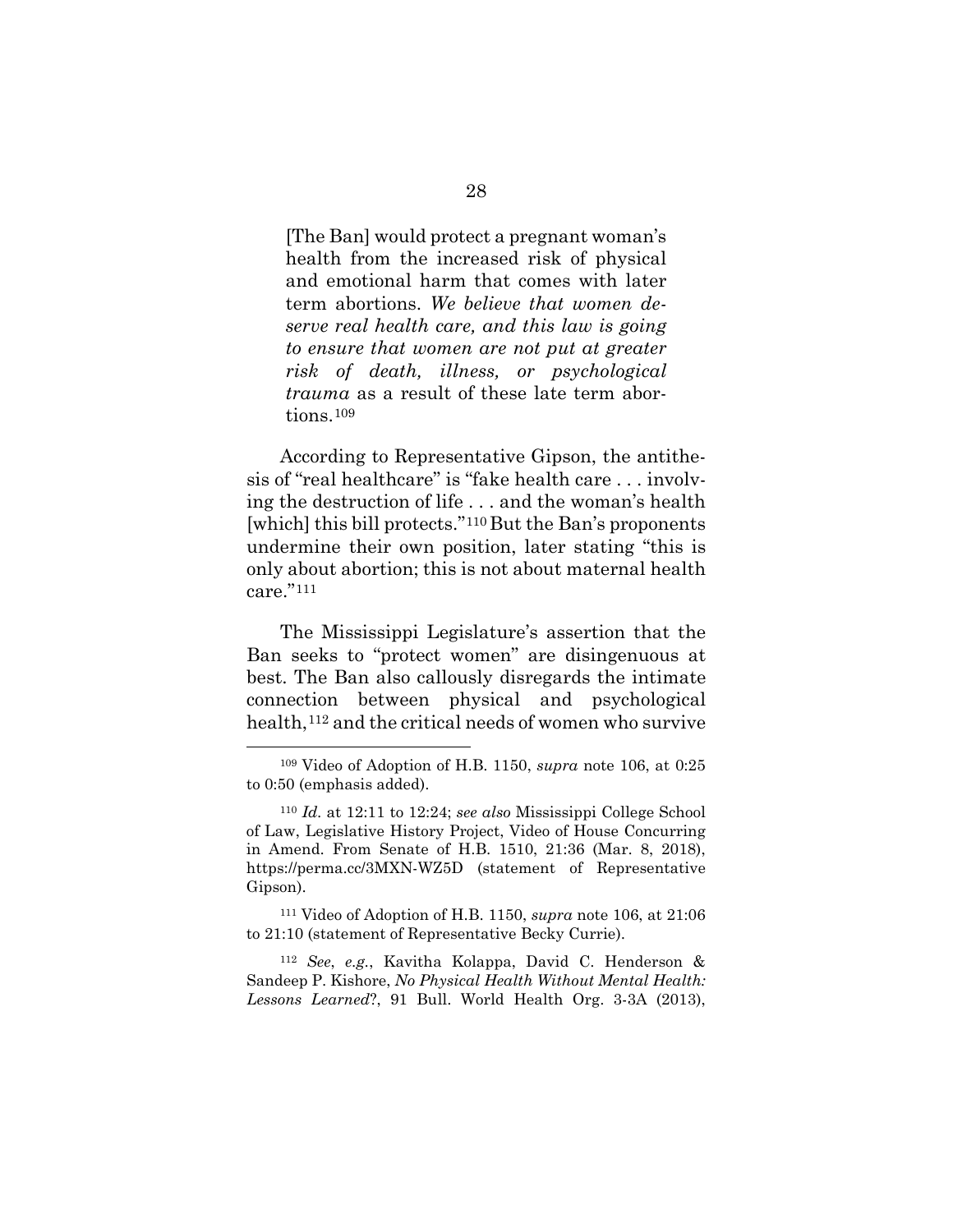sexual violence.[113](#page-48-4) Despite several dissenting members of the Mississippi State Legislature expressing concern for rape survivors, former Chairman Gipson disagreed, citing the availability of rape kits as an apparent cure-all. According to him, "those situations"[114](#page-48-5)—meaning, rape-related pregnancies—"are normally and customarily addressed earlier than fifteen weeks and so those exemptions [for rape and incest] do not exist in our 20-week ban and they don't exist in our  $15$ -week ban  $\ldots$ ."<sup>[115](#page-48-6)</sup>

<span id="page-41-0"></span>To the contrary, the Mississippi State Legislature's decision to omit an exception for rape-related pregnancies demonstrates its deeply misguided understanding of victims' experiences in the aftermath of sexual assault. Survivors are left reeling with severe psychological pain that influences much of their lives.[116](#page-48-1) Rape victims report a higher rate of serious and life-threatening psychological distress compared to victims of other crimes. Roughly 70 percent report moderate to severe distress—a larger percentage

<span id="page-41-1"></span>https://perma.cc/5EKN-LNNN ("[W]ithout mental health there can be no true physical heath.").

<span id="page-41-2"></span><sup>113</sup> Amicus acknowledges that men are also victims of sexual violence, however, the scope of this brief is restrained to the experiences of women.

<sup>114</sup> Video of House Concurring, *supra* note 110, 20:13 to 20:18, (statements of Representative Andy Gipson).

<sup>115</sup> *Id.* at 18:57 to 19:12, 19:29 to 19:39.

<sup>116</sup> RAINN, *Victims of Sexual Violence: Statistics*, https://perma.cc/XT6C-954Q (last visited Sept. 13, 2021) (hereinafter "*Victims of Sexual Violence*").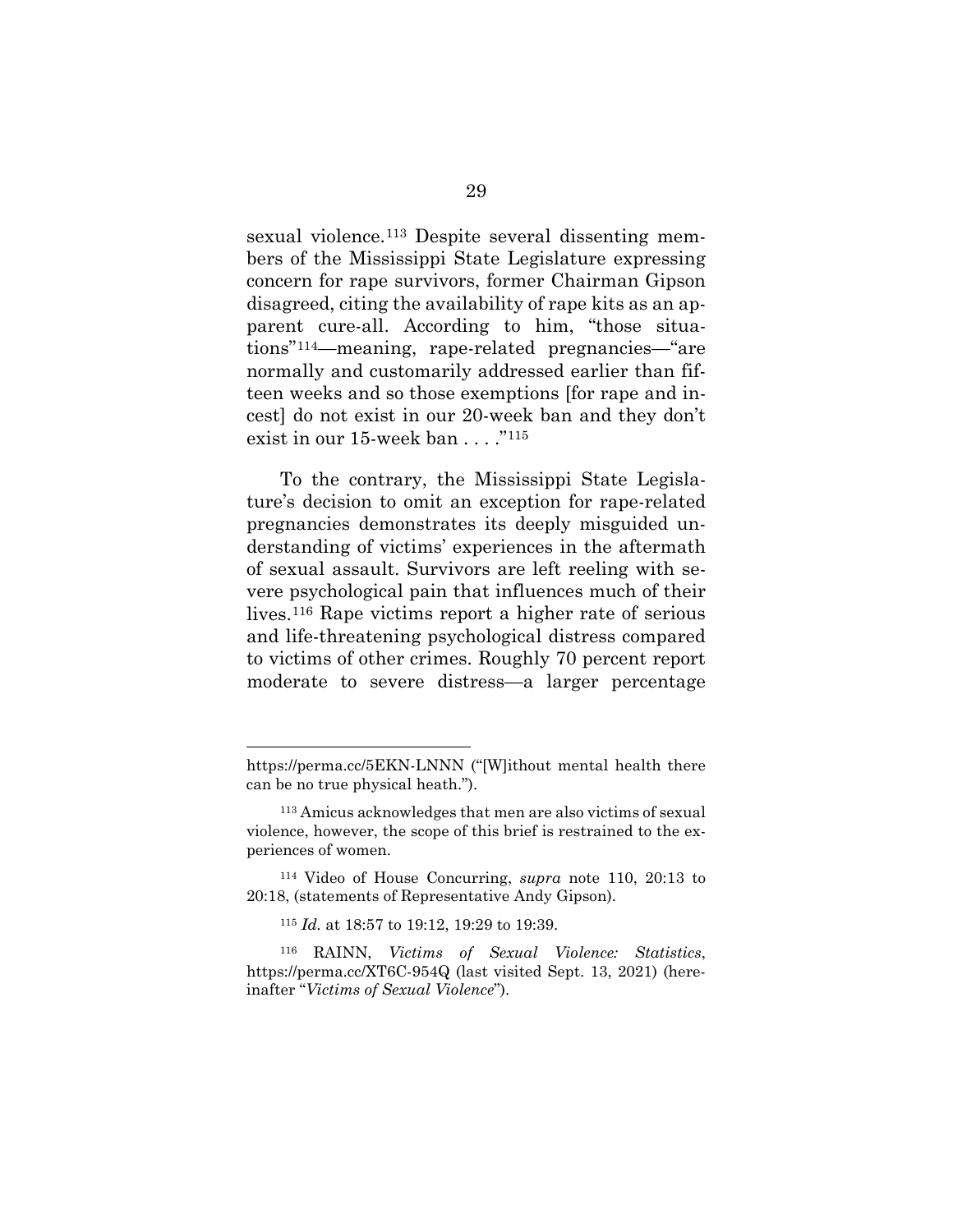than for any other violent crime.[117](#page-48-7) They may also seriously contemplate[118](#page-48-8) and attempt suicide more than other crime victims.[119](#page-48-6)

Moreover, 94 percent experience post-traumatic stress disorder (PTSD) in the two weeks after they are sexually assaulted, 30 percent of which report persistent symptoms nine months after they are raped.[120](#page-48-9) Many women report re-experiencing the event through flashbacks, dreams, or intrusive thoughts.[121](#page-48-10) They may also suffer from major depressive episodes.[122](#page-48-11) These symptoms, in addition to others, can cause them to feel as though they are in constant danger, making it difficult to perform daily functions.[123](#page-48-12)

Because rape victims intentionally or subconsciously avoid situations that may force them to recall the assault and trigger psychological trauma,  $124$  it

<sup>119</sup> *Id.* (concluding rape victims were 13 times more likely).

<sup>120</sup> *Victims of Sexual Violence*, *supra* note 116.

<span id="page-42-1"></span><sup>121</sup> RAINN, *Post-Traumatic Stress Disorder*, https://perma.cc/SZJ5-CGG8 (last visited Sept. 13, 2021 (hereinafter "*Post-Traumatic Stress Disorder*").

<sup>122</sup> RAINN, *Depression*, https://perma.cc/KUU2-E8KB (last visited Sept. 13, 2021).

<sup>123</sup> *Post-Traumatic Stress Disorder*, *supra* note 121.

<sup>124</sup> *Id.*

<sup>117</sup> *Id.* 

<span id="page-42-0"></span><sup>118</sup> Nat'l Victim Ctr. & Crime Victims Res. and Treatment Ctr., *Rape in America: A Report to the Nation* 7 (Apr. 23, 1993), https://perma.cc/DT65-KNXG (this study concluded that rape victims were 4.1 times more likely) (hereinafter "RAPE IN AMER- $ICA$ ").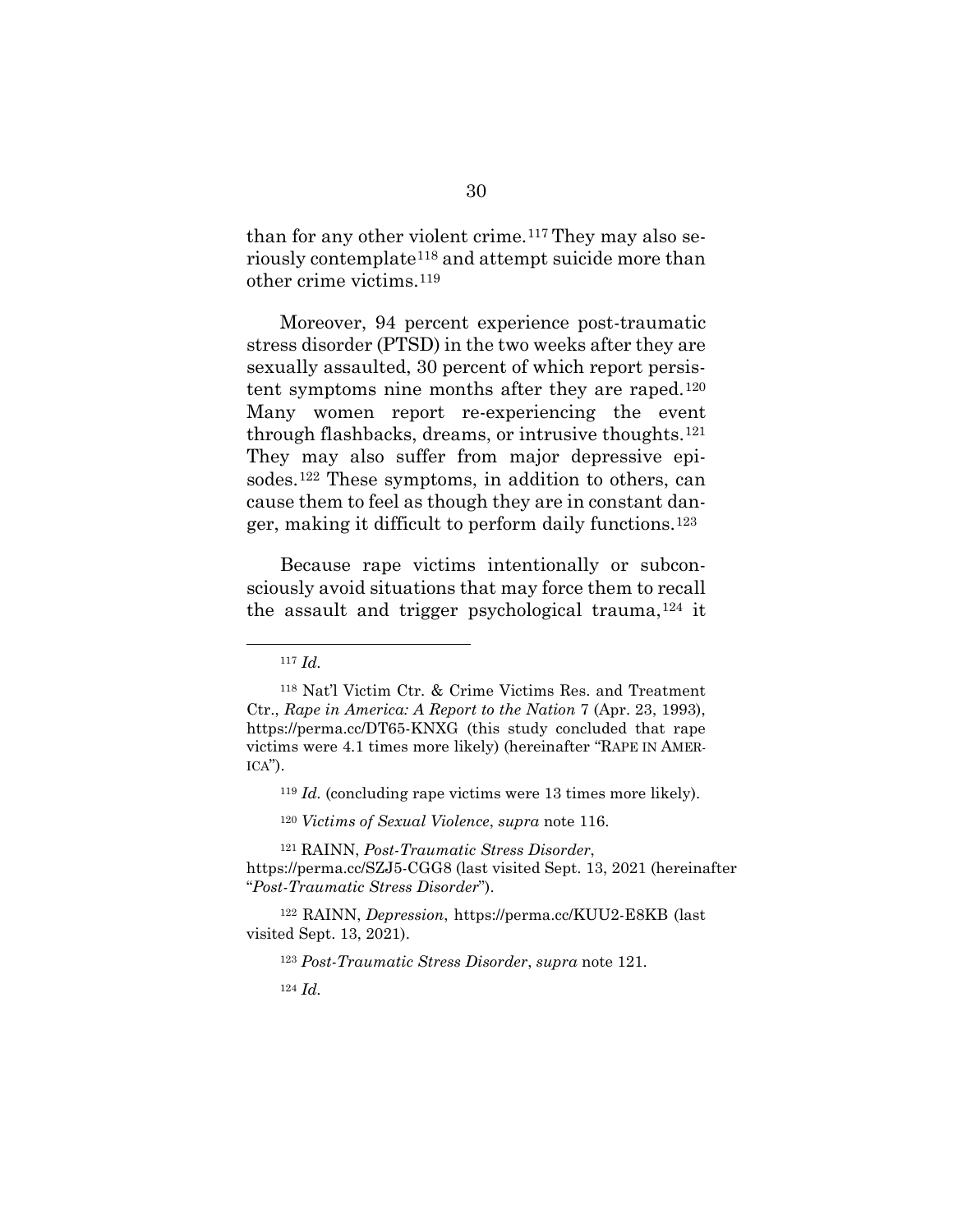should come as little surprise that rape remains the most underreported violent crime in the U.S.[125](#page-48-14) This major barrier to reporting is compounded by the dis-missive treatment by law enforcement,<sup>[126](#page-48-15)</sup> privacy concerns, fear of retaliation, perception of insufficient evidence, lack of reporting knowledge, and confusion of whether the perpetrator had committed a crime or whether the harm was intentional.<sup>127</sup>

This sentiment applies to women seeking medical attention with equal force. Only 17 percent of rape victims receive a medical examination following the assault[.128](#page-48-16) Of this small number, an astonishing 60 percent will not receive advice regarding pregnancy testing or how to prevent pregnancy.[129](#page-48-17) A study published by the American Journal of Obstetrics and Gynecology concluded these factors ultimately delayed

<span id="page-43-1"></span><sup>127</sup> Med. U. of S.C., *Drug-Facilitated, Incapacitated, and Forcible Rape: A National Study* 2 (2007), https://perma.cc/AV7F-GYFP**.**

<sup>125</sup> Rape in America, *supra* note 118, at 5–6, Figure 7.

<span id="page-43-0"></span><sup>126</sup> J. Allison Strickland, *Rape Exceptions in Post-Webster Antiabortion Legislation: A Practical Analysis*, 126 Colum. J. L. & Soc. Probs. 163, 167–68 (1992) ("[I]t is widely accepted that reported rapes represent only a fraction of the total [amount of rapes] due in part to dismissal of such claims by law enforcement, and in part to under-reporting of the crime by victims."); *see also* Susan H. Lewis, *Unspoken Crimes: Sexual Assault in Rural America* 5 (2003) ("In Mississippi, Renee points to a big problem with rural sheriffs who will not take sexual assault seriously; she quotes them as saying, 'Honey, don't worry about it!'").

<sup>128</sup> Rape in America, *supra* note 118, at 5.

<sup>129</sup> *Id.*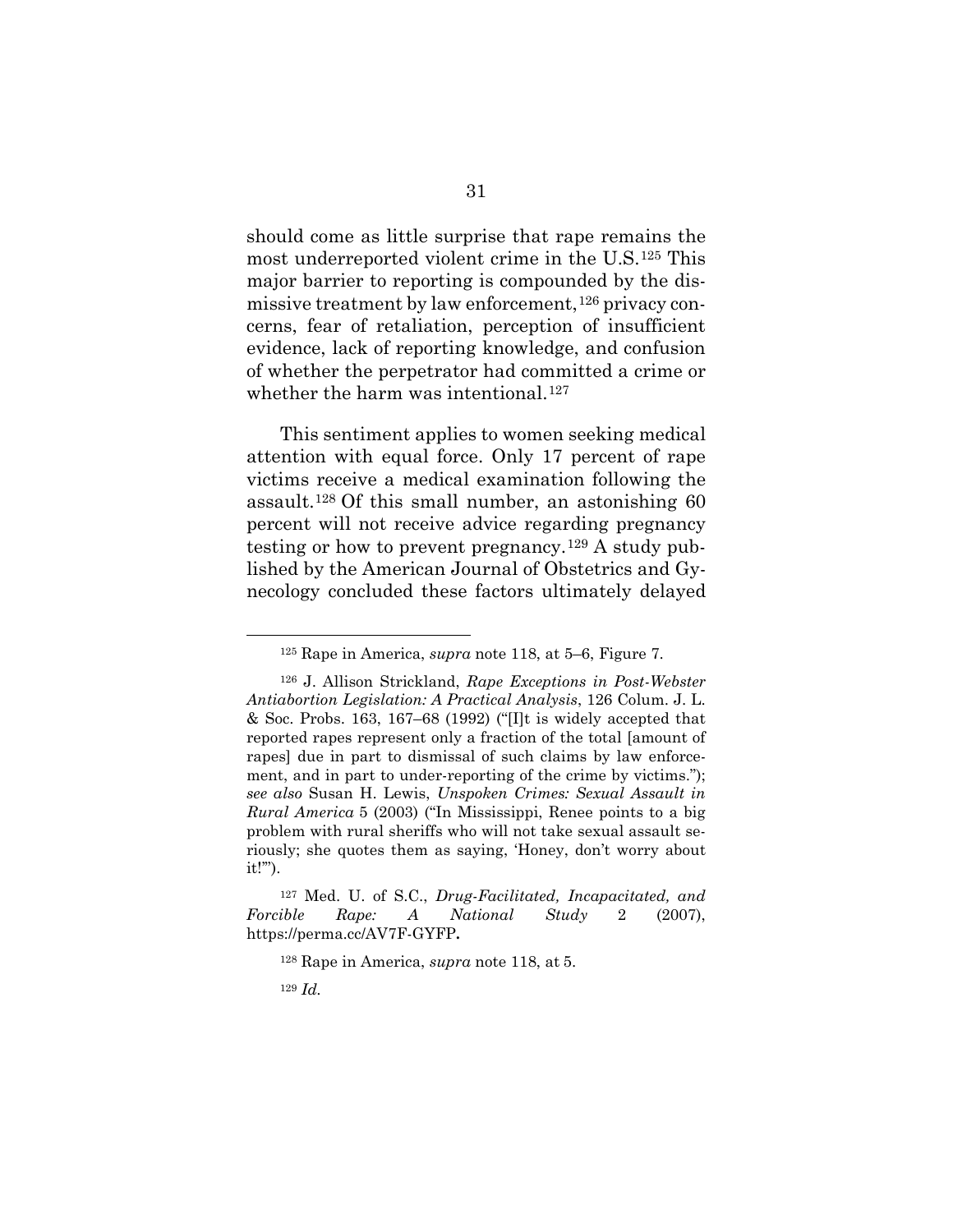the discovery of rape-related conception, finding that over 32 percent of these women did not know they were pregnant until their second trimester (12 to 26 weeks after the assault).[130](#page-48-7)

While the Ban will impact all women in Mississippi, Black women are more likely to experience rape-related pregnancy, suffer intensified psychological harm, and are less likely to report their assault to authorities. Central to the safeguarding of Black women's health and reproductive equity is the right to bodily autonomy and the decision whether to continue or terminate a pregnancy. Thus, it is critical that Black women have access to safe and timely abortion care;<sup>[131](#page-48-18)</sup> their lives could depend on it.<sup>[132](#page-48-19)</sup>

According to several studies, Black women are more likely to be raped than American women overall

<span id="page-44-0"></span><sup>130</sup> Melisa M. Holmes, MD, Heidi S. Resnick, PhD, Dean G. Kilpatrick, PhD, & Connie L. Best, PhD *Rape-Related pregnancy: Estimates and descriptive characteristics from a national sample of women*, 175 Am. J. Obstet. & Gynecol. 320, 322 (1996).

<span id="page-44-1"></span><sup>131</sup> *See generally*, *The Turnaway Study*, Univ. of Cal. S.F. Advancing New Standards in Reprod. Health, https://perma.cc/VU64-9YUW.

<span id="page-44-3"></span><span id="page-44-2"></span><sup>132</sup> A woman's ability to terminate a rape-related pregnancy is "vital to post-traumatic recovery from sexual assault." *See* J. Allison Strickland, *Rape Exceptions in Post-Webster Antiabortion Legislation: A Practical Analysis*, 126 Colum. J. L. & Soc. Probs. 163, 174 (1992). Additionally, most Black female homicide victims were murdered by current or former intimate partners (56 percent). *See* Inst. for Women's Pol'y Res., *The Status of Black Women in the United States* 121, https://perma.cc/VS2H-GJRF (hereinafter "Status of Black Women").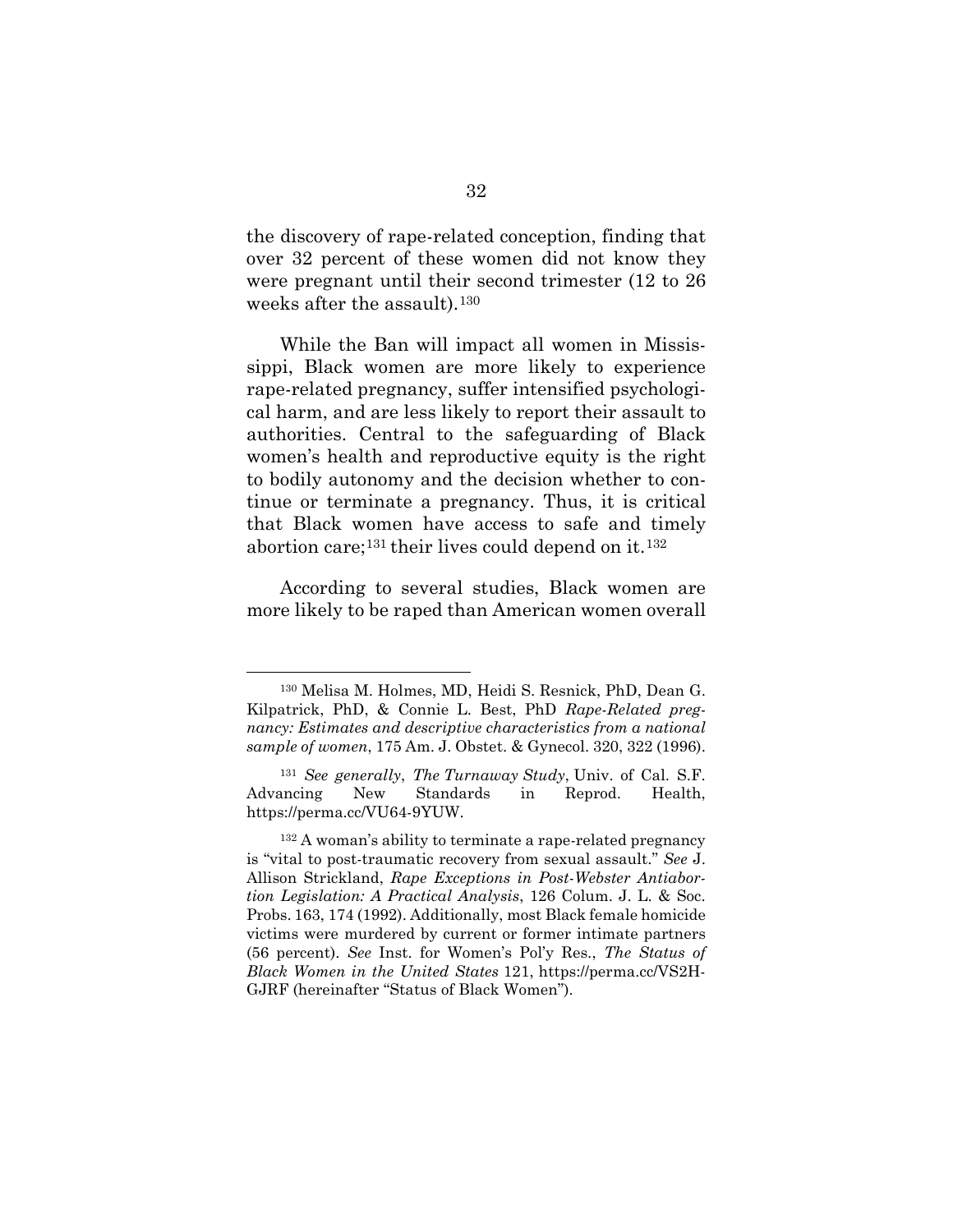$(21.2$  percent versus 19.3 percent, respectively).<sup>[133](#page-48-8)</sup> Black rape victims are also more likely to experience a rape-related pregnancy (three percent versus 2.4 percent, respectively).[134](#page-48-20) The overwhelming number of perpetrators in cases where women experience a rape-related pregnancy are current or former intimate partners.[135](#page-48-21) However, instances of rape where the victim is a Black woman are tragically underreported, requiring additional context for a more fulsome picture.[136](#page-48-22) A deep distrust in law enforcement prevents Black women from reporting sexual violence to authorities.<sup>[137](#page-48-23)</sup>

<sup>135</sup> *Id.* (77.3 percent).

<span id="page-45-2"></span><sup>136</sup> For each Black woman that reports her rape to authorities, at least 15 do not. *See* Blackburn Ctr., *The Barriers That May Prevent Black Women From Reporting Sexual Assault* (Feb. 18, 2020), https://perma.cc/A7AS-M954.

<sup>137</sup> Michele R. Decker, Charvonne N. Holliday, Zaynab Hameeduddin, Roma Shah, Janice Miller, Joyce Dantzler & Leigh Goodmark, *"You Do Not Think Of Me as a Human Being": Race and Gender Inequities Intersect to Discourage Police Reporting Against Women*, 96 J. Urban Health 772, 773–74 (2019)

<sup>133</sup> *See*, *e.g.*, Matthew J. Brieding et al., *Prevalence and Characteristics of Sexual Violence, Stalking, and Intimate Partner Violence Victimization--National Intimate Partner and Sexual Violence Survey, United States, 2011*, CDC (Sept. 5, 2014), https://perma.cc/A9FJ-QST9; *see also* Susan Green, *Violence Against Black Women – Many Types, Far-reaching Effects*, Inst. for Women's Pol'y Res., (July 13, 2017), https://perma.cc/7W32-FLBA; Status of Black Women, *supra* note 132.

<span id="page-45-1"></span><span id="page-45-0"></span><sup>134</sup> *See* Kathleen C. Basile et al., *Rape-Related Pregnancy and Association With Reproductive Coercion in the U.S.*, 55 Am. J. Preventive Med. 770 (2018).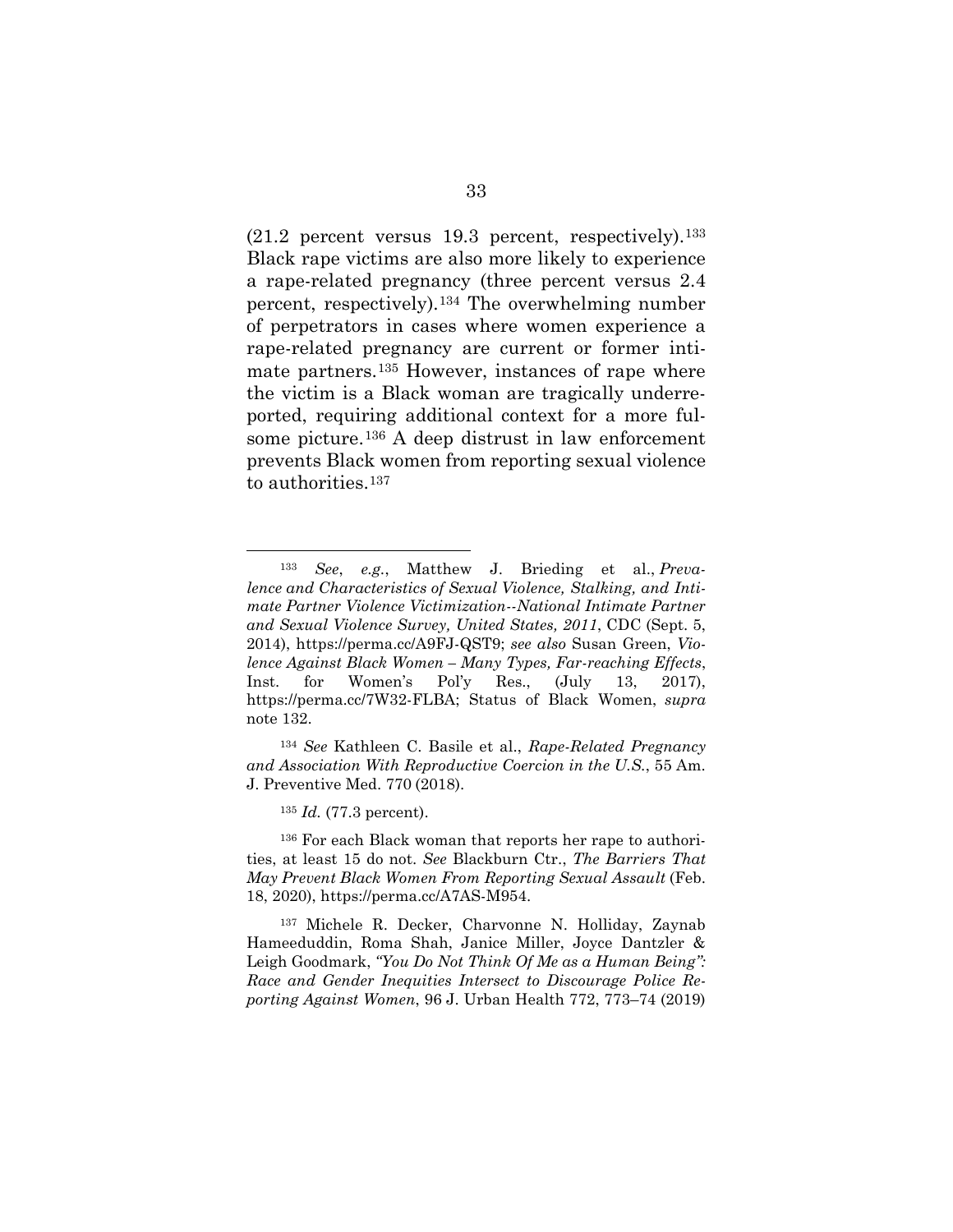Due to the racist and sexist history of oppression and discrimination unique to Black women discussed in Part I, mental health consequences following sexual violence are magnified, preventing them from effectively addressing their trauma.[138](#page-48-12) Specifically, Black women experience exacerbated psychological distress compared to other rape victims, including worse depressive episodes, PTSD symptoms, and sub-stance abuse.<sup>[139](#page-48-24)</sup>

Black women are also more likely to experience higher rates of depression and anxiety<sup>[140](#page-48-25)</sup> because they are disproportionately victims of intimate partner

<span id="page-46-0"></span><sup>(</sup>concerns include fear of retaliation, minimization, and victimblaming).

<sup>138</sup> The Nat'l Ctr. on Violence Against Women in the Black Cmty., *Black Women and Sexual Assault*, https://perma.cc/HV9X-QJMD (last visited Sept. 17, 2021).

<span id="page-46-1"></span><sup>139</sup> Thema Bryant-Davis, Sarah E. Ullman, Yuying Tsong, Shaquita Tillman & Kimberly Smith, *Struggling to Survive: Sexual Assault, Poverty, and Health Outcomes of African American women*, 80 Am. J. Orthopsychiatry 1, 3–4 (2010).

<span id="page-46-2"></span><sup>140</sup> Women who are sexually assaulted by an intimate partner suffer higher rates of depression and anxiety than women sexually abused by a non-intimate partner. Nat'l Coalition Against Domestic Violence, *Domestic Violence and Sexual Assault*, https://perma.cc/XD3H-BVFT (last visited Sept. 15, 2021).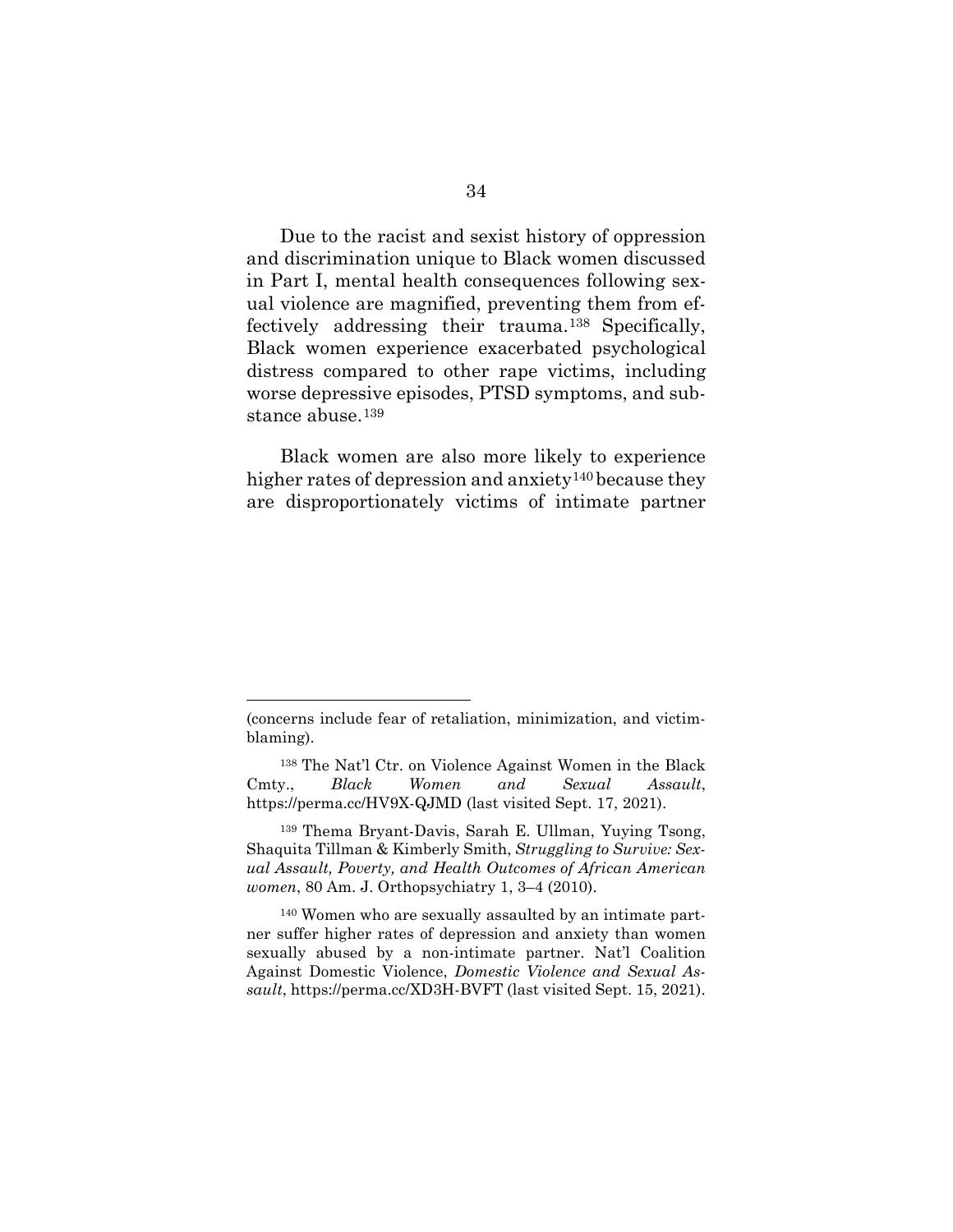violence,  $^{141}$  $^{141}$  $^{141}$  including rape  $^{142}$  $^{142}$  $^{142}$  and reproductive coercion.[143](#page-48-5) Finally, victims of both rape and domestic violence are more likely to remain with abusive partners if they are unable to terminate a pregnancy,[144](#page-48-26) and they are less likely to report the partner-perpetrator.[145](#page-48-27) 

The rape of Black women has persisted throughout our nation's history. The Ban will serve to deprive rape victims of bodily autonomy and reproductive freedom, continuing the impact of generational trauma. This issue is compounded by the intersection of race, gender, and class.

<sup>141</sup> More than 40 percent of Black women report intimate partner violence in their lifetimes (41.2 percent), compared with 31.5 percent of all other American women. *See* Asha DuMonthier, Chandra Childers & Jessica Milli, *The Status of Black Women in the United States*, Inst. for Women's Pol'y Res. (2017), https://perma.cc/26SM-KJ3F.

<span id="page-47-0"></span><sup>142</sup> 7.4 percent of Black women report having been raped by their partner. *See* Carolyn M. West & Kalimah Johnson, *Sexual Violence in the Lives of African American Women*, Nat'l Online Res. Ctr. on Violence Against Women (Mar. 2013), https://perma.cc/27F2-95YR.

<sup>143</sup> Basile, *supra* note 134.

<sup>144</sup> *The Turnaway Study*, *supra* note 131.

<span id="page-47-2"></span><span id="page-47-1"></span><sup>145</sup> Reporting barriers include fear of retaliation by the perpetrator, their family, and their shared community can prevent disclosure. *See* Decker, *supra* note 137.